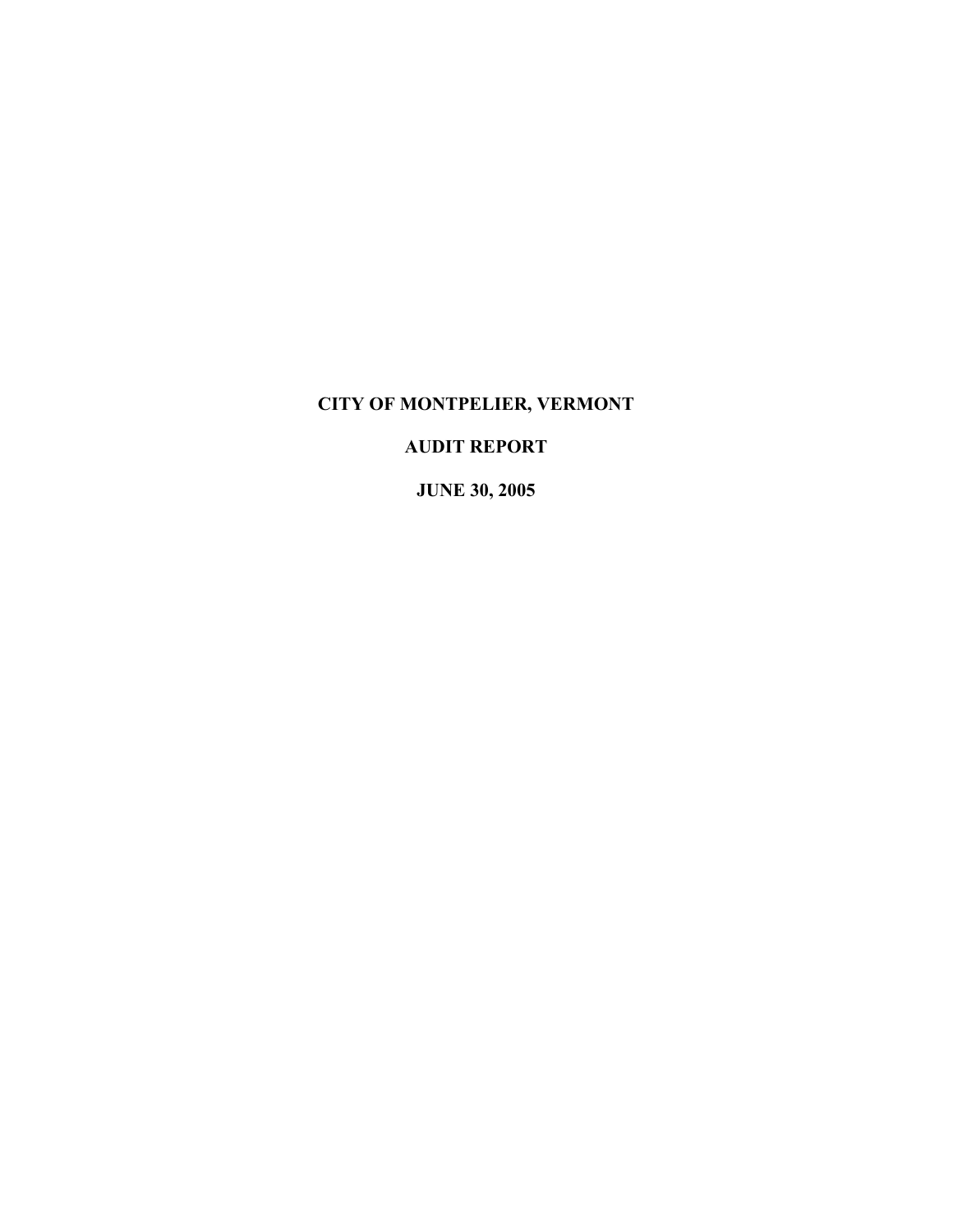## CITY OF MONTPELIER, VERMONT AUDIT REPORT TABLE OF CONTENTS JUNE 30, 2005

|                                                                                                                                                |                  | Page#    |
|------------------------------------------------------------------------------------------------------------------------------------------------|------------------|----------|
| <b>Independent Auditor's Report</b>                                                                                                            |                  | $1 - 2$  |
| Management's Discussion and Analysis                                                                                                           |                  | $3 - 11$ |
| <b>Basic Financial Statements:</b>                                                                                                             |                  |          |
| Government-Wide Financial Statements:                                                                                                          |                  |          |
| <b>Statement of Net Assets</b>                                                                                                                 | Exhibit A        | 12       |
| <b>Statement of Activities</b>                                                                                                                 | <b>Exhibit B</b> | 13       |
| <b>Fund Financial Statements:</b>                                                                                                              |                  |          |
| Balance Sheet – Governmental Funds                                                                                                             | Exhibit C        | 14       |
| Reconciliation of the Governmental Funds Balance Sheet<br>to the Statement of Net Assets                                                       | Exhibit D        | 15       |
| <b>Statement of Revenues, Expenditures</b><br>and Changes in Fund Balances - Governmental Funds                                                | Exhibit E        | 16       |
| Reconciliation of the Governmental Funds Statement of<br>Revenues, Expenditures and Changes in Fund Balances<br>to the Statement of Activities | Exhibit F        | 17       |
| Statement of Revenues, Expenditures and Changes in Fund<br>Balances – Budget and Actual – General Fund                                         | Exhibit G        | 18       |
| Statement of Net Assets – Proprietary Funds                                                                                                    | Exhibit H        | 19       |
| Statement of Revenues, Expenses and Changes in<br>Net Assets – Proprietary Funds                                                               | Exhibit I        | 20       |
| Statement of Cash Flows - Proprietary Funds                                                                                                    | Exhibit J        | 21       |
| <b>Statement of Fiduciary Net Assets</b>                                                                                                       | Exhibit K        | 22       |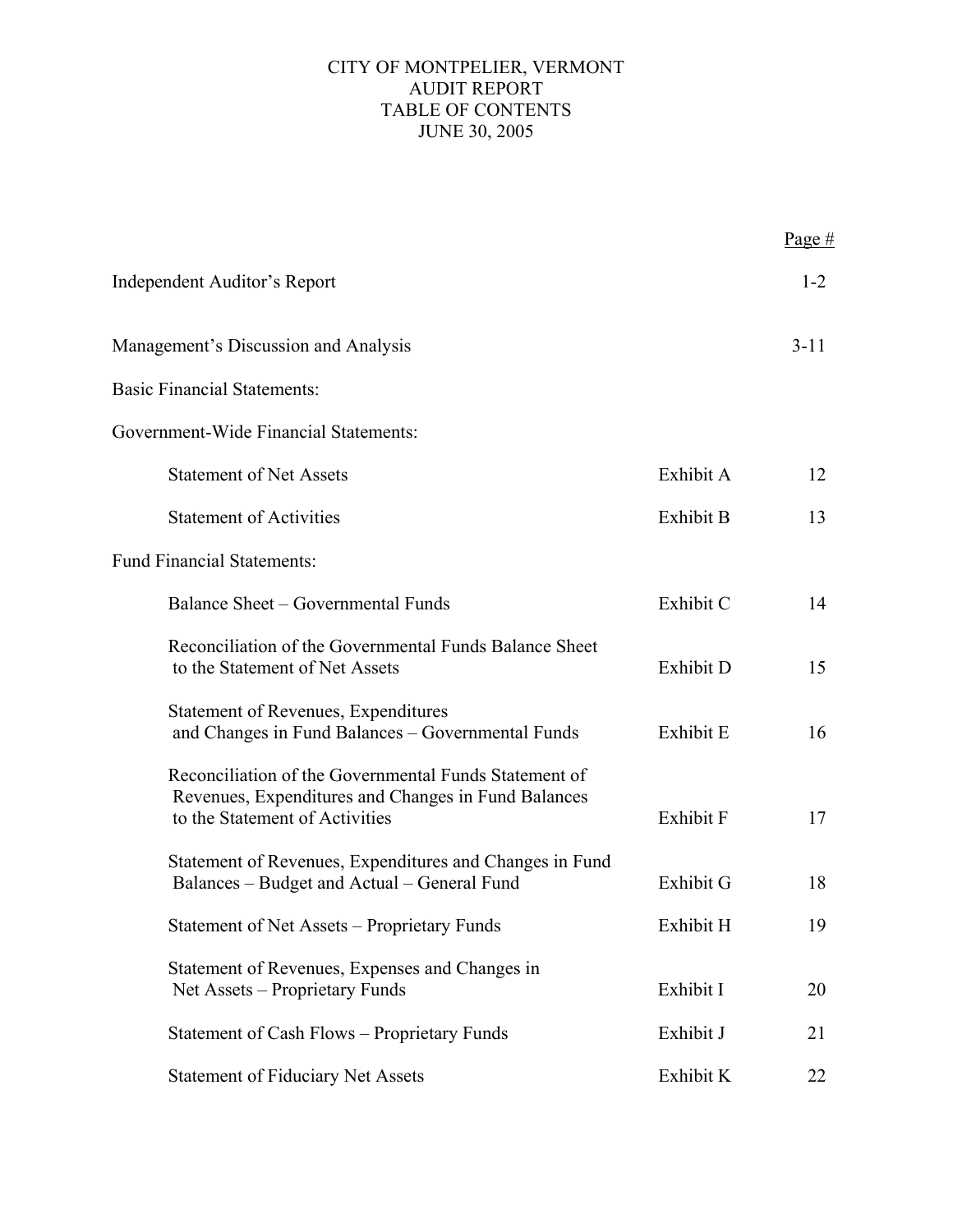## CITY OF MONTPELIER, VERMONT AUDIT REPORT TABLE OF CONTENTS JUNE 30, 2005

|                                                                                                         |            | Page $#$  |
|---------------------------------------------------------------------------------------------------------|------------|-----------|
| Notes to the Financial Statements                                                                       |            | $23 - 44$ |
| <b>Supplementary Information:</b>                                                                       |            |           |
| Schedule of Revenues and Other Financing Sources<br>Budget and Actual – General Fund                    | Schedule 1 | $45 - 46$ |
| Schedule of Expenditures and Other Financing Uses -<br>Budget and Actual – General Fund                 | Schedule 2 | 47-48     |
| Combining Balance Sheet – Other Governmental Funds                                                      | Schedule 3 | 49        |
| Combining Schedule of Revenues, Expenditures and Changes<br>in Fund Balances – Other Governmental Funds | Schedule 4 | 50        |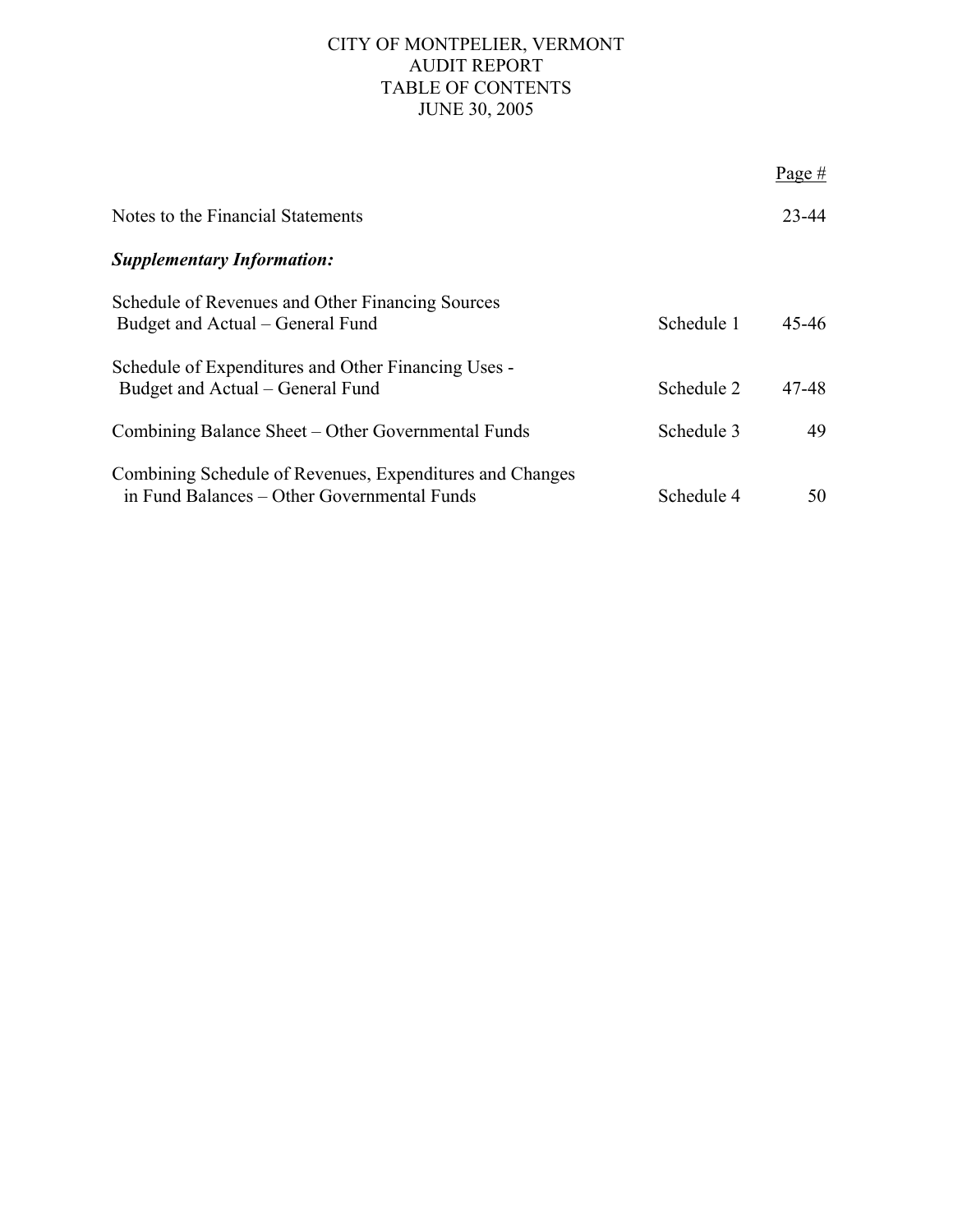Sullivan.Powers&Co. CERTIFIED PUBLIC ACCOUNTANTS

A PROFESSIONAL CORPORATION

77 Barre Street P.O. Box 947 P.O. Box 947<br>Montpelier, VT 05601 802/223-2352 802/223-3578 FAX

James H. Powers, CPA Fred Duplessis, CPA Kathy Blackburn, CPA Richard J. Brigham, CPA Chad A. Hewitt, CPA Wendy C. Gilwee, CPA

#### Independent Auditor's Report

To the City Council City of Montpelier Montpelier, Vermont 05602

We have audited the accompanying financial statements of the governmental activities, the business-type activities, each major fund and the aggregate remaining fund information of the City of Montpelier, Vermont as of and for the year ended June 30, 2005, which collectively comprise the City of Montpelier, Vermont's basic financial statements as listed in the table of contents. These financial statements are the responsibility of the City of Montpelier, Vermont's management. Our responsibility is to express opinions on these financial statements based on our audit.

We conducted our audit in accordance with auditing standards generally accepted in the United States of America. Those standards require that we plan and perform the audit to obtain reasonable assurance about whether the financial statements are free of material misstatement. An audit includes examining, on a test basis, evidence supporting the amounts and disclosures in the financial statements. An audit also includes assessing the accounting principles used and significant estimates made by management, as well as evaluating the overall financial statement presentation. We believe that our audit provides a reasonable basis for our opinion.

In our opinion, the financial statements referred to above present fairly, in all material respects, the respective financial position of the governmental activities, the businesstype activities, each major fund, and the aggregate remaining fund information of the City of Montpelier, Vermont, at June 30, 2005, and the respective changes in financial position and cash flows, where applicable, thereof and the respective budgetary comparison for the General Fund for the year then ended in conformity with accounting principles generally accepted in the United States of America.

Information included under Management's Discussion and Analysis is not a required part of the basic financial statements but is supplementary information required by the Governmental Accounting Standards Board. We have applied certain limited procedures, which consisted principally of inquiries of management regarding methods of measurement and presentation of the required supplementary information. However, we did not audit the information and express no opinion on it.

Members of The American Institute and Vermont Society of Certified Public Accountants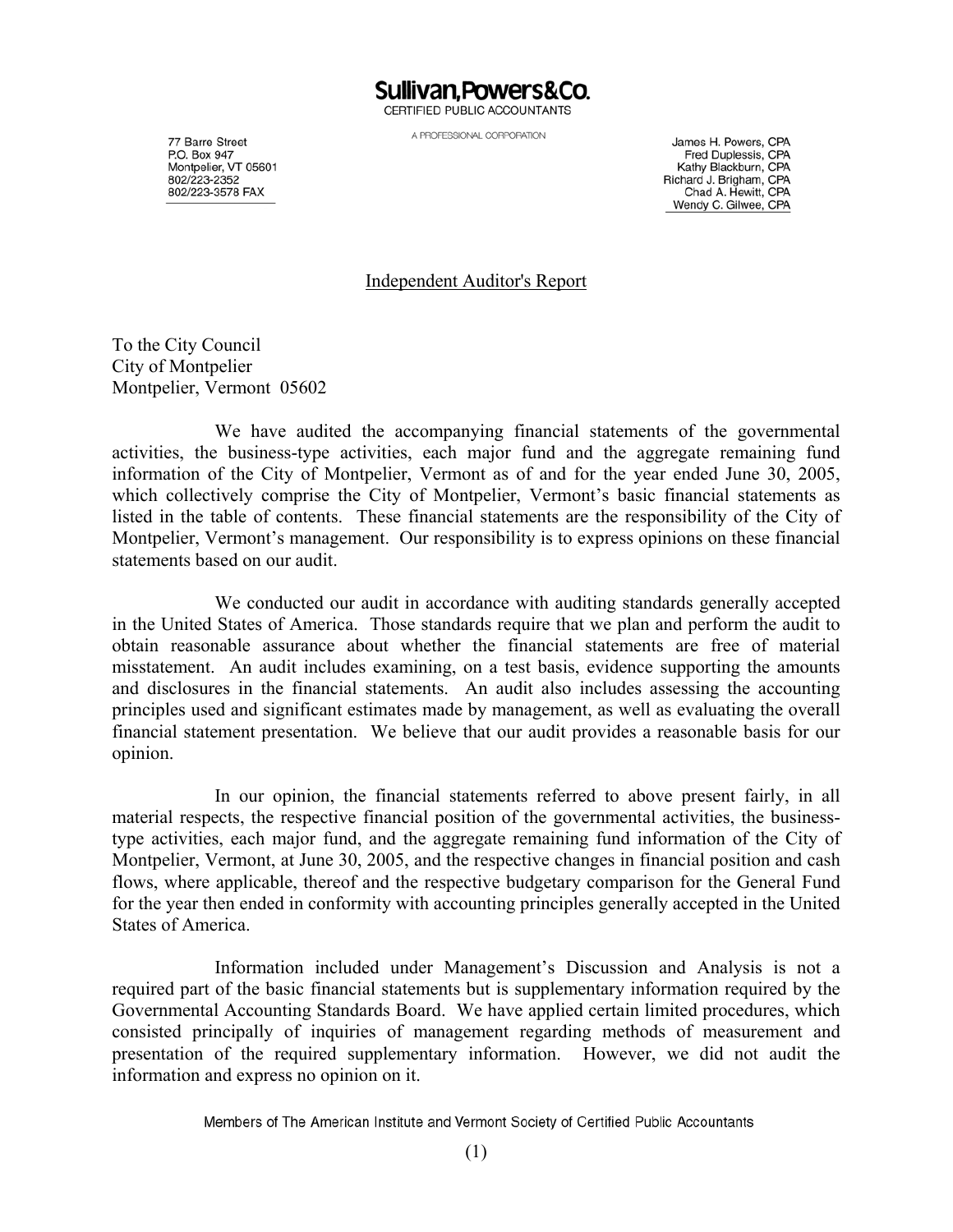Our audit was performed for the purpose of forming an opinion on the basic financial statements taken as a whole. The combining financial statements for other governmental funds and schedules of revenues and expenses – budget and actual for the general fund are presented for purposes of additional analysis and are not a required part of the basic financial statements. Such information has been subjected to the auditing procedures applied in the audit of the basic financial statements and, in our opinion, is fairly stated, in all material respects, in relation to the basic financial statements taken as a whole.

# Sullivan, Powers & Company

October 14, 2005 Montpelier, Vermont Vt Lic. #92-000180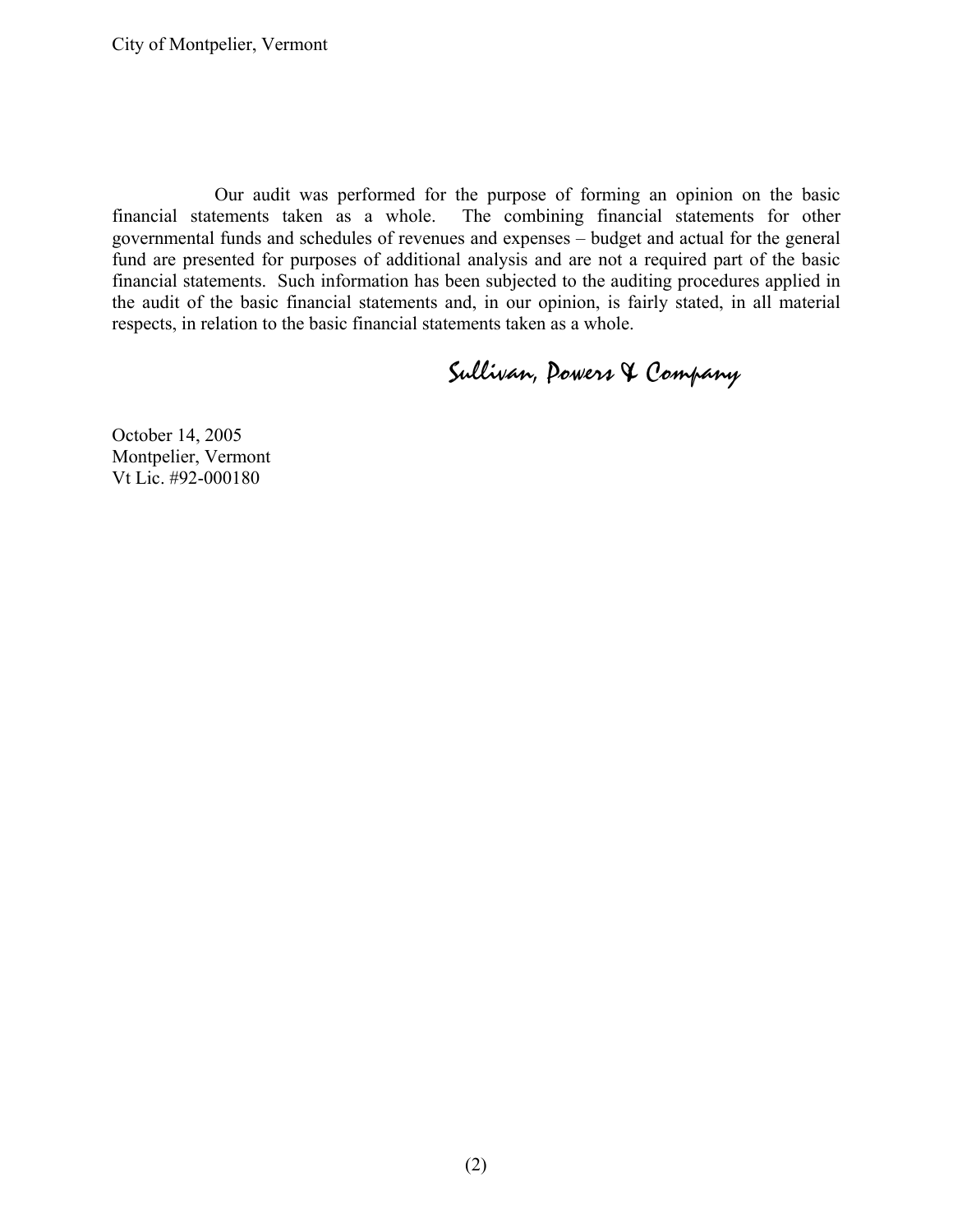Our discussion and analysis of the City of Montpelier, Vermont's financial performance provides an overview of the City's financial activities for the fiscal year ended June 30, 2005. Please read it in conjunction with the City's financial statements which begin on Exhibit A.

## **Financial Highlights**

## *Government-Wide*

- The City's net assets increased by \$53,997 as a result of this year's operations. While net assets of the business-type activities decreased by \$584,514, or nearly 2.8 percent, net assets of the governmental activities increased by \$638,511, or nearly 8.6 percent.
- The cost of all of the City's programs was \$12,538,043 in fiscal year 2005 compared to \$12,098,260 in fiscal year 2004, which is approximately a 4% increase.

## *Fund Statements*

- During fiscal year 2005, the General Fund reported a net decrease in the fund balance of \$320,631, which was \$191,773 worse than budget. The current year decrease in fund balance is due to the planned use of reserves for Public Works equipment of \$98,960, Wi-Fi Project of \$26,780, Accounting GASB-34 of \$18,000, Fire Equipment of \$12,790 and Computer Equipment of \$7,742.
- The unreserved fund balance for the General Fund was \$303,959 and the reserved fund balances of the General Fund total \$662,111 as of June 30, 2005. The reserved balances are reserved for special projects or are not available for current expenditures.
- The Community Development Fund ended the year with a reserved fund balance of \$619,140, which was \$48,191 higher than the prior year fund balance of \$570,949. This fund balance is reserved by various sources for Community Development.
- The Capital Projects Fund ended the year with a fund balance of \$716,008, which was \$285,512 higher than the prior year fund balance of \$430,496. The reserved fund balance of \$369,319 is reserved by various sources for Capital Projects.
- Other nonmajor governmental funds ended the year with a fund balance of \$879,319, which was \$37,862 higher than the prior year fund balance of \$841,457. \$821,454 of this fund balance is reserved by various sources for various purposes.
- The Water Fund ended the year with net assets of \$9,386,544, which was \$425,705 lower than the prior year balance of \$9,812,249. Of the total net asset balance, \$9,386,412 is invested in property and equipment, this leaves \$132 designated for future capital projects.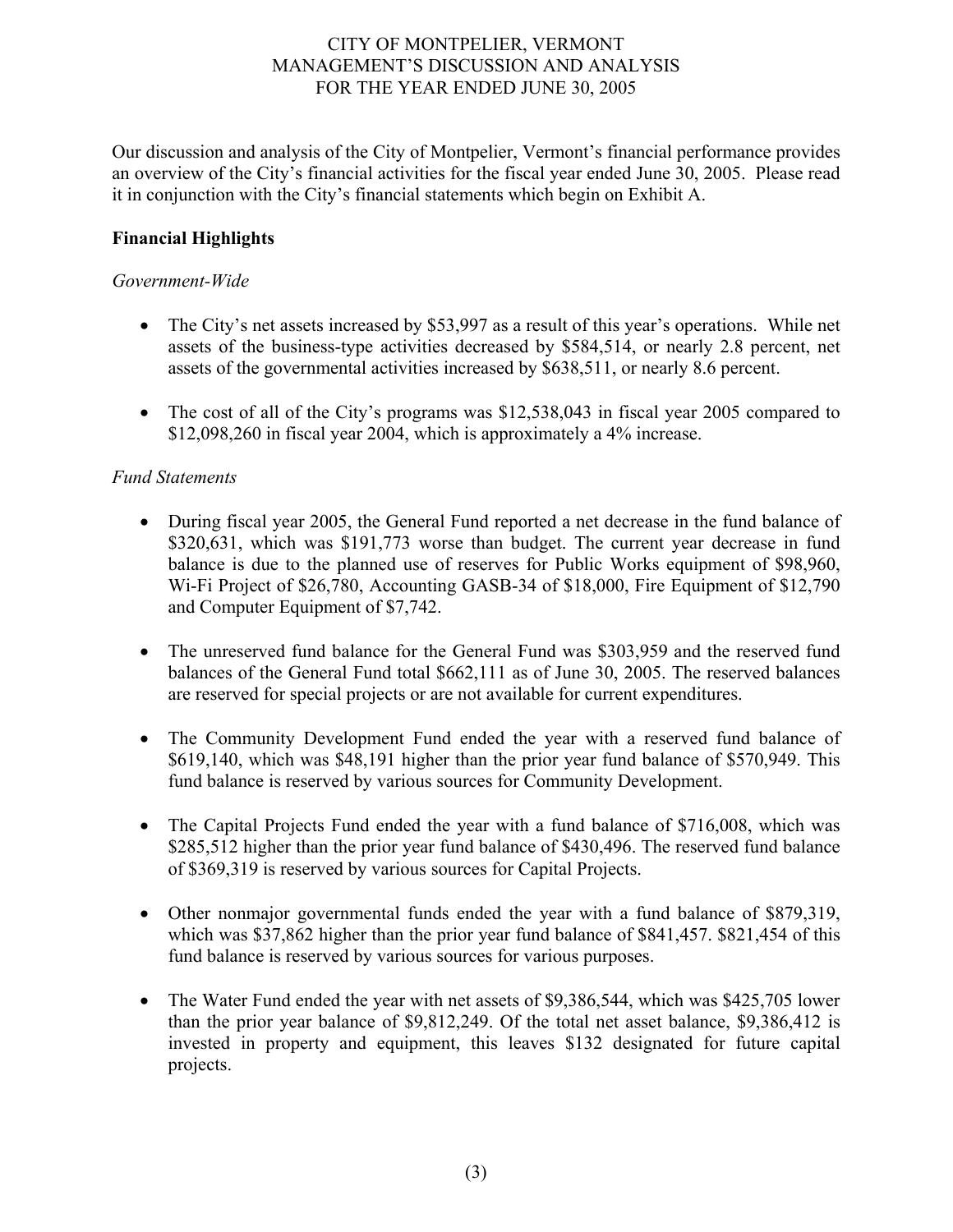- The Sewer Fund ended the year with net assets of \$10,314,952, which was \$85,912 lower than the prior year balance of \$10,400,864. Of the total net asset balance, \$10,106,308 is invested in property and equipment and \$208,644 is designated for future capital projects.
- The Parking Fund ended the year with net assets of \$233,613, which was \$72,897 lower than the prior year balance of \$306,510. Of the total net asset balance, \$324,626 is invested in property and equipment and \$41,220 is restricted for various projects. This leaves a deficit of \$132,233 to be recovered in future periods.

## **Using This Annual Report**

This annual report consists of a series of financial statements. The Statement of Net Assets and the Statement of Activities (Exhibits A and B) provide information about the activities of the City as a whole and present a longer-term view of the City's finances. Fund financial statements start on Exhibit C. For governmental activities, these statements tell how these services were financed in the short term as well as what remains for future spending. Fund financial statements also report the City's operations in more detail than the government-wide statements by providing information about the City's most significant funds. The remaining statements provide financial information about activities for which the City acts solely as a trustee or agent for the benefit of those outside the government.

#### *Reporting the City as a Whole*

Our analysis of the City as a whole begins on Exhibit A. One of the most important questions asked about the City's finances is, "Is the City as a whole better off or worse off as a result of the year's activities?" The Statement of Net Assets and the Statement of Activities report information about the City as a whole and about its activities in a way that helps answer this question. These statements include all assets and liabilities using the accrual basis of accounting, which is similar to the accounting used by most private-sector companies. All of the current year's revenues and expenses are taken into account regardless of when cash is received or paid.

These two statements report the City's net assets and changes in them. You can think of the City's net assets – the difference between assets and liabilities – as one way to measure the City's financial health, or financial position. Over time, increases or decreases in the City's net assets are one indicator of whether its financial health is improving or deteriorating. You will need to consider other non-financial factors, however, such as changes in the City's property tax base and the condition of the City's roads, to assess the overall health of the City.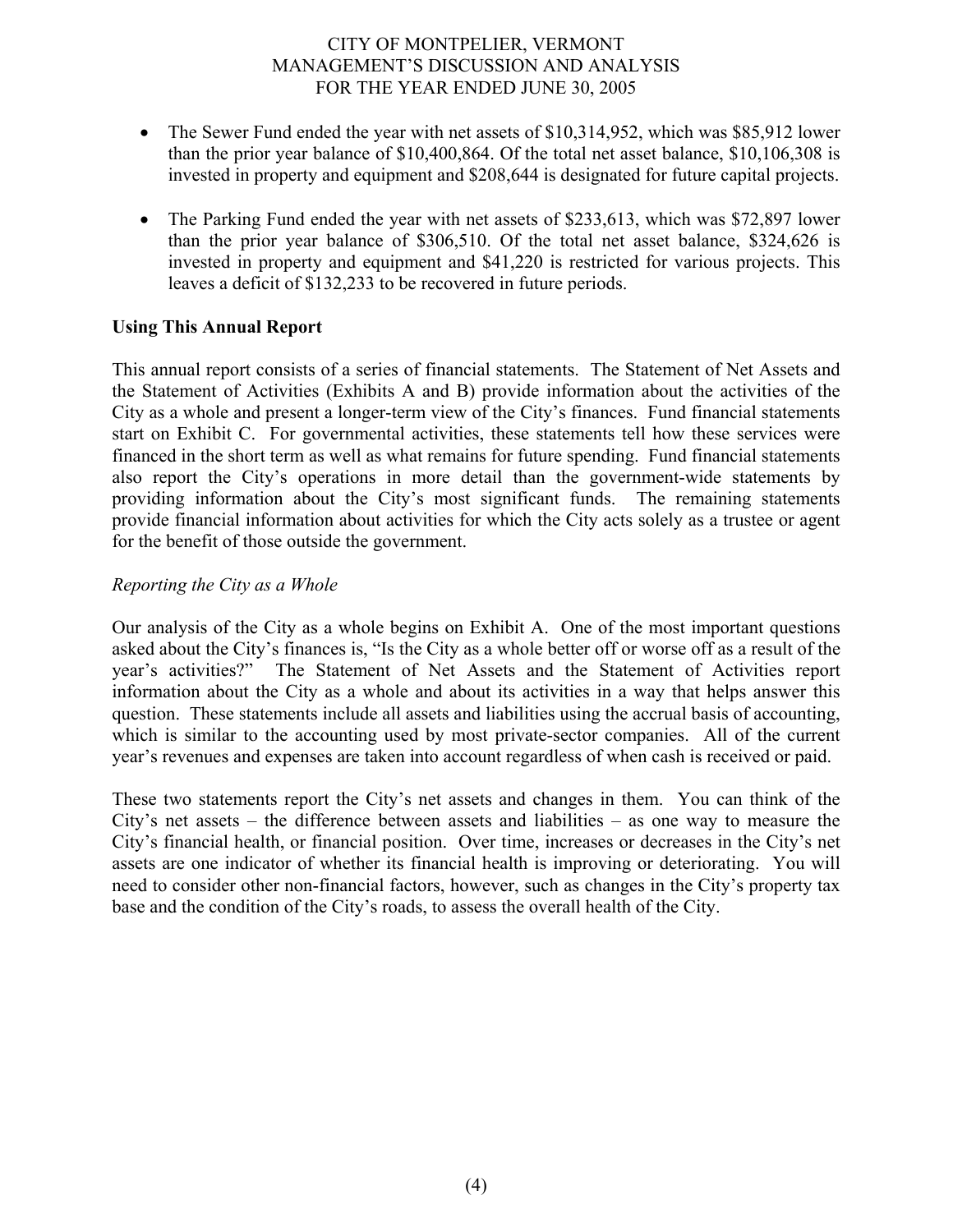In the Statement of Net Assets and the Statement of Activities, we divide the City into two kinds of activities:

- Governmental activities Most of the City's basic services are reported here, including the police, fire, public works, and parks departments, and general administration. Property taxes, franchise fees, and state and federal grants finance most of these activities.
- Business-type activities The City charges a fee to customers to help it cover all or most of the cost of certain services it provides. The City's water, sewer and parking are reported here.

# *Reporting the City's Most Significant Funds*

Our analysis of the City's major funds begins on Exhibit C. The fund financial statements provide detailed information about the most significant funds – not the City as a whole. Some funds are required to be established by State law and by bond covenants. However, the City Council establishes many other funds to help it control and manage money for particular purposes or to show that it is meeting legal responsibilities for using certain taxes, grants, and other money (like grants received from the U.S. Department of Housing and Urban Development). The City's two kinds of funds – governmental and proprietary – use different accounting approaches.

- Governmental funds Most of the City's basic services are reported in governmental funds, which focus on how money flows into and out of those funds and the balances left at year-end that are available for spending. These funds are reported using an accounting method called modified accrual accounting, which measures cash and all other financial assets that can readily be converted to cash. The governmental fund statements provide a detailed short-term view of the City's general government operations and the basic services it provides. Governmental fund information helps you determine whether there are more or fewer financial resources that can be spent in the near future to finance the City's programs. We describe the relationship (or differences) between governmental activities (reported in the Statement of Net Assets and the Statement of Activities) and governmental funds on the exhibits that follow each financial statement.
- Proprietary funds When the City charges customers for the services it provides whether to outside customers or to other units of the City – these services are generally reported in proprietary funds. Proprietary funds are reported in the same way that all activities are reported in the Statement of Net Assets and the Statement of Activities. In fact, the City's enterprise funds (a component of proprietary funds) are the same as the business-type activities we report in the government-wide statements but provide more detail and additional information, such as cash flows, for proprietary funds.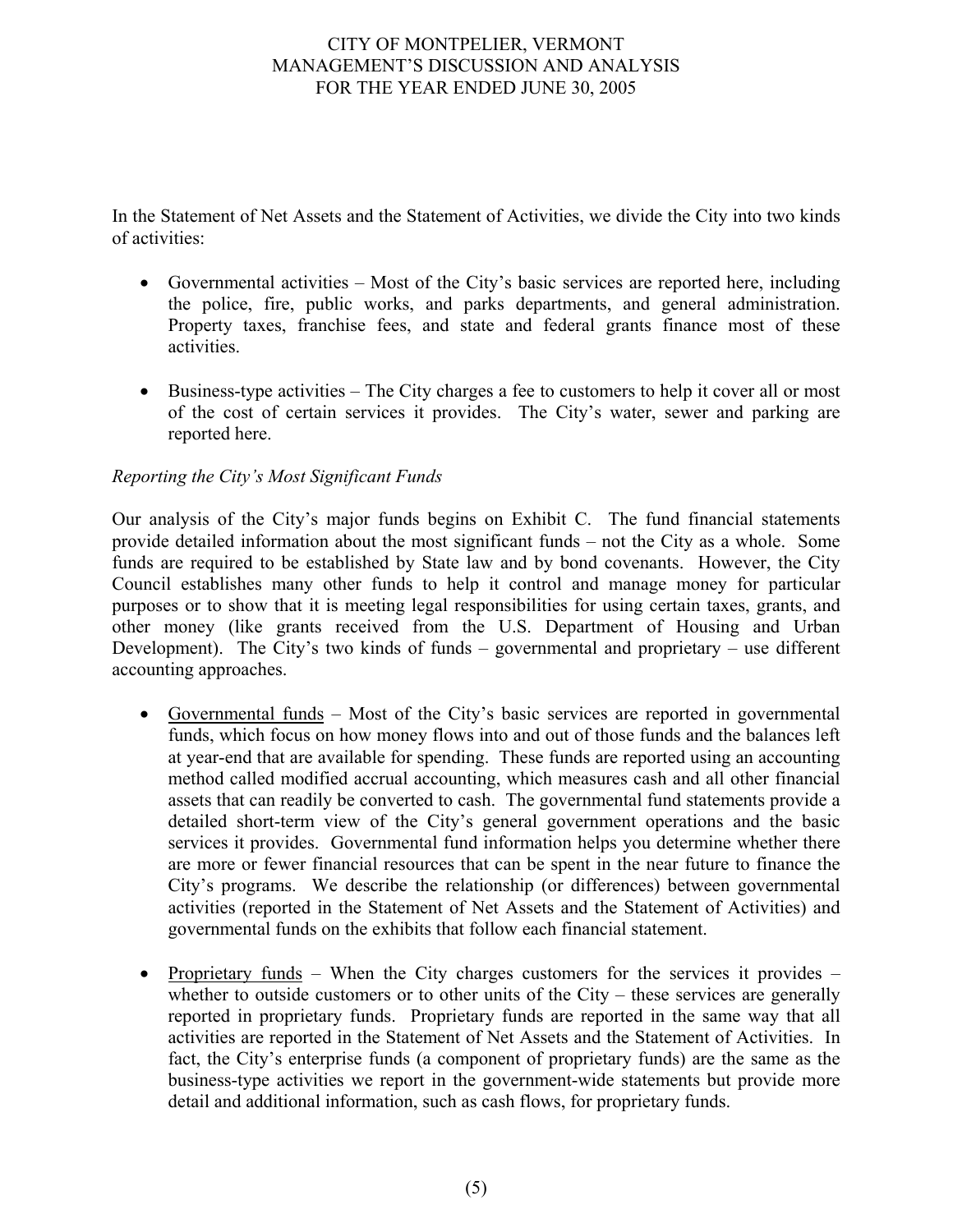#### *The City as an Agent*

The City is responsible for other assets that – because of a trust arrangement – can be used only for the trust beneficiaries. All of the City's fiduciary activities are reported in a separate Statement of Fiduciary Net Assets on Exhibit K. We exclude these activities from the City's other financial statements because the City cannot use these assets to finance its operations. The City is responsible for ensuring that the assets reported in these funds are used for their intended purposes.

#### **The City as a Whole**

The City's combined net assets increased by \$53,997 from a year ago – increasing from \$27,950,185 to \$28,004,182. Our analysis below focuses on the net assets (Table 1) and changes in net assets (Table 2) of the City's governmental and business-type activities.

|                                                                           |                                                                               |                                                                              |     | <b>Net Assets</b>                                                              |    |                                                                           |    |                                                                              |                                        |                                                                                    |  |  |  |  |  |  |  |
|---------------------------------------------------------------------------|-------------------------------------------------------------------------------|------------------------------------------------------------------------------|-----|--------------------------------------------------------------------------------|----|---------------------------------------------------------------------------|----|------------------------------------------------------------------------------|----------------------------------------|------------------------------------------------------------------------------------|--|--|--|--|--|--|--|
| Governmental<br>Activities<br>2004                                        | Total<br>Primary<br>Business-type<br>Activities<br>Government<br>2004<br>2004 |                                                                              |     |                                                                                |    | Governmental<br>Activities<br>2005                                        |    | Business-type<br>Activities<br>2005                                          | Total<br>Primary<br>Government<br>2005 |                                                                                    |  |  |  |  |  |  |  |
| 5,656,863<br>7,379,189<br>13,036,052<br>4,612,711<br>992,779<br>5,605,490 | S.                                                                            | 1,224,725<br>35,506,695<br>36,731,420<br>15,598,045<br>613,752<br>16,211,797 | \$. | 6,881,588<br>42,885,884<br>49,767,472<br>20,210,756<br>1,606,531<br>21,817,287 | S. | 5,612,702<br>8,462,249<br>14,074,951<br>5,035,977<br>969,901<br>6,005,878 | S. | 1,814,442<br>36,908,949<br>38,723,391<br>18,205,149<br>583,133<br>18,788,282 | S                                      | 7,427,144<br>45, 371, 198<br>52,798,342<br>23, 241, 126<br>1,553,034<br>24,794,160 |  |  |  |  |  |  |  |
| 3,276,478<br>3,772,705<br>381,379                                         |                                                                               | 19,529,798<br>59,738<br>930,087                                              |     | 22,806,276<br>3,832,443<br>1,311,466                                           |    | 3,858,194<br>3,767,020<br>443,859                                         |    | 19,817,346<br>41,220<br>76,543                                               |                                        | 23,675,540<br>3,808,240<br>520,402<br>28,004,182                                   |  |  |  |  |  |  |  |
|                                                                           | 7,430,562                                                                     |                                                                              |     | S                                                                              |    |                                                                           |    | \$<br>8,069,073<br>S<br>20,519,623<br>27,950,185                             |                                        | S<br>19,935,109                                                                    |  |  |  |  |  |  |  |

# Table 1

As noted earlier, net assets may serve over time to be a useful indicator of a government's financial position.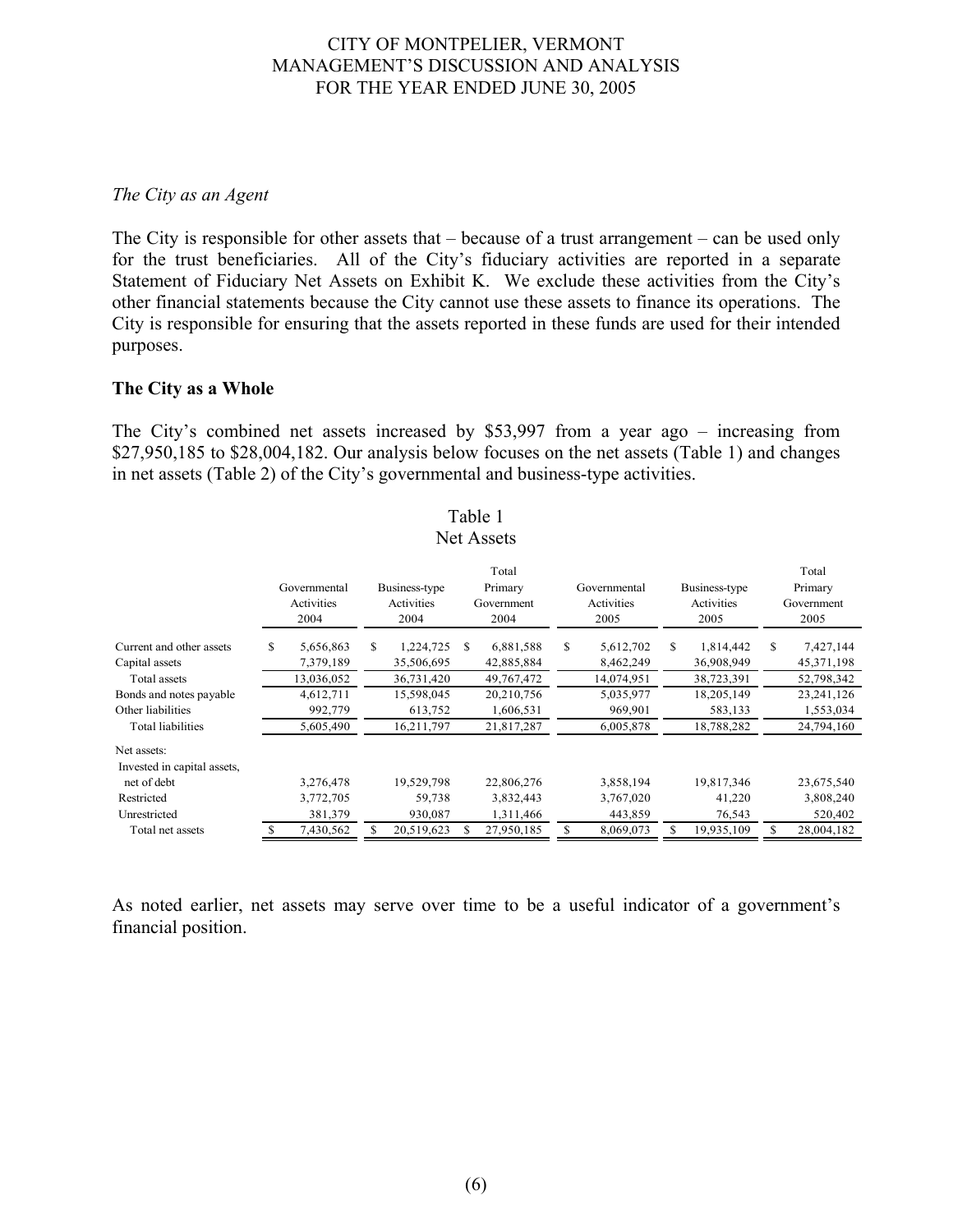Net assets of the City's governmental activities increased by 8.6% (\$7,430,562 compared to \$8,069,073). The net assets of our business-type activities decreased by 2.8 % (\$20,519,623) compared to \$19,935,109) in fiscal year 2005. At the end of the current fiscal year, the City is able to report positive balances in all categories of Net Assets, both for the government as a whole, as well as for its separate governmental and business-type activities.

|                                    | Governmental<br>Activities<br>2004 | Business-type<br>Activities<br>2004 | Total<br>Primary<br>Government<br>2004 | Governmental<br>Activities<br>2005 | Business-type<br>Activities<br>2005 | Total<br>Primary<br>Government<br>2005 |  |  |
|------------------------------------|------------------------------------|-------------------------------------|----------------------------------------|------------------------------------|-------------------------------------|----------------------------------------|--|--|
| <b>REVENUES</b>                    |                                    |                                     |                                        |                                    |                                     |                                        |  |  |
| Program revenues:                  |                                    |                                     |                                        |                                    |                                     |                                        |  |  |
| Charges for services               | S.<br>652,987<br>986,108           | 4,680,866<br>\$<br>$\Omega$         | \$<br>5,333,853<br>986,108             | S<br>613,615<br>675,781            | \$<br>4,719,597<br>$\mathbf{0}$     | \$<br>5,333,212<br>675,781             |  |  |
| Operating grants<br>Capital grants | 354,932                            | 519,386                             | 874,318                                | 279,026                            | 205,862                             | 484,888                                |  |  |
| General revenues:                  |                                    |                                     |                                        |                                    |                                     |                                        |  |  |
| Property taxes                     | 5,748,640                          | $\mathbf{0}$                        | 5,748,640                              | 5,805,221                          | $\mathbf{0}$                        | 5,805,221                              |  |  |
| Investment earnings                | 185,314                            | 16,194                              | 201,508                                | 85,214                             | 27,594                              | 112,808                                |  |  |
| Miscellaneous                      | 163,663                            | $\boldsymbol{0}$                    | 163,663                                | 180,130                            | $\boldsymbol{0}$                    | 180,130                                |  |  |
|                                    |                                    |                                     |                                        |                                    |                                     |                                        |  |  |
| Total revenues                     | 8,091,644                          | 5,216,446                           | 13,308,090                             | 7,638,987                          | 4,953,053                           | 12,592,040                             |  |  |
| PROGRAM EXPENSES                   |                                    |                                     |                                        |                                    |                                     |                                        |  |  |
| General government                 | 1,149,680                          | $\mathbf{0}$                        | 1,149,680                              | 1,303,749                          | $\mathbf{0}$                        | 1,303,749                              |  |  |
| Public safety                      | 3,187,846                          | $\Omega$                            | 3,187,846                              | 3,174,183                          | $\Omega$                            | 3,174,183                              |  |  |
| Highway and streets                | 1,653,937                          | $\mathbf{0}$                        | 1,653,937                              | 1,622,025                          | $\mathbf{0}$                        | 1,622,025                              |  |  |
| Culture and recreation             | 865,720                            | $\Omega$                            | 865,720                                | 408,308                            | $\mathbf{0}$                        | 408,308                                |  |  |
| Interest on long-term debt         | 123,271                            | $\Omega$                            | 123,271                                | 262,503                            | $\Omega$                            | 262,503                                |  |  |
| Cemetery                           | $\mathbf{0}$                       | $\Omega$                            | $\Omega$                               | 156,504                            | $\Omega$                            | 156,504                                |  |  |
| Community Development.             | $\mathbf{0}$                       | $\Omega$                            | $\Omega$                               | 81,204                             | $\Omega$                            | 81,204                                 |  |  |
| Water                              | $\mathbf{0}$                       | 2,076,867                           | 2,076,867                              | $\Omega$                           | 2,164,047                           | 2,164,047                              |  |  |
| Sewer                              | $\mathbf{0}$                       | 2,451,590                           | 2,451,590                              | $\Omega$                           | 2,773,879                           | 2,773,879                              |  |  |
| Parking                            | $\Omega$                           | 589,349                             | 589,349                                | $\Omega$                           | 591,641                             | 591,641                                |  |  |
| Total program expenses             | 6,980,454                          | 5,117,806                           | 12,098,260                             | 7,008,476                          | 5,529,567                           | 12,538,043                             |  |  |
| Excess before special item         |                                    |                                     |                                        |                                    |                                     |                                        |  |  |
| and transfers                      | 1,111,190                          | 98,640                              | 1,209,830                              | 630,511                            | (576, 514)                          | 53,997                                 |  |  |
| Special item - VMERS paydown       | (505, 198)                         | $\mathbf{0}$                        | (505, 198)                             | $\mathbf{0}$                       | $\mathbf{0}$                        | $\mathbf{0}$                           |  |  |
| Transfers                          | 35,000                             | (35,000)                            | $\mathbf{0}$                           | 8,000                              | (8,000)                             | $\theta$                               |  |  |
| Transfers                          | 33,822                             | $\mathbf{0}$                        | 33,822                                 | $\mathbf{0}$                       | $\mathbf{0}$                        | $\mathbf{0}$                           |  |  |
| Increase in Net Assets             | 674,814<br>\$                      | 63,640<br>S                         | 738,454<br>S                           | 638,511<br>\$                      | (584, 514)<br>\$                    | 53,997<br>\$                           |  |  |

#### Table 2 Change in Net Assets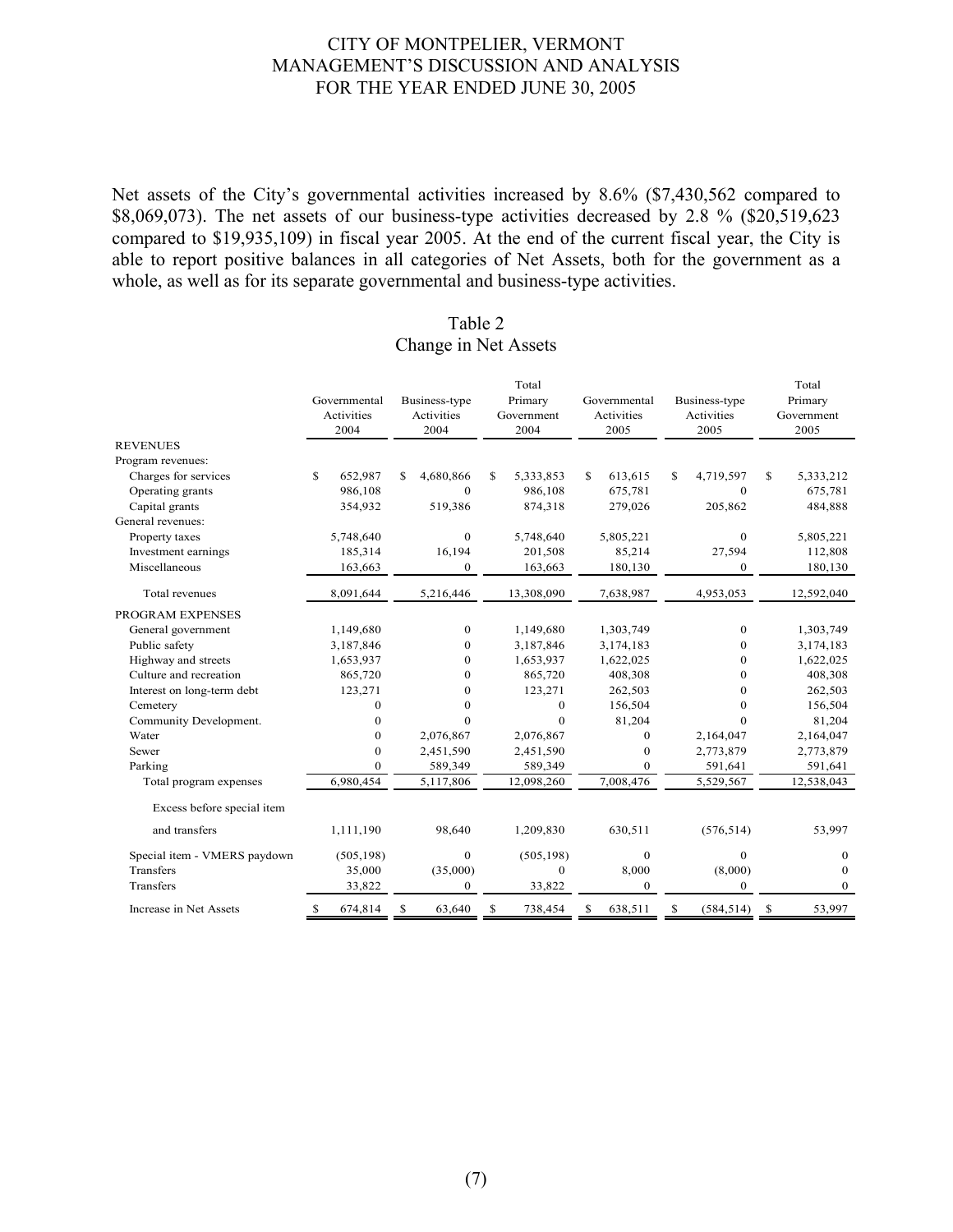Our analysis below separately considers the operations of governmental and business-type activities.

#### *Governmental Activities*

The City's tax rate remained at \$1.03 per \$100 of assessed value from fiscal year 2004 to fiscal year 2005 for the general expenses, or no increase to the tax rate.

Table 3 presents the cost of each of the City's seven largest programs – general, public safety, highway and streets, cultural and recreational, water, sewer and parking – as well as each program's net cost (total cost less revenue generated by the activities). The net cost shows the financial burden that was placed on the City's taxpayers by each of these functions.

|                        |                   | Governmental Activities | <b>Business Activities</b> |                |                   | Governmental Activities | <b>Business Activities</b> |              |  |  |
|------------------------|-------------------|-------------------------|----------------------------|----------------|-------------------|-------------------------|----------------------------|--------------|--|--|
|                        |                   | Net Revenues            |                            | Net Revenues   |                   | Net Revenues            |                            | Net Revenues |  |  |
|                        | <b>Total Cost</b> | (Cost)                  | <b>Total Cost</b>          | (Cost)         | <b>Total Cost</b> | (Cost)                  | <b>Total Cost</b>          | (Cost)       |  |  |
|                        | of Services       | of Services             | of Services                | of Services    | of Services       | of Services             |                            | of Services  |  |  |
|                        | 2004              | 2004                    | 2004                       | 2004           | 2005              | 2005                    | 2005                       | 2005         |  |  |
| General government     | 1,149,680         | (744, 044)              | £.                         | S.<br>$\Omega$ | \$1,303,749       | $(972, 515)$ \$<br>S.   |                            |              |  |  |
| Public safety          | 3,187,846         | (2,603,096)             |                            |                | 3,174,183         | (2,586,001)             |                            |              |  |  |
| Highway and streets    | 1,653,937         | (1,160,017)             |                            |                | 1,622,025         | (1,120,362)             |                            |              |  |  |
| Culture and recreation | 865,720           | (355,999)               |                            |                | 408.308           | (384, 239)              |                            |              |  |  |
| Water                  |                   |                         | 2,076,867                  | (246, 354)     |                   |                         | 2,164,047                  | (461, 549)   |  |  |
| Sewer                  |                   |                         | 2,451,590                  | 469,443        |                   |                         | 2,773,879                  | (79,662)     |  |  |
| Parking                |                   |                         | 589.349                    | (140, 643)     |                   |                         | 591.641                    | (62, 897)    |  |  |
| All others             | 123,271           | (123, 271)              |                            |                | 500,211           | (376, 937)              |                            |              |  |  |
| Totals                 | 6,980,454         | \$(4,986,427)           | \$5,117,806                | 82,446         | 7,008,476         | \$(5,440,054)           | 5,529,567                  | (604, 108)   |  |  |

Table 3

## **The City's Funds**

As the City completed the year, its governmental funds (as presented in the Balance Sheet on Exhibit C) reported a combined fund balance of \$3,180,537, which is above last year's total of \$3,129,603. Included in this year's total change in fund balance is a decrease of \$320,631 in the City's General Fund; an increase of \$48,191 in the Community Development Fund; and an increase of \$285,512 in the Capital Projects Fund.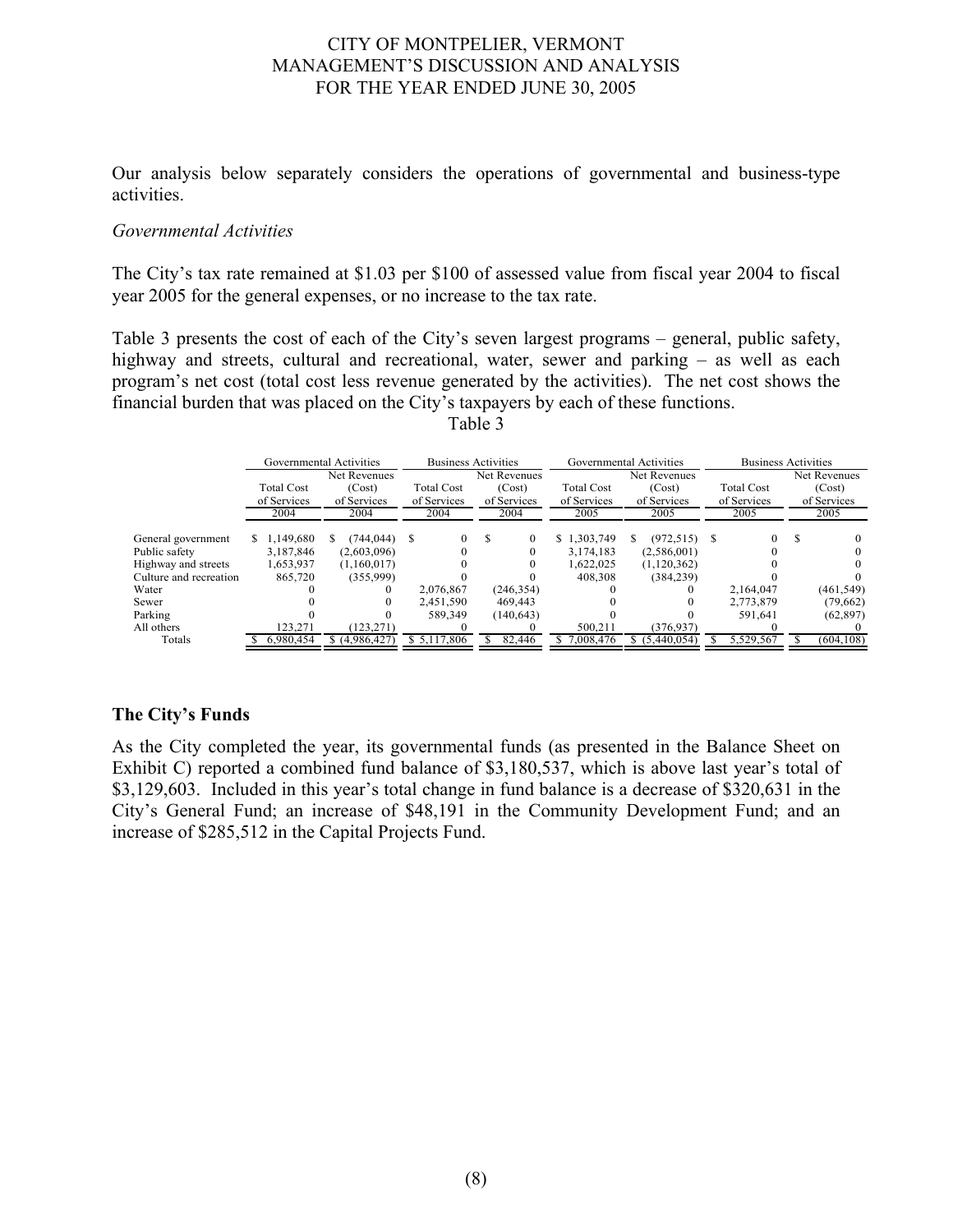## *General Fund Budgetary Highlights*

Over the course of the year, the City Council receives monthly budget reports and monitors actual results compared to budget. Most notable revenues exceeding budget are Public Works fees \$22,479, Police grants \$23,371 and Fire/EMS grants \$59,263. Investment income is lower than budgeted by \$8,486 and Police fines and forfeitures are lower than budgeted by \$25,749. Most notable expenditures exceeding budget are Finance – Accounting for GASB 34 \$18,953 which has a reserve to offset this expense, City Hall maintenance \$34,122 for repairs to boilers/railings and increased utilities, Department of Public Works \$102,308 for high use of sand and salt in the winter months. The departments of Fire and Police are under budget for salaries/wages due to turnover in personnel which requires time to fill the vacant positions. The Planning department is also under budget for salaries/wages because the building inspector position was not filled.

The City Council's wireless computer project to replace the City's frame relay network cost an additional \$38,244 in fiscal year 2005. The total project cost is \$88,369. The investment is expected to be recovered through reduced operating costs in the future. The project also promotes a wireless Montpelier cooperative for the community.

## **Capital Asset and Debt Administration**

#### *Capital Assets*

At June 30, 2005, the City had \$45,323,120 invested in a broad range of capital assets, including police and fire equipment, buildings, park facilities, roads, bridges, and water and sewer lines. (See Table 4 below) This amount represents a net increase (including additions and deductions) of \$2,437,236, over last year.

| (Net of Depreciation)    |    |                                                           |    |            |        |              |   |                            |      |                             |      |              |
|--------------------------|----|-----------------------------------------------------------|----|------------|--------|--------------|---|----------------------------|------|-----------------------------|------|--------------|
|                          |    | Business-type<br>Governmental<br>Activities<br>Activities |    |            | Totals |              |   | Governmental<br>Activities |      | Business-type<br>Activities |      | Totals       |
|                          |    | 2004                                                      |    | 2004       |        | 2004<br>2005 |   |                            | 2005 |                             | 2005 |              |
| Land                     | \$ | 591,550                                                   | \$ | 250.672    | S      | 842.222      | S | 591,550                    | S.   | 250,672                     | S    | 842,222      |
| Capital improvements     |    |                                                           |    |            |        |              |   |                            |      |                             |      |              |
| and equipment            |    | 6,638,254                                                 |    | 34,128,446 |        | 40,766,700   |   | 6,730,910                  |      | 34,944,966                  |      | 41,675,876   |
| Construction in progress |    | 149,385                                                   |    | 1,127,577  |        | 1,276,962    |   | 1,139,789                  |      | 1,713,311                   |      | 2,853,100    |
| Totals                   |    | 7,379,189                                                 |    | 35,506,695 |        | \$42,885,884 |   | 8,462,249                  |      | 36,908,949                  |      | \$45,371,198 |

# Table 4 Capital Assets at Year-End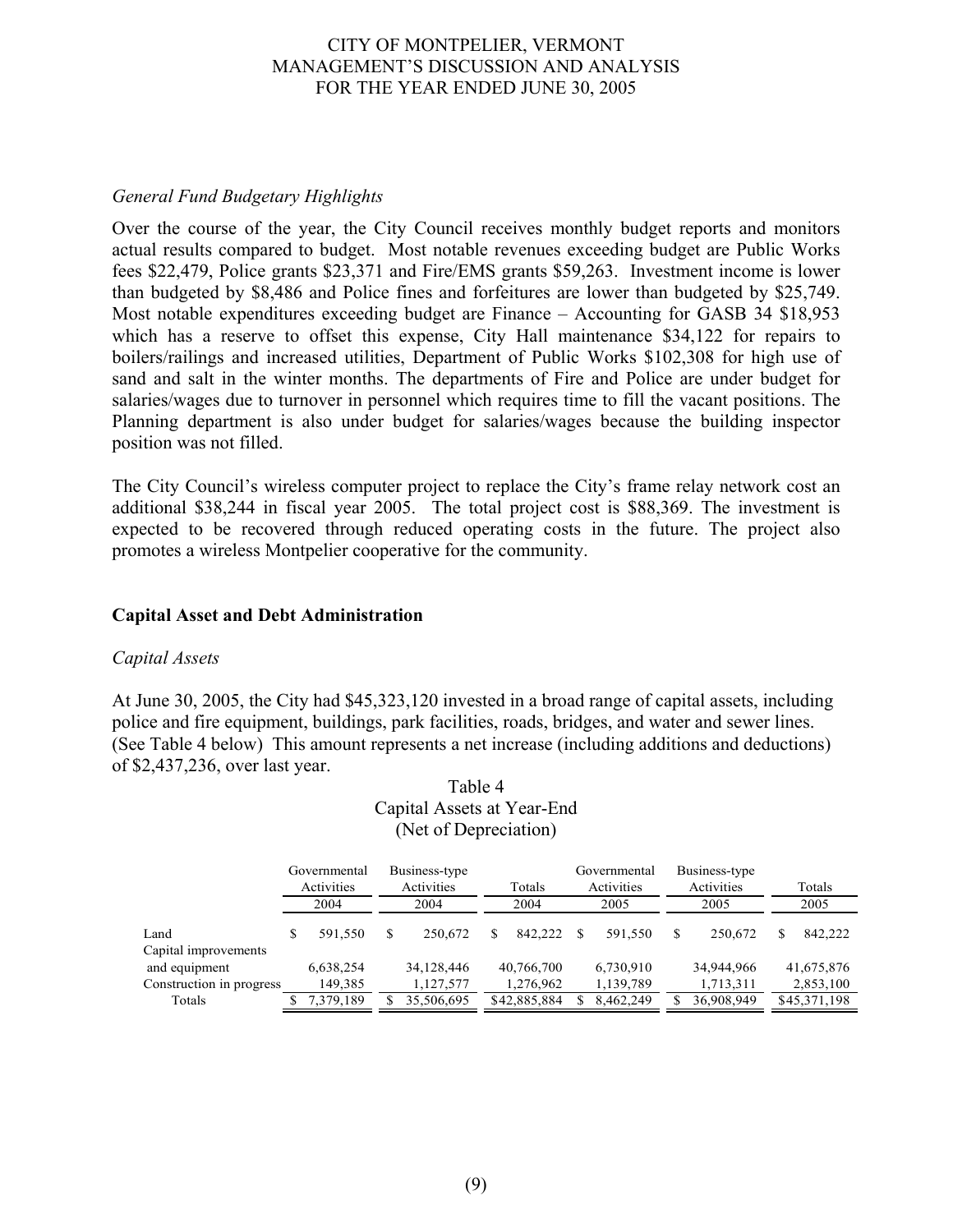This year's major additions included:

| Equipment and vehicles      | \$<br>574,748 |
|-----------------------------|---------------|
| Infrastructure              | 100,710       |
| Water meter project         | 82,193        |
| Water lines                 | 120,706       |
| Sewer building improvements | 122,819       |
| Boiler for sewer fund       | 45,994        |
| CSO project                 | 1,216,065     |
|                             | 2,263,235     |

The City's fiscal year 2006 governmental capital budget calls for it to spend \$50,000 less than the prior year \$1,000,000 or a total of \$950,000 for general government capital projects and debt of which debt service is approximately 64%.

*Debt* 

At June 30, 2005, the City had \$23,241,126 in bonds and notes outstanding versus \$20,210,756 on June 30, 2004 – an increase of \$3,030,370 (15%) – as shown in Table 5.

| Table 5                             |
|-------------------------------------|
| <b>Outstanding Debt at Year-End</b> |

|                         | Balance<br>June 30, 2004 | Additions | Payments       | Balance<br>June 30, 2005 |
|-------------------------|--------------------------|-----------|----------------|--------------------------|
| Notes and bond payable  |                          |           |                |                          |
| Governmental Activities | \$4,612,711              | 850,000   | (426, 734)     | \$ 5,035,977             |
| Proprietary Funds       | 15,598,045               | 7,215,528 | (4,608,424)    | 18,205,149               |
| Totals                  | \$20,210,756             | 8,065,528 | \$ (5,035,158) | \$23,241,126             |

New debt resulted from City Hall improvements, Water system upgrades, and Wastewater upgrades.

## **Economic Factors and Next Year's Budgets and Rates**

The City's elected and appointed officials considered many factors when setting the fiscal year 2006 budget, tax rates, and fees that will be charged for the business-type activities.

One of those factors is the economy and unemployment in the City, which stands at 2.2% (August 2005) compared with 2.2% (August 2004) a year ago. This compares with the State's unemployment rate in August, 2005 of 3.5% and the national rate of 4.9% for the same month (seasonally adjusted). When adopting the budget for fiscal year 2006, the City Council took into account these indicators as well as increased home values with the reappraisal in fiscal year 2004. There is an increase of 2 cents on the tax rate or \$1.05 per \$100 of assessed value for fiscal year 2006. This increase is due to additional ballot items for outside agencies and a Housing Trust Fund which was approved by the voters.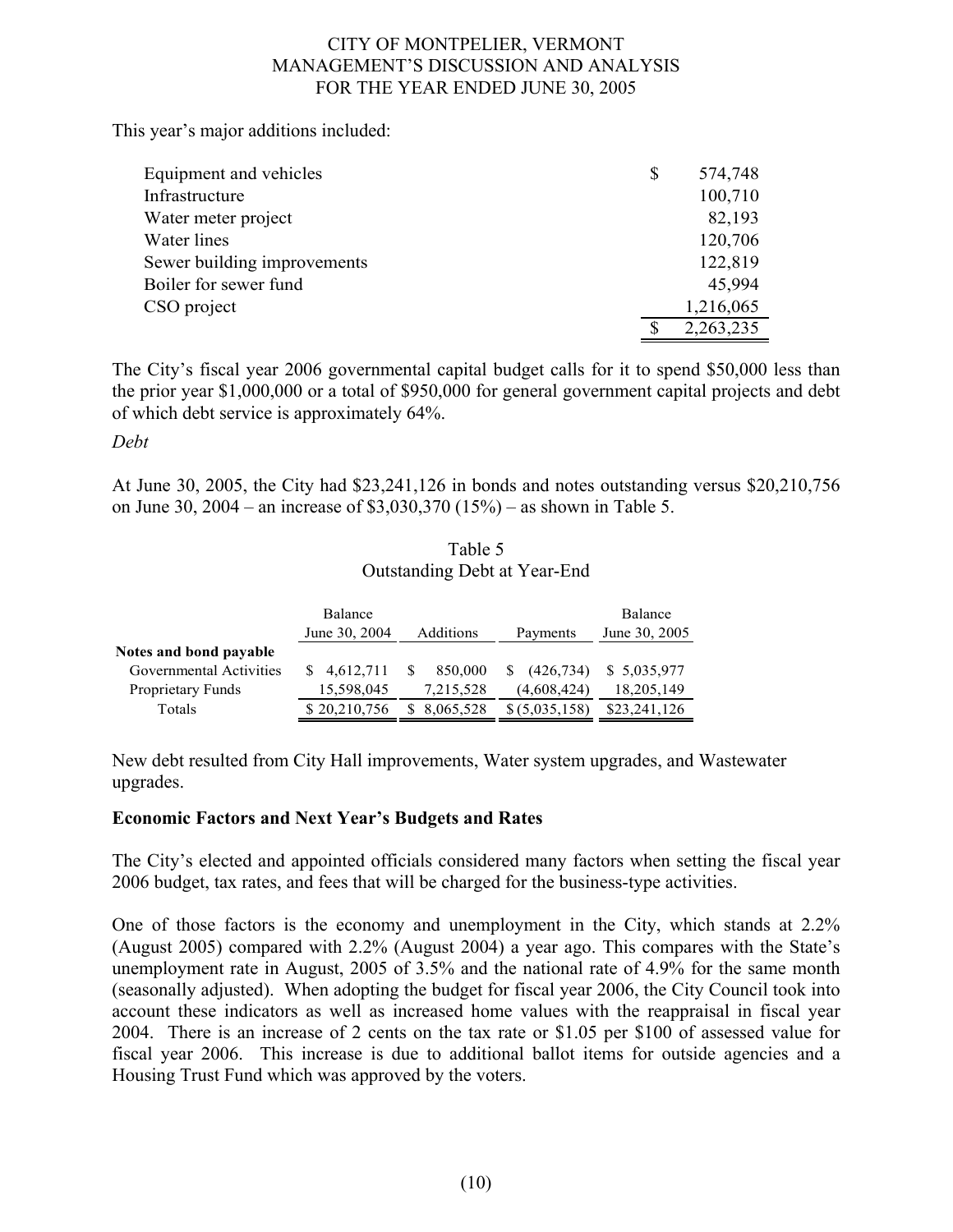Also, the Consumer Price Index and percent change over one year of 3.2% for the month of October 2004 was reviewed during the budget process.

The City's General Fund fund balance is not expected to change by the close of fiscal year 2006.

As for the City's business-type activities, we expect that the fiscal year 2006 utility rates will increase due to chemicals, fuel and electricity costs.

Current quarterly water rates are as follows: \$4.85 per 1,000 for first 50,000 gallons, \$5.15 per 1,000 for next 200,000 gallons, \$8.35 per 1,000 for over 250,000 gallons and a fixed charge for all accounts for meter reading, billing and other administrative service costs of \$17.50. It is planned that water use rates, which have not been increased in six years, will increase and be reflected in the November 2005 quarterly billing.

Current quarterly sewer rates are as follows: \$4.90 per 1,000 gallons of water used and a fixed charge for all accounts for meter reading, billing and other administrative service costs of \$22.39. It is planned that sewer use rates, which have not been increased in three years, will increase and be reflected in the November 2005 quarterly billing.

## **Contacting the City's Financial Management**

This financial report is designed to provide our citizens, taxpayers, customers, and investors and creditors with a general overview of the City's finances and to show the City's accountability for the money it receives. If you have questions about this report or need additional financial information, contact the City Finance Office at the City of Montpelier, 39 Main Street, Suite 600, Montpelier, VT 05602.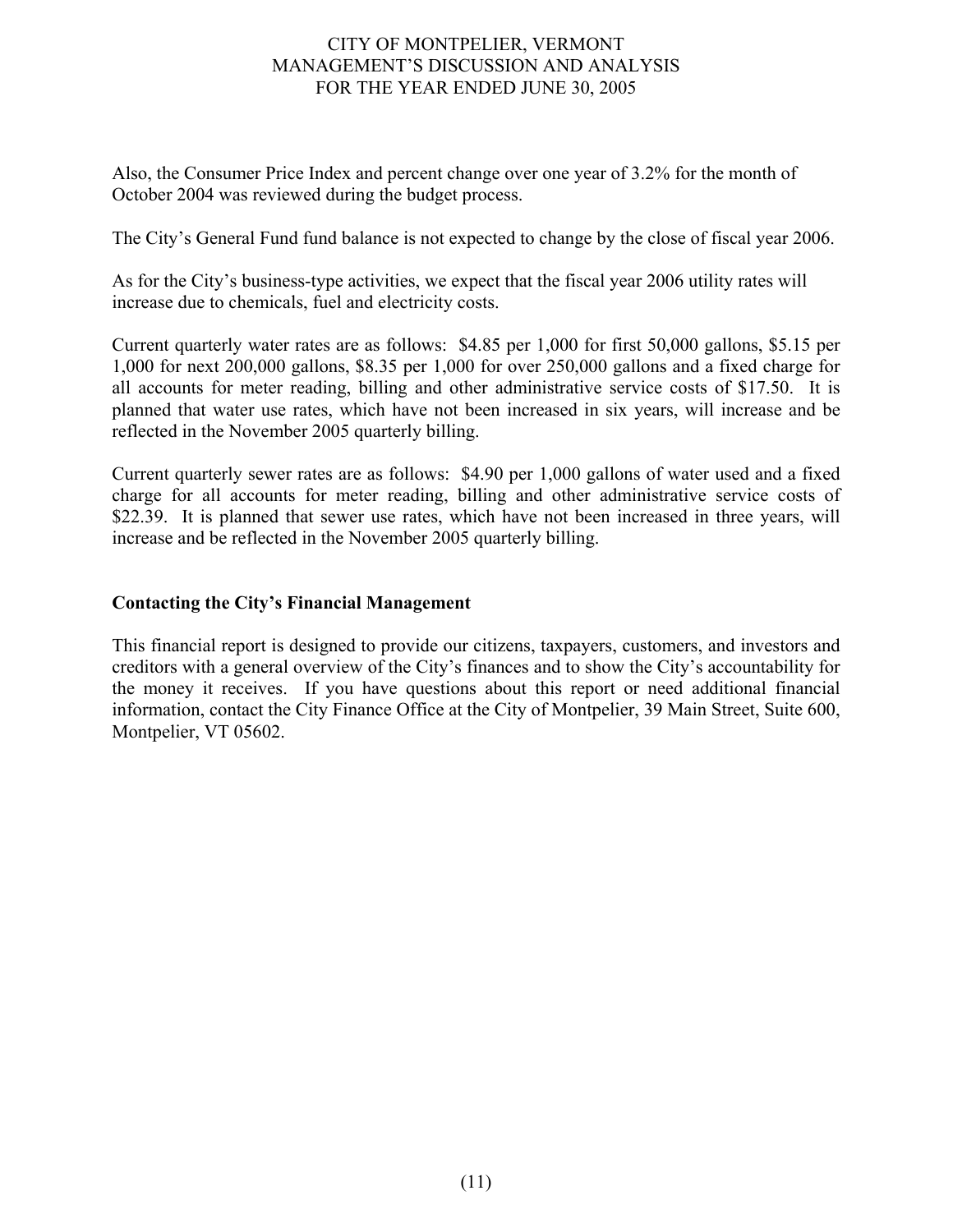## CITY OF MONTPELIER, VERMONT STATEMENT OF NET ASSETS JUNE 30, 2005

|                                                 | Primary Government |                  |                |  |  |  |
|-------------------------------------------------|--------------------|------------------|----------------|--|--|--|
|                                                 | Governmental       | Business-type    |                |  |  |  |
|                                                 | Activities         | Activities       | Total          |  |  |  |
| <b>ASSETS</b>                                   |                    |                  |                |  |  |  |
| Cash and cash equivalents                       | S<br>1,459,706     | \$<br>1,727,612  | 3,187,318<br>S |  |  |  |
| Investments                                     | 635,465            | $\Omega$         | 635,465        |  |  |  |
| Accounts receivable:                            |                    |                  |                |  |  |  |
| Property taxes, net                             | 119,907            | $\mathbf{0}$     | 119,907        |  |  |  |
| Ambulance, net                                  | 45,497             | $\Omega$         | 45,497         |  |  |  |
| Water/sewer and other fees                      | 0                  | 872,571          | 872,571        |  |  |  |
| Grants                                          | 106,357            | 88,303           | 194,660        |  |  |  |
| Other                                           | 70,137             | 89,476           | 159,613        |  |  |  |
| Loans and notes receivable due within one year  | 60,600             | 5,320            | 65,920         |  |  |  |
| Internal balances                               | 1,051,869          | (1,051,869)      | 0              |  |  |  |
| Inventories                                     | 83,523             | 63,954           | 147,477        |  |  |  |
| Prepaid expenses                                | 11,276             | 3,096            | 14,372         |  |  |  |
| Loans and notes receivable due after one year   | 1,968,365          | 15,979           | 1,984,344      |  |  |  |
| Capital assets:                                 |                    |                  |                |  |  |  |
| Land and construction in progress               | 1,731,339          | 1,963,983        | 3,695,322      |  |  |  |
| Other capital assets, net of depreciation       | 6,730,910          | 34,944,966       | 41,675,876     |  |  |  |
|                                                 |                    |                  |                |  |  |  |
| Total assets                                    | 14,074,951         | 38,723,391       | 52,798,342     |  |  |  |
| <b>LIABILITIES</b>                              |                    |                  |                |  |  |  |
| Accounts payable                                | 360,593            | 94,236           | 454,829        |  |  |  |
| Construction payable                            | 48,078             | 338,946          | 387,024        |  |  |  |
| Due to fiduciary funds                          | 87,274             | $\boldsymbol{0}$ | 87,274         |  |  |  |
| Due to school district                          | 54,535             | $\mathbf{0}$     | 54,535         |  |  |  |
| Deferred revenue                                | 90,320             | $\Omega$         | 90,320         |  |  |  |
| Accrued interest                                | 24,258             | 44,827           | 69,085         |  |  |  |
| Accrued payroll and related expenses            | 52,732             | 15,249           | 67,981         |  |  |  |
| Bonds and notes payable due within one year     | 428,805            | 758,480          | 1,187,285      |  |  |  |
| Accrued compensated absences due after one year | 252,111            | 89,875           | 341,986        |  |  |  |
| Bonds and notes payable due after one year      | 4,607,172          | 17,446,669       | 22,053,841     |  |  |  |
|                                                 |                    |                  |                |  |  |  |
| <b>Total liabilities</b>                        | 6,005,878          | 18,788,282       | 24,794,160     |  |  |  |
| <b>NET ASSETS</b>                               |                    |                  |                |  |  |  |
| Unrestricted                                    | 443,859            | 76,543           | 520,402        |  |  |  |
| Restricted for community development            | 2,288,876          | 0                | 2,288,876      |  |  |  |
| Restricted for capital projects                 | 174,180            | $\boldsymbol{0}$ | 174,180        |  |  |  |
| Restricted for other purposes                   | 614,813            | 41,220           | 656,033        |  |  |  |
| Restricted for permanent trust funds            |                    |                  |                |  |  |  |
| Nonexpendable                                   | 394,938            | 0                | 394,938        |  |  |  |
| Expendable                                      | 294,213            | $\mathbf{0}$     | 294,213        |  |  |  |
| Invested in capital assets,                     |                    |                  |                |  |  |  |
| net of related debt                             | 3,858,194          | 19,817,346       | 23,675,540     |  |  |  |
| Total net assets                                | 8,069,073<br>\$    | \$19,935,109     | \$28,004,182   |  |  |  |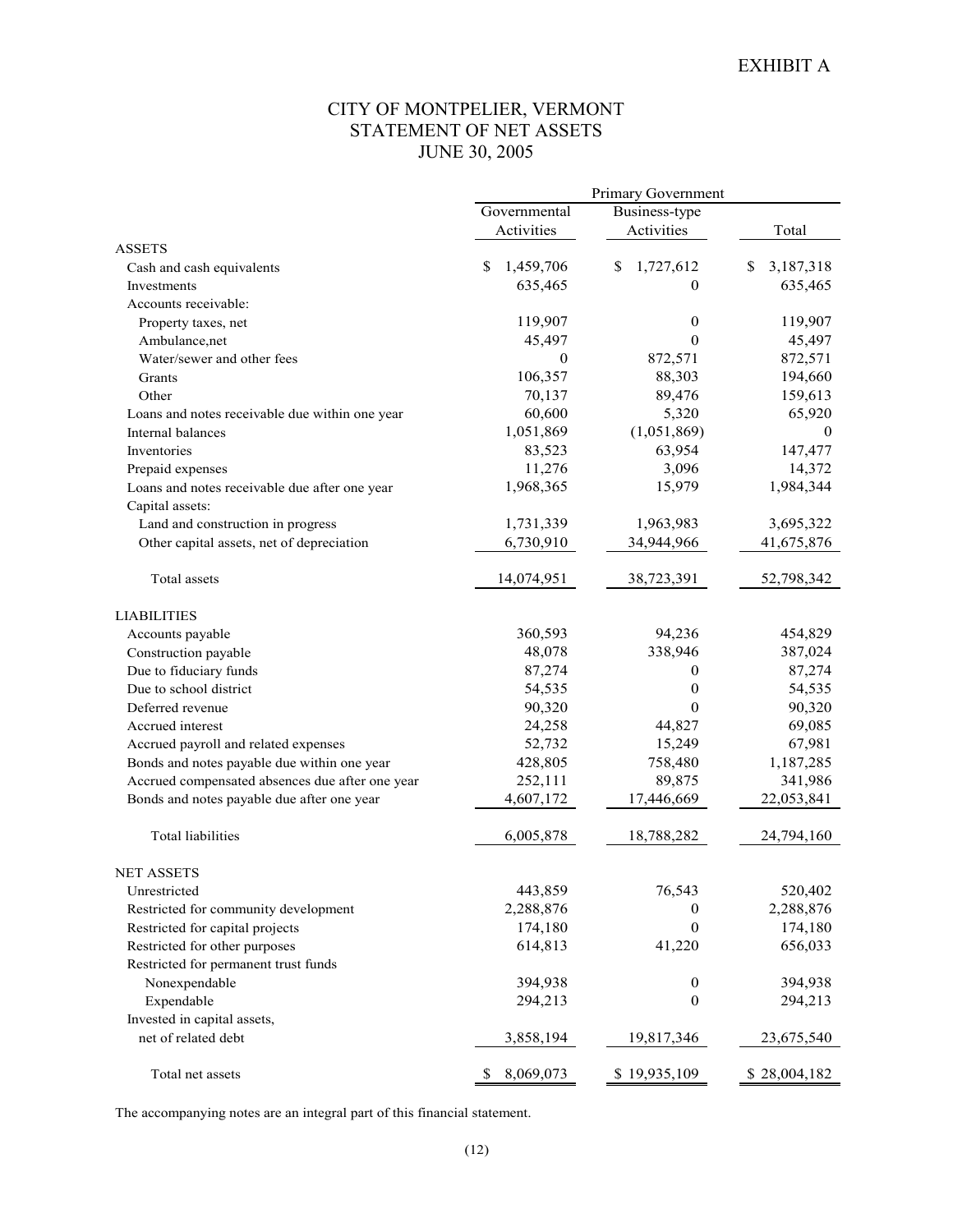## CITY OF MONTPELIER, VERMONT

#### STATEMENT OF ACTIVITIES

## YEAR ENDED JUNE 30, 2005

|                                       |                            |                                      |                                      |              | Operating<br>Capital                      |    |                                           | <b>Net (Expense) Revenue</b><br>and Change in Net Assets |                                   |               |                                           |     |                |  |
|---------------------------------------|----------------------------|--------------------------------------|--------------------------------------|--------------|-------------------------------------------|----|-------------------------------------------|----------------------------------------------------------|-----------------------------------|---------------|-------------------------------------------|-----|----------------|--|
| <b>Functions/Programs</b>             | <b>Expenses</b>            | <b>Charge for</b><br><b>Services</b> |                                      |              | <b>Grants</b> and<br><b>Contributions</b> |    | <b>Grants</b> and<br><b>Contributions</b> |                                                          | Governmental<br><b>Activities</b> |               | <b>Business-type</b><br><b>Activities</b> |     | <b>Total</b>   |  |
|                                       |                            |                                      |                                      |              |                                           |    |                                           |                                                          |                                   |               |                                           |     |                |  |
| Governmental Activities:              |                            |                                      |                                      |              |                                           |    |                                           |                                                          |                                   |               |                                           |     |                |  |
| General government and administration | 1,303,749 \$<br>\$         |                                      | 126,892                              | $\mathbb{S}$ | 204,342                                   | \$ | $\boldsymbol{0}$                          | $\mathbb{S}$                                             | (972, 515)                        | $\mathbb{S}$  | $\boldsymbol{0}$                          | \$  | (972, 515)     |  |
| Public safety                         | 3,174,183                  |                                      | 345,633                              |              | 159,915                                   |    | 82,634                                    |                                                          | (2,586,001)                       |               | $\boldsymbol{0}$                          |     | (2,586,001)    |  |
| Highway and streets                   | 1,622,025                  |                                      | 107,169                              |              | 213,770                                   |    | 180,724                                   |                                                          | (1,120,362)                       |               | $\mathbf{0}$                              |     | (1,120,362)    |  |
| Cultural and recreational             | 408,308                    |                                      | 3,620                                |              | 4,781                                     |    | 15,668                                    |                                                          | (384, 239)                        |               | 0                                         |     | (384, 239)     |  |
| Cemetery                              | 156,504                    |                                      | 30,301                               |              | $\theta$                                  |    | $\mathbf{0}$                              |                                                          | (126, 203)                        |               | $\theta$                                  |     | (126, 203)     |  |
| Community development                 | 81,204                     |                                      | $\mathbf{0}$                         |              | 92,973                                    |    | $\theta$                                  |                                                          | 11,769                            |               | $\mathbf{0}$                              |     | 11,769         |  |
| Interest on long-term debt            | 262,503                    |                                      | $\theta$                             |              | $\mathbf{0}$                              |    | $\mathbf{0}$                              |                                                          | (262, 503)                        |               | 0                                         |     | (262, 503)     |  |
| Total governmental activities         | 7,008,476                  |                                      | 613,615                              |              | 675,781                                   |    | 279,026                                   |                                                          | (5,440,054)                       |               | $\theta$                                  |     | (5,440,054)    |  |
| Business-type activities              |                            |                                      |                                      |              |                                           |    |                                           |                                                          |                                   |               |                                           |     |                |  |
| Water                                 | 2,164,047                  |                                      | 1,702,498                            |              | $\boldsymbol{0}$                          |    | $\boldsymbol{0}$                          |                                                          | $\boldsymbol{0}$                  |               | (461, 549)                                |     | (461, 549)     |  |
| Sewer                                 | 2,773,879                  |                                      | 2,488,355                            |              | $\overline{0}$                            |    | 205,862                                   |                                                          | $\boldsymbol{0}$                  |               | (79,662)                                  |     | (79,662)       |  |
| Parking                               | 591,641                    |                                      | 528,744                              |              | $\boldsymbol{0}$                          |    | $\mathbf{0}$                              |                                                          | $\boldsymbol{0}$                  |               | (62, 897)                                 |     | (62, 897)      |  |
| Total business-type activities        | 5,529,567                  |                                      | 4,719,597                            |              | $\mathbf{0}$                              |    | 205,862                                   |                                                          | $\mathbf{0}$                      |               | (604, 108)                                |     | (604, 108)     |  |
| Total government                      | 12,538,043                 | -S                                   | 5,333,212                            | \$           | 675,781                                   | \$ | 484,888                                   |                                                          | (5,440,054)                       |               | (604, 108)                                |     | (6,044,162)    |  |
|                                       | General Revenues:          |                                      |                                      |              |                                           |    |                                           |                                                          |                                   |               |                                           |     |                |  |
|                                       | Property taxes             |                                      |                                      |              |                                           |    |                                           |                                                          | 5,805,221                         |               | $\mathbf{0}$                              |     | 5,805,221      |  |
|                                       | Earnings on investments    |                                      |                                      |              |                                           |    |                                           |                                                          | 75,755                            |               | 27,594                                    |     | 103,349        |  |
|                                       | Miscellaneous              |                                      |                                      |              |                                           |    |                                           |                                                          | 189,589                           |               | $\Omega$                                  |     | 189,589        |  |
|                                       | Transfers                  |                                      |                                      |              |                                           |    |                                           |                                                          | 8,000                             |               | (8,000)                                   |     | $\overline{0}$ |  |
|                                       |                            |                                      | Total general revenues and transfers |              |                                           |    |                                           |                                                          | 6,078,565                         |               | 19,594                                    |     | 6,098,159      |  |
|                                       | Change in net assets       |                                      |                                      |              |                                           |    |                                           |                                                          | 638,511                           |               | (584, 514)                                |     | 53,997         |  |
|                                       |                            | Net assets - July 1, 2004            |                                      |              |                                           |    |                                           |                                                          | 7,430,562                         |               | 20,519,623                                |     | 27,950,185     |  |
|                                       | (Restated)                 |                                      |                                      |              |                                           |    |                                           |                                                          |                                   |               |                                           |     |                |  |
|                                       | Net assets - June 30, 2005 |                                      |                                      |              |                                           |    |                                           |                                                          | 8,069,073                         | <sup>\$</sup> | 19,935,109                                | \$. | 28,004,182     |  |
|                                       |                            |                                      |                                      |              |                                           |    |                                           |                                                          |                                   |               |                                           |     |                |  |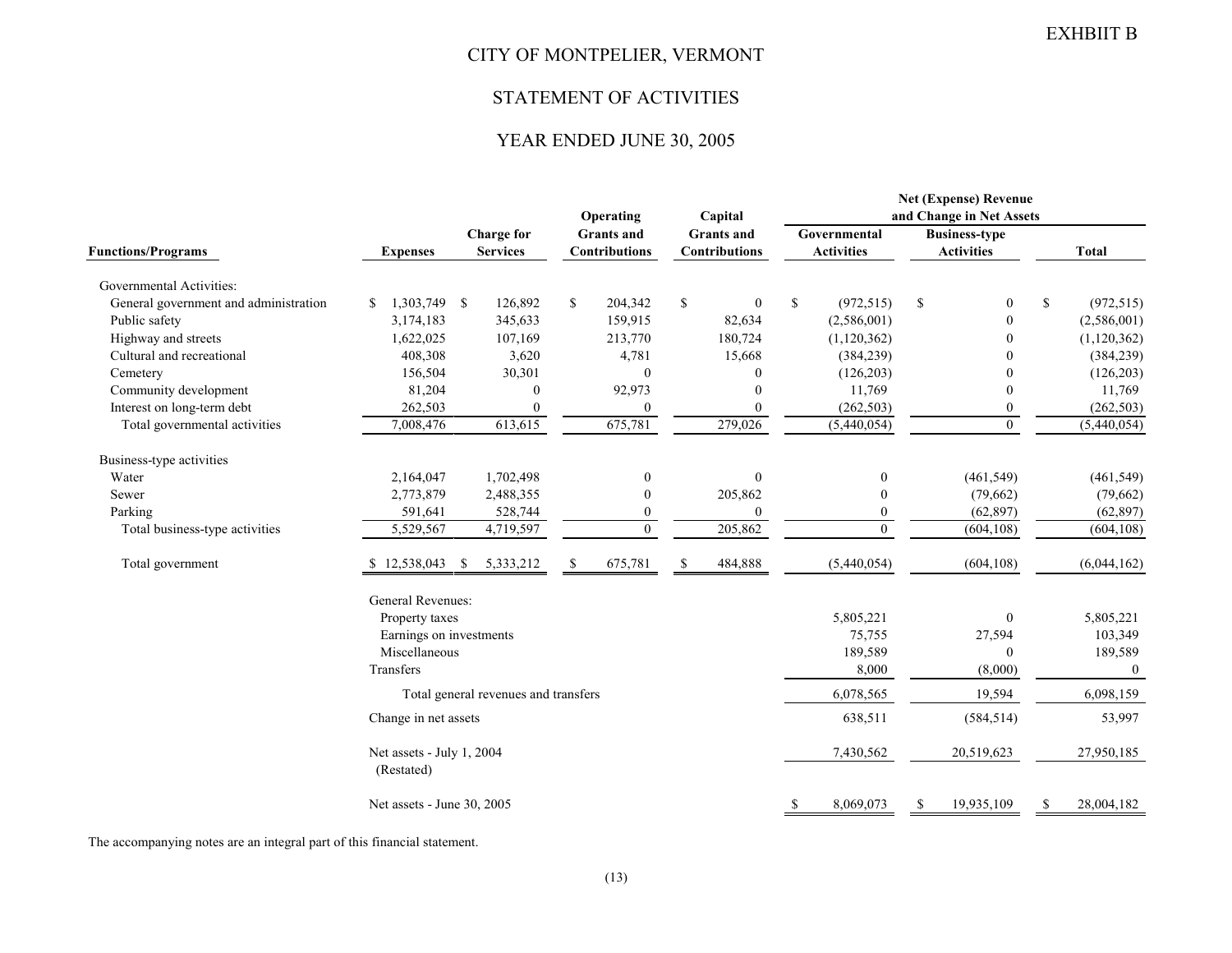## CITY OF MONTPELIER, VERMONT BALANCE SHEET GOVERNMENTAL FUNDS JUNE 30, 2005

|                                      |      |                  |    | Major funds              |                           |                             | Nonmajor                  |                                |                           |                                |
|--------------------------------------|------|------------------|----|--------------------------|---------------------------|-----------------------------|---------------------------|--------------------------------|---------------------------|--------------------------------|
|                                      |      | General          |    | Community<br>Development |                           | Capital<br>Projects<br>Fund |                           | Other<br>Governmental<br>Funds |                           | Total<br>Governmental<br>Funds |
| <b>ASSETS</b>                        |      |                  |    |                          |                           |                             |                           |                                |                           |                                |
| Cash and cash equivalents            | \$   | 572,103          | \$ | 705,797                  | \$                        | $\overline{0}$              | \$                        | 181,806                        | \$                        | 1,459,706                      |
| Investments                          |      | 0                |    | $\theta$                 |                           | $\boldsymbol{0}$            |                           | 635,465                        |                           | 635,465                        |
| Receivables                          |      |                  |    |                          |                           |                             |                           |                                |                           |                                |
| Property taxes, net                  |      | 119,907          |    | 0                        |                           | $\theta$                    |                           | $\boldsymbol{0}$               |                           | 119,907                        |
| Ambulance receivables, net           |      | 45,497           |    | $\theta$                 |                           | 0                           |                           | $\mathbf{0}$                   |                           | 45,497                         |
| Federal grants                       |      | $\boldsymbol{0}$ |    | 32,263                   |                           | 44,438                      |                           | 7,378                          |                           | 84,079                         |
| State grants and loans               |      | 20,060           |    | $\boldsymbol{0}$         |                           | 2,218                       |                           | $\mathbf{0}$                   |                           | 22,278                         |
| Other                                |      | 47,196           |    | 267                      |                           | $\theta$                    |                           | 168                            |                           | 47,631                         |
| Employee loans                       |      | 22,506           |    | $\theta$                 |                           | $\Omega$                    |                           | $\theta$                       |                           | 22,506                         |
| Due from other funds                 |      | 599,550          |    | $\mathbf{0}$             |                           | 796,829                     |                           | 406,189                        |                           | 1,802,568                      |
| Community development loans, net     |      | $\boldsymbol{0}$ |    | 1,687,437                |                           | 0                           |                           | $\overline{0}$                 |                           | 1,687,437                      |
| Note receivable - Connor             |      | 341,528          |    |                          |                           | $\mathbf{\Omega}$           |                           | $\theta$                       |                           | 341,528                        |
| Prepaid expenses                     |      | 11,276           |    | 0                        |                           | $_{0}$                      |                           | $\theta$                       |                           | 11,276                         |
| Inventories                          |      | 83,523           |    | $\theta$                 |                           | $\theta$                    |                           | $\theta$                       |                           | 83,523                         |
| Total assets                         | S    | 1,863,146        | S. | 2,425,764                | $\boldsymbol{\mathsf{S}}$ | 843,485                     | $\boldsymbol{\mathsf{S}}$ | 1,231,006                      | $\boldsymbol{\mathsf{S}}$ | 6,363,401                      |
| <b>LIABILITIES AND FUND BALANCES</b> |      |                  |    |                          |                           |                             |                           |                                |                           |                                |
| <b>LIABILITIES</b>                   |      |                  |    |                          |                           |                             |                           |                                |                           |                                |
| Accounts payable                     | \$   | 241,472          | \$ | 23,273                   | \$                        | 79,399                      | \$                        | 16,449                         | \$                        | 360,593                        |
| Construction payable                 |      | $\boldsymbol{0}$ |    | $\boldsymbol{0}$         |                           | 48,078                      |                           | $\theta$                       |                           | 48,078                         |
| Due to other funds                   |      | 432,274          |    | 113,615                  |                           | 0                           |                           | 292,084                        |                           | 837,973                        |
| Accrued payroll and related expenses |      | 47,780           |    | $\theta$                 |                           | 0                           |                           | 4,952                          |                           | 52,732                         |
| Due to school district               |      | 54,535           |    | $\theta$                 |                           | 0                           |                           | $\mathbf{0}$                   |                           | 54,535                         |
| Deferred revenue                     |      |                  |    |                          |                           |                             |                           |                                |                           |                                |
| Taxes                                |      | 68,897           |    | 0                        |                           | 0                           |                           | $\mathbf{0}$                   |                           | 68,897                         |
| Federal grants                       |      | 52,118           |    | 0                        |                           | 0                           |                           | 2,729                          |                           | 54,847                         |
| Other                                |      | 0                |    | $\Omega$                 |                           | $\boldsymbol{0}$            |                           | 35,473                         |                           | 35,473                         |
| Community development                |      | $\boldsymbol{0}$ |    | 1,669,736                |                           | $\theta$                    |                           | $\theta$                       |                           | 1,669,736                      |
| <b>Total liabilities</b>             |      | 897,076          |    | 1,806,624                |                           | 127,477                     |                           | 351,687                        |                           | 3,182,864                      |
| <b>FUND BALANCES</b>                 |      |                  |    |                          |                           |                             |                           |                                |                           |                                |
| Reserved                             |      | 662,111          |    | 619,140                  |                           | 369,319                     |                           | 821,454                        |                           | 2,472,024                      |
| Unreserved                           |      | 303,959          |    | $\boldsymbol{0}$         |                           | 346,689                     |                           | 57,865                         |                           | 708,513                        |
| Total fund balances                  |      | 966,070          |    | 619,140                  |                           | 716,008                     |                           | 879,319                        |                           | 3,180,537                      |
| Total liabilities and fund balances  | $\$$ | 1,863,146        | \$ | 2,425,764                | $\mathbb S$               | 843,485                     | $\mathbb{S}$              | 1,231,006                      | $\mathbb{S}$              | 6,363,401                      |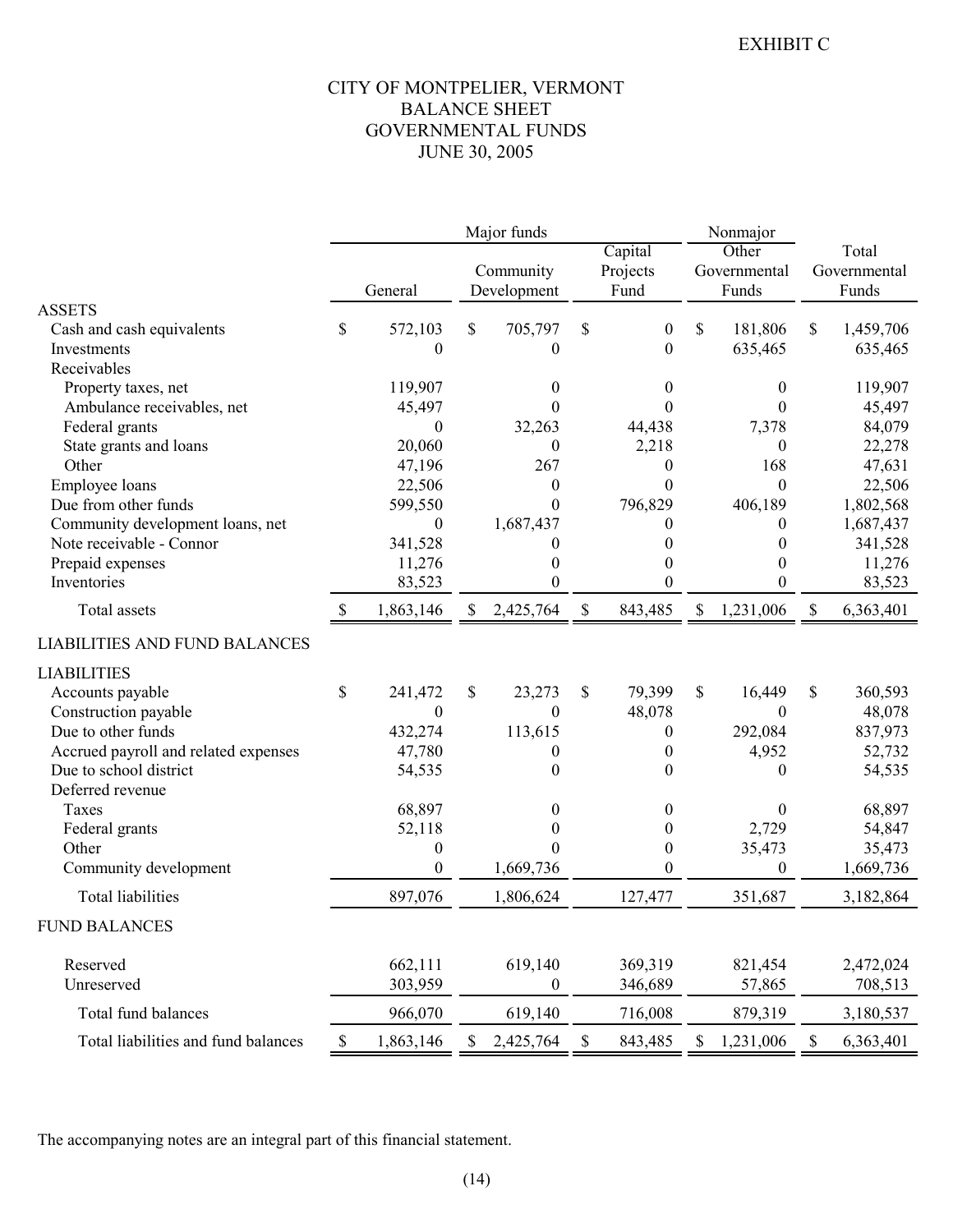## CITY OF MONTPELIER, VERMONT

## RECONCILIATION OF THE GOVERNMENTAL FUNDS BALANCE SHEET TO THE STATEMENT OF NET ASSETS

## JUNE 30, 2005

|         | \$                                         | 3,180,537   |
|---------|--------------------------------------------|-------------|
|         |                                            |             |
|         |                                            |             |
|         |                                            |             |
|         |                                            |             |
|         |                                            | 8,462,249   |
|         |                                            |             |
|         |                                            |             |
|         |                                            |             |
|         |                                            | 1,738,633   |
|         |                                            |             |
|         |                                            |             |
|         |                                            |             |
| 252,111 |                                            | (5,312,346) |
|         |                                            | 8,069,073   |
|         | 1,669,736<br>68,897<br>5,035,977<br>24,258 |             |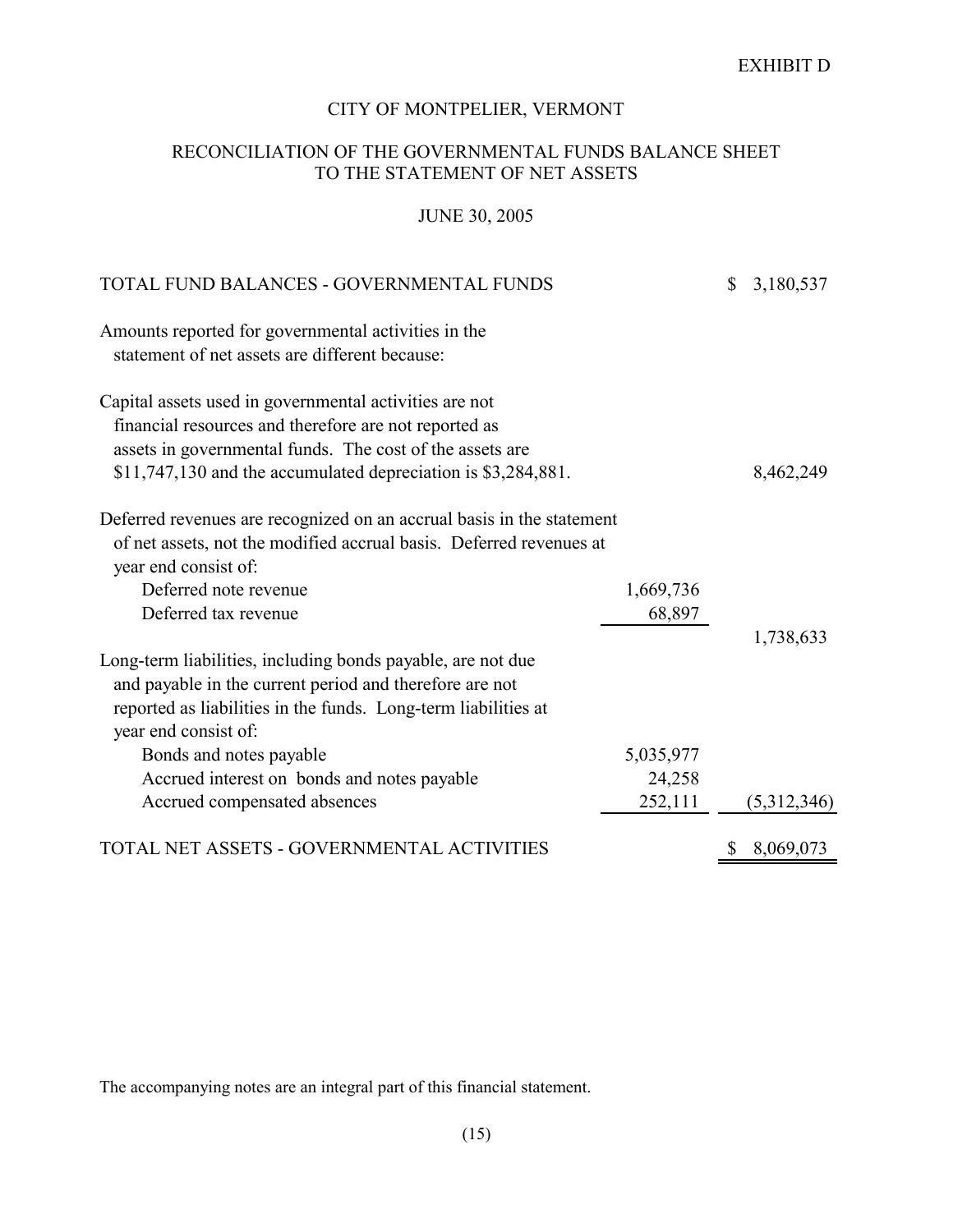## CITY OF MONTPELIER, VERMONT STATEMENT OF REVENUES, EXPENDITURES AND CHANGES IN FUND BALANCES GOVERNMENTAL FUNDS YEAR ENDED JUNE 30, 2005

|                                            |                 | Major funds             |                        | Nonmajor         |                 |
|--------------------------------------------|-----------------|-------------------------|------------------------|------------------|-----------------|
|                                            |                 |                         | Capital                | Other            | Total           |
|                                            |                 | Community               | Projects               | Governmental     | Governmental    |
|                                            | General         | Development             | Fund                   | Funds            | Funds           |
| <b>REVENUES</b>                            |                 |                         |                        |                  |                 |
| Property taxes, penalties and interest     | \$<br>5,823,867 | \$<br>$\boldsymbol{0}$  | \$<br>$\boldsymbol{0}$ | \$<br>0          | \$<br>5,823,867 |
| Permits and licenses                       | 43,589          | $\theta$                | 0                      | $\theta$         | 43,589          |
| Intergovernmental                          | 553,344         | 92,973                  | 196,392                | 112,098          | 954,807         |
| Fees and charges for services              | 1,280,391       | $\boldsymbol{0}$        | 0                      | 30,301           | 1,310,692       |
| Fines and forfeitures                      | 24,251          | $\theta$                | 0                      | 0                | 24,251          |
| Investment income                          | 21,514          | 11,700                  | 0                      | 42,541           | 75,755          |
| Rents and commissions                      | 1,489           | $\boldsymbol{0}$        | 0                      | 3,620            | 5,109           |
| Equipment revenues                         | 70,510          | $\theta$                | 0                      | 0                | 70,510          |
| Principal repayments                       | $\theta$        | 97,988                  | 0                      | 0                | 97,988          |
| Miscellaneous and other                    | 130,546         | 30                      | 5,214                  | 81,045           | 216,835         |
| Total revenues                             | 7,949,501       | 202,691                 | 201,606                | 269,605          | 8,623,403       |
| <b>EXPENDITURES</b>                        |                 |                         |                        |                  |                 |
| General government                         | 1,668,121       | $\boldsymbol{0}$        | 22,693                 | $\boldsymbol{0}$ | 1,690,814       |
| Public safety                              | 2,907,774       | $\overline{0}$          | $\boldsymbol{0}$       | 130,770          | 3,038,544       |
| Highway and streets                        | 1,697,458       | $\theta$                | 58,391                 | 0                | 1,755,849       |
| Culture and recreation                     | 249,680         | 138,750                 | 7,164                  | 151,464          | 547,058         |
| Cemetery                                   | $\theta$        | $\boldsymbol{0}$        | 0                      | 149,161          | 149,161         |
| Capital outlays                            | 457,915         | $\boldsymbol{0}$        | 1,106,959              | 0                | 1,564,874       |
| Debt service - interest                    | 256,706         | $\boldsymbol{0}$        | 0                      | 729              | 257,435         |
| Debt service - principal                   | 420,371         | $\boldsymbol{0}$        | 0                      | 6,363            | 426,734         |
|                                            |                 |                         |                        |                  |                 |
| Total expenditures                         | 7,658,025       | 138,750                 | 1,195,207              | 438,487          | 9,430,469       |
| EXCESS REVENUES (EXPENDITURES)             | 291,476         | 63,941                  | (993, 601)             | (168, 882)       | (807,066)       |
|                                            |                 |                         |                        |                  |                 |
| OTHER FINANCING SOURCES (USES)             |                 |                         |                        |                  |                 |
| Proceeds from long term debt               | $\theta$        | $\boldsymbol{0}$        | 850,000                | 0                | 850,000         |
| Transfers in                               | 30,250          | $\theta$                | 429,113                | 273,063          | 732,426         |
| Transfers out                              | (642, 357)      | (15,750)                | $\mathbf{0}$           | (66,319)         | (724, 426)      |
| Total other financing sources (uses)       | (612, 107)      | (15,750)                | 1,279,113              | 206,744          | 858,000         |
| NET CHANGE IN FUND BALANCES                | (320, 631)      | 48,191                  | 285,512                | 37,862           | 50,934          |
| FUND BALANCES - JULY 1, 2004<br>(Restated) | 1,286,701       | 570,949                 | 430,496                | 841,457          | 3,129,603       |
| FUND BALANCES - JUNE 30, 2005              | \$<br>966,070   | 619,140<br>$\mathbb{S}$ | 716,008<br>\$          | \$<br>879,319    | \$<br>3,180,537 |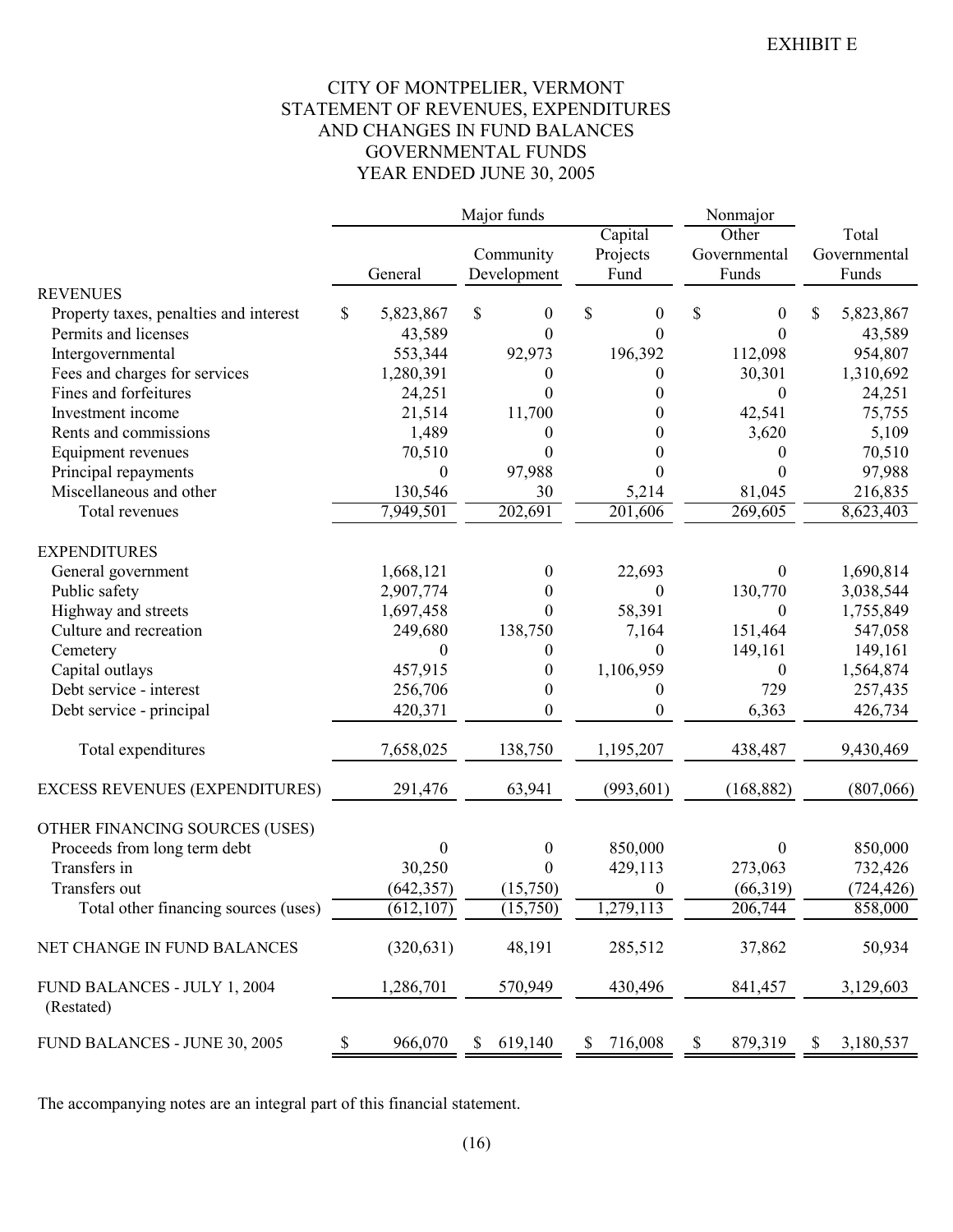#### EXHIBIT F

#### CITY OF MONTPELIER, VERMONT

## RECONCILIATION OF THE GOVERNMENTAL FUNDS STATEMENT OF REVENUES, EXPENDITURES AND CHANGES IN FUND BALANCES TO THE STATEMENT OF ACTIVITIES

#### YEAR ENDED JUNE 30, 2005

| Amounts reported for governmental activities in the statement of<br>activities are different because:<br>Capital outlays are reported in governmental funds as expenditures. However,<br>in the statement of activities, the cost of those assets is allocated over their<br>estimated useful lives as depreciation expense. This is the amount by which capital outlays<br>of \$1,564,874 plus donated equipment of \$5,524 net of disposals of \$32,770<br>exceeds depreciation expense \$454,568 in the period.<br>1,083,060<br>Long term community development loans payments are recognized<br>on an accrual basis in the statement of net assets, not the modified accrual basis.<br>The deferred loan balances decreased \$40,442.<br>Property taxes are recognized on an accrual basis in the statement of net assets,<br>not the modified accrual basis. The deferred property taxes decreased \$18,646.<br>The issuance of long-term debt (e.g., bonds, leases) provides current financial<br>resources to governmental funds, while the repayment of principal of long-term<br>debt consumes the current financial resources of governmental funds. Neither<br>transaction, however, has any effect on net assets. This amount is the net effect<br>of these differences in the treatment of long-term debt and related items.<br>In the statement of activities, accrued compensated absences are measured by the<br>amounts earned during the year. In the governmental funds, however,<br>expenditures for these items are measured by the amount of financial resources used<br>(essentially, the amounts actually paid). This year, compensated absences<br>earned exceeded the amounts used by \$8,061.<br>Interest on long-term debt in the statement of activities differs from the amount reported in the<br>governmental funds because interest is recognized as an expenditure in the funds when it<br>is due, and thus requires the use of current financial resources. In the statement of activities,<br>however, interest expense is recognized as the interest accrues, regardless of when it is due.<br>The reduction of interest reported in the statement of activities is because accrued interest on<br>bonds and notes payable increased by \$5,068.<br>(5,068)<br>CHANGE IN NET ASSETS OF GOVERNMENTAL ACTIVITIES<br>$\mathbb{S}$<br>638,511 | TOTAL NET CHANGE IN FUND BALANCES - GOVERNMENTAL FUNDS | \$<br>50,934 |
|--------------------------------------------------------------------------------------------------------------------------------------------------------------------------------------------------------------------------------------------------------------------------------------------------------------------------------------------------------------------------------------------------------------------------------------------------------------------------------------------------------------------------------------------------------------------------------------------------------------------------------------------------------------------------------------------------------------------------------------------------------------------------------------------------------------------------------------------------------------------------------------------------------------------------------------------------------------------------------------------------------------------------------------------------------------------------------------------------------------------------------------------------------------------------------------------------------------------------------------------------------------------------------------------------------------------------------------------------------------------------------------------------------------------------------------------------------------------------------------------------------------------------------------------------------------------------------------------------------------------------------------------------------------------------------------------------------------------------------------------------------------------------------------------------------------------------------------------------------------------------------------------------------------------------------------------------------------------------------------------------------------------------------------------------------------------------------------------------------------------------------------------------------------------------------------------------------------------------------------------------------------------------------------------------------------------------------------------------------------------------------|--------------------------------------------------------|--------------|
|                                                                                                                                                                                                                                                                                                                                                                                                                                                                                                                                                                                                                                                                                                                                                                                                                                                                                                                                                                                                                                                                                                                                                                                                                                                                                                                                                                                                                                                                                                                                                                                                                                                                                                                                                                                                                                                                                                                                                                                                                                                                                                                                                                                                                                                                                                                                                                                |                                                        |              |
|                                                                                                                                                                                                                                                                                                                                                                                                                                                                                                                                                                                                                                                                                                                                                                                                                                                                                                                                                                                                                                                                                                                                                                                                                                                                                                                                                                                                                                                                                                                                                                                                                                                                                                                                                                                                                                                                                                                                                                                                                                                                                                                                                                                                                                                                                                                                                                                |                                                        |              |
|                                                                                                                                                                                                                                                                                                                                                                                                                                                                                                                                                                                                                                                                                                                                                                                                                                                                                                                                                                                                                                                                                                                                                                                                                                                                                                                                                                                                                                                                                                                                                                                                                                                                                                                                                                                                                                                                                                                                                                                                                                                                                                                                                                                                                                                                                                                                                                                |                                                        | (40, 442)    |
|                                                                                                                                                                                                                                                                                                                                                                                                                                                                                                                                                                                                                                                                                                                                                                                                                                                                                                                                                                                                                                                                                                                                                                                                                                                                                                                                                                                                                                                                                                                                                                                                                                                                                                                                                                                                                                                                                                                                                                                                                                                                                                                                                                                                                                                                                                                                                                                |                                                        | (18, 646)    |
|                                                                                                                                                                                                                                                                                                                                                                                                                                                                                                                                                                                                                                                                                                                                                                                                                                                                                                                                                                                                                                                                                                                                                                                                                                                                                                                                                                                                                                                                                                                                                                                                                                                                                                                                                                                                                                                                                                                                                                                                                                                                                                                                                                                                                                                                                                                                                                                |                                                        | (423, 266)   |
|                                                                                                                                                                                                                                                                                                                                                                                                                                                                                                                                                                                                                                                                                                                                                                                                                                                                                                                                                                                                                                                                                                                                                                                                                                                                                                                                                                                                                                                                                                                                                                                                                                                                                                                                                                                                                                                                                                                                                                                                                                                                                                                                                                                                                                                                                                                                                                                |                                                        | (8,061)      |
|                                                                                                                                                                                                                                                                                                                                                                                                                                                                                                                                                                                                                                                                                                                                                                                                                                                                                                                                                                                                                                                                                                                                                                                                                                                                                                                                                                                                                                                                                                                                                                                                                                                                                                                                                                                                                                                                                                                                                                                                                                                                                                                                                                                                                                                                                                                                                                                |                                                        |              |
|                                                                                                                                                                                                                                                                                                                                                                                                                                                                                                                                                                                                                                                                                                                                                                                                                                                                                                                                                                                                                                                                                                                                                                                                                                                                                                                                                                                                                                                                                                                                                                                                                                                                                                                                                                                                                                                                                                                                                                                                                                                                                                                                                                                                                                                                                                                                                                                |                                                        |              |

To eliminate the doubling up of internal service charges between the Governmental Activities and the Business-type activities on the statement of activities the charges for services was decreased by \$840,536, the general government expenses was decreased by \$556,745 and the highway and streets was decreased by \$283,791.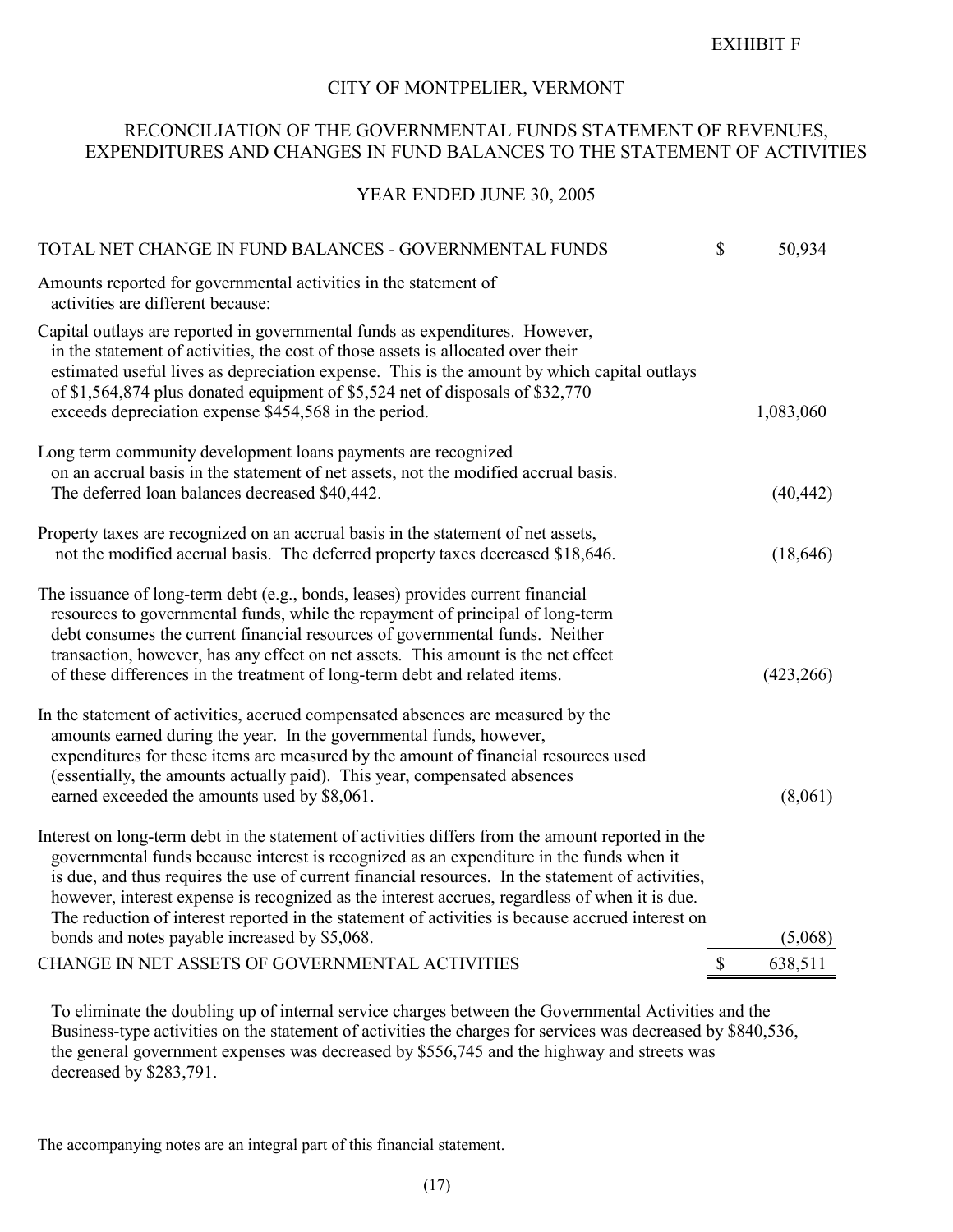## CITY OF MONTPELIER, VERMONT STATEMENT OF REVENUES, EXPENDITURES AND CHANGES IN FUND BALANCES BUDGET AND ACTUAL – GENERAL FUND YEAR ENDED JUNE 30, 2005

|                                                                | Original<br>and final<br><b>Budget</b> | Actual                    | Variance<br>Favorable<br>(Unfavorable) |
|----------------------------------------------------------------|----------------------------------------|---------------------------|----------------------------------------|
| <b>REVENUES</b>                                                |                                        |                           |                                        |
| Property taxes, penalties and interest<br>Permits and licenses | \$<br>5,783,292<br>73,600              | \$<br>5,823,867<br>43,589 | \$<br>40,575<br>(30, 011)              |
| Intergovernmental                                              | 439,953                                | 553,344                   | 113,391                                |
| Fees and charges for services                                  | 1,264,837                              | 1,280,391                 | 15,554                                 |
| Fines and forfeitures                                          | 50,000                                 | 24,251                    | (25,749)                               |
| Investment income                                              | 30,000                                 | 21,514                    | (8, 486)                               |
| Rents and commissions                                          | $\boldsymbol{0}$                       | 1,489                     | 1,489                                  |
| Equipment revenue                                              | 50,000                                 | 70,510                    | 20,510                                 |
| Miscellaneous and other                                        | 70,946                                 | 130,546                   | 59,600                                 |
| Total revenues                                                 | 7,762,628                              | 7,949,501                 | 186,873                                |
| <b>EXPENDITURES</b>                                            |                                        |                           |                                        |
| General government                                             | 1,579,534                              | 1,668,121                 | (88, 587)                              |
| Public safety                                                  | 2,996,469                              | 2,907,774                 | 88,695                                 |
| Highway and streets                                            | 1,595,150                              | 1,697,458                 | (102, 308)                             |
| Culture and recreation                                         | 226,397                                | 249,680                   | (23, 283)                              |
| Capital outlay                                                 | 224,990                                | 457,915                   | (232, 925)                             |
| Debt service - principal                                       | 430,202                                | 420,371                   | 9,831                                  |
| Debt service - interest                                        | 276,086                                | 256,706                   | 19,380                                 |
| Total expenditures                                             | 7,328,828                              | 7,658,025                 | (329, 197)                             |
| <b>EXCESS REVENUES (EXPENDITURES)</b>                          | 433,800                                | 291,476                   | (142, 324)                             |
| OTHER FINANCING SOURCES (USES)                                 |                                        |                           |                                        |
| Transfers in                                                   | 30,250                                 | 30,250                    | $\boldsymbol{0}$                       |
| Transfers out                                                  | (592, 908)                             | (642, 357)                | (49, 449)                              |
| Total other financing sources (uses)                           | (562, 658)                             | (612, 107)                | (49, 449)                              |
|                                                                |                                        |                           |                                        |
| NET CHANGE IN FUND BALANCES                                    | (128, 858)<br>-S                       |                           | $(320,631)$ \$ $(191,773)$             |
| FUND BALANCES - JULY 1, 2004                                   |                                        | 1,286,701                 |                                        |
| FUND BALANCES - JUNE 30, 2005                                  |                                        | \$<br>966,070             |                                        |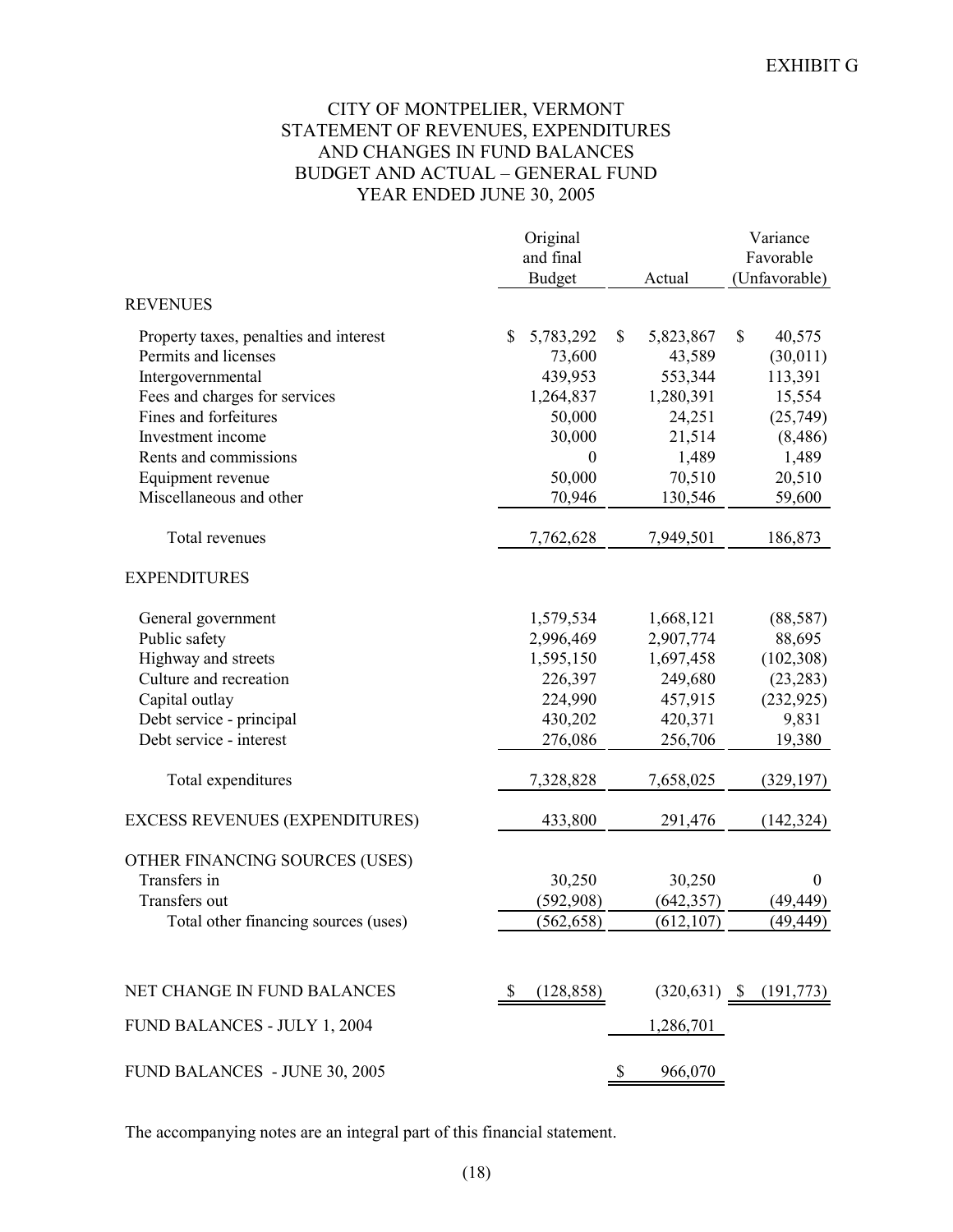## CITY OF MONTPELIER, VERMONT STATEMENT OF NET ASSETS PROPRIETARY FUNDS JUNE 30, 2005

|                                                                                          |                                | <b>Enterprise Funds</b>      |                                |                                |
|------------------------------------------------------------------------------------------|--------------------------------|------------------------------|--------------------------------|--------------------------------|
|                                                                                          | Water<br>Fund                  | Sewer<br>Fund                | Parking<br>Fund                | Totals                         |
| <b>ASSETS</b>                                                                            |                                |                              |                                |                                |
| <b>Current Assets</b><br>Cash<br>Receivables                                             | $\mathbb{S}$<br>712,315        | \$<br>1,015,247              | \$<br>50                       | \$<br>1,727,612                |
| Water/sewer and other fees<br>Grants                                                     | 494,658<br>$\mathbf{0}$        | 377,913<br>88,303            | $\theta$<br>$\theta$           | 872,571<br>88,303              |
| Other<br>Note Receivable - Current Portion                                               | 905<br>$\theta$                | 82,894<br>5,320              | 5,677<br>$\mathbf{0}$          | 89,476<br>5,320                |
| Due from other funds<br>Prepaid expenses                                                 | 345,000<br>$\mathbf{0}$        | 195,699<br>$\theta$          | $\mathbf{0}$<br>3,096          | 540,699<br>3,096               |
| Inventory<br>Total current assets                                                        | 59,254<br>1,612,132            | 4,700<br>1,770,076           | $\mathbf{0}$<br>8,823          | 63,954<br>3,391,031            |
| Noncurrent assets<br>Note receivable - Town of Berlin                                    | $\boldsymbol{0}$               | 15,979                       | $\boldsymbol{0}$               | 15,979                         |
| Capital assets<br>Construction in progress<br>Land                                       | 1,649,554<br>32,000            | 63,757<br>$\boldsymbol{0}$   | $\theta$<br>218,672            | 1,713,311<br>250,672           |
| <b>Buildings</b><br>Improvements other than buildings                                    | 11,557,678<br>6,843,211        | 9,709,565<br>18,251,405      | $\theta$<br>189,275            | 21,267,243<br>25,283,891       |
| Machinery, equipment and computers<br>Accumulated depreciation                           | 501,079<br>(3,010,064)         | 483,325<br>(9, 497, 187)     | 88,567<br>(171, 888)           | 1,072,971<br>(12,679,139)      |
| Total noncurrent assets                                                                  | 17,573,458                     | 19,026,844                   | 324,626                        | 36,924,928                     |
| Total assets                                                                             | 19,185,590                     | 20,796,920                   | 333,449                        | 40,315,959                     |
| <b>LIABILITIES</b>                                                                       |                                |                              |                                |                                |
| <b>Current Liabilities</b><br>Accounts payable<br>Construction payable                   | 22,749<br>227,046              | 66,140<br>111,900            | 5,347<br>$\theta$              | 94,236<br>338,946              |
| Due to other funds<br>Accrued payroll and related expenses                               | 1,515,764<br>5,406             | $\boldsymbol{0}$<br>7,160    | 76,804<br>2,683                | 1,592,568<br>15,249            |
| Accrued interest payable<br>Bonds payable - current portion<br>Total current liabilities | 33,724<br>375,000<br>2,179,689 | 11,103<br>383,480<br>579,783 | $\theta$<br>$\Omega$<br>84,834 | 44,827<br>758,480<br>2,844,306 |
| Noncurrent Liabilities                                                                   |                                |                              |                                |                                |
| Bonds payable<br>Accrued compensated absences                                            | 7,585,000<br>34,357            | 9,861,669<br>40,516          | $\boldsymbol{0}$<br>15,002     | 17,446,669<br>89,875           |
| Total noncurrent liabilities<br>Total liabilities                                        | 7,619,357<br>9,799,046         | 9,902,185<br>10,481,968      | 15,002<br>99,836               | 17,536,544<br>20,380,850       |
| <b>NET ASSETS</b><br>Invested in property & equipment<br>Restricted                      | 9,386,412<br>$\mathbf{0}$      | 10,106,308<br>$\theta$       | 324,626<br>41,220              | 19,817,346<br>41,220           |
| Unrestricted                                                                             | 132                            | 208,644                      | (132, 233)                     | 76,543                         |
| Total net assets                                                                         | 9,386,544<br>\$                | \$<br>10,314,952             | \$<br>233,613                  | $\mathcal{S}$<br>19,935,109    |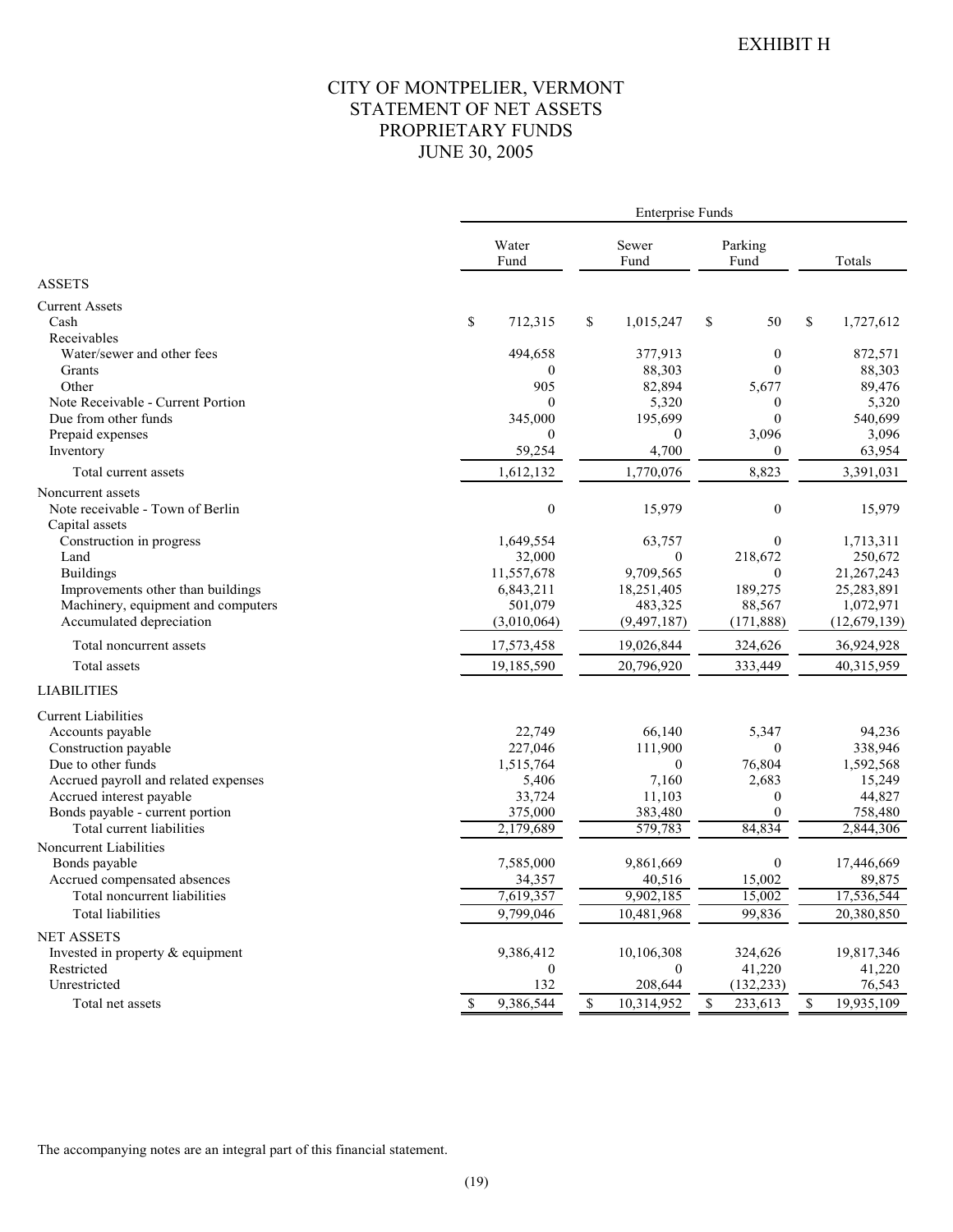## CITY OF MONTPELIER, VERMONT STATEMENT OF REVENUES, EXPENSES AND CHANGES IN NET ASSETS PROPRIETARY FUNDS YEAR ENDED JUNE 30, 2005

|                                        | <b>Enterprise Funds</b> |                  |    |                  |              |                  |    |            |
|----------------------------------------|-------------------------|------------------|----|------------------|--------------|------------------|----|------------|
|                                        |                         | Water<br>Fund    |    | Sewer<br>Fund    |              | Parking<br>Fund  |    | Totals     |
| <b>OPERATING REVENUES</b>              |                         |                  |    |                  |              |                  |    |            |
| Charges for services                   | \$                      | 1,685,297        | \$ | 2,467,692        | \$           | 528,515          | \$ | 4,681,504  |
| Interest and penalties - customers     |                         | 16,859           |    | 16,081           |              | $\theta$         |    | 32,940     |
| Miscellaneous                          |                         | 342              |    | 4,582            |              | 229              |    | 5,153      |
| Total operating revenues               |                         | 1,702,498        |    | 2,488,355        |              | 528,744          |    | 4,719,597  |
| <b>OPERATING EXPENSES</b>              |                         |                  |    |                  |              |                  |    |            |
| Administration                         |                         | 422,133          |    | 292,170          |              | 57,253           |    | 771,556    |
| Supplies and treatment                 |                         | 473,866          |    | 1,405,882        |              | 0                |    | 1,879,748  |
| Distribution system                    |                         | 290,140          |    | $\boldsymbol{0}$ |              | $\overline{0}$   |    | 290,140    |
| Collection system                      |                         | $\boldsymbol{0}$ |    | 252,190          |              | $\Omega$         |    | 252,190    |
| <b>Equipment Charge</b>                |                         | 97,260           |    | 173,928          |              | 12,603           |    | 283,791    |
| Delinquent collection                  |                         | 16,228           |    | 16,649           |              | $\overline{0}$   |    | 32,877     |
| Meter operations                       |                         | 48,945           |    | 0                |              | $\theta$         |    | 48,945     |
| Private sewer system maintenance       |                         | $\theta$         |    | 6,285            |              | $\Omega$         |    | 6,285      |
| Parking enforcement                    |                         | $\Omega$         |    | 0                |              | 309,005          |    | 309,005    |
| Parking lot leases                     |                         | 0                |    | $\theta$         |              | 95,433           |    | 95,433     |
| Parking lot maintenance                |                         | $\Omega$         |    | 0                |              | 100,983          |    | 100,983    |
| Depreciation expense                   |                         | 395,861          |    | 487,541          |              | 16,364           |    | 899,766    |
| Total operating expenses               |                         | 1,744,433        |    | 2,634,645        |              | 591,641          |    | 4,970,719  |
| OPERATING INCOME/(LOSS)                |                         | (41, 935)        |    | (146, 290)       |              | (62, 897)        |    | (251, 122) |
| NON-OPERATING REVENUES (EXPENSES):     |                         |                  |    |                  |              |                  |    |            |
| Investment income                      |                         | 27,594           |    | $\boldsymbol{0}$ |              | $\boldsymbol{0}$ |    | 27,594     |
| Interest expense                       |                         | (419, 614)       |    | (139, 234)       |              | $\boldsymbol{0}$ |    | (558, 848) |
| Total non-operating revenue (expenses) |                         | (392, 020)       |    | (139, 234)       |              | $\overline{0}$   |    | (531, 254) |
| <b>INCOME (LOSS) BEFORE</b>            |                         |                  |    |                  |              |                  |    |            |
| <b>CONTRIBUTIONS AND TRANSFERS</b>     |                         | (433, 955)       |    | (285, 524)       |              | (62, 897)        |    | (782, 376) |
| <b>CAPITAL CONTRIBUTIONS</b>           |                         | $\theta$         |    | 205,862          |              | $\theta$         |    | 205,862    |
| <b>TRANSFERS IN</b>                    |                         | 8,250            |    | 8,250            |              | $\mathbf{0}$     |    | 16,500     |
| <b>TRANSFERS OUT</b>                   |                         | $\boldsymbol{0}$ |    | (14,500)         |              | (10,000)         |    | (24, 500)  |
| <b>CHANGE IN NET ASSETS</b>            |                         | (425,705)        |    | (85, 912)        |              | (72, 897)        |    | (584, 514) |
| TOTAL NET ASSETS - JULY 1, 2004        |                         | 9,812,249        |    | 10,400,864       |              | 306,510          |    | 20,519,623 |
| TOTAL NET ASSETS - JUNE 30, 2005       | \$                      | 9,386,544        |    | \$10,314,952     | $\mathbb{S}$ | 233,613          | \$ | 19,935,109 |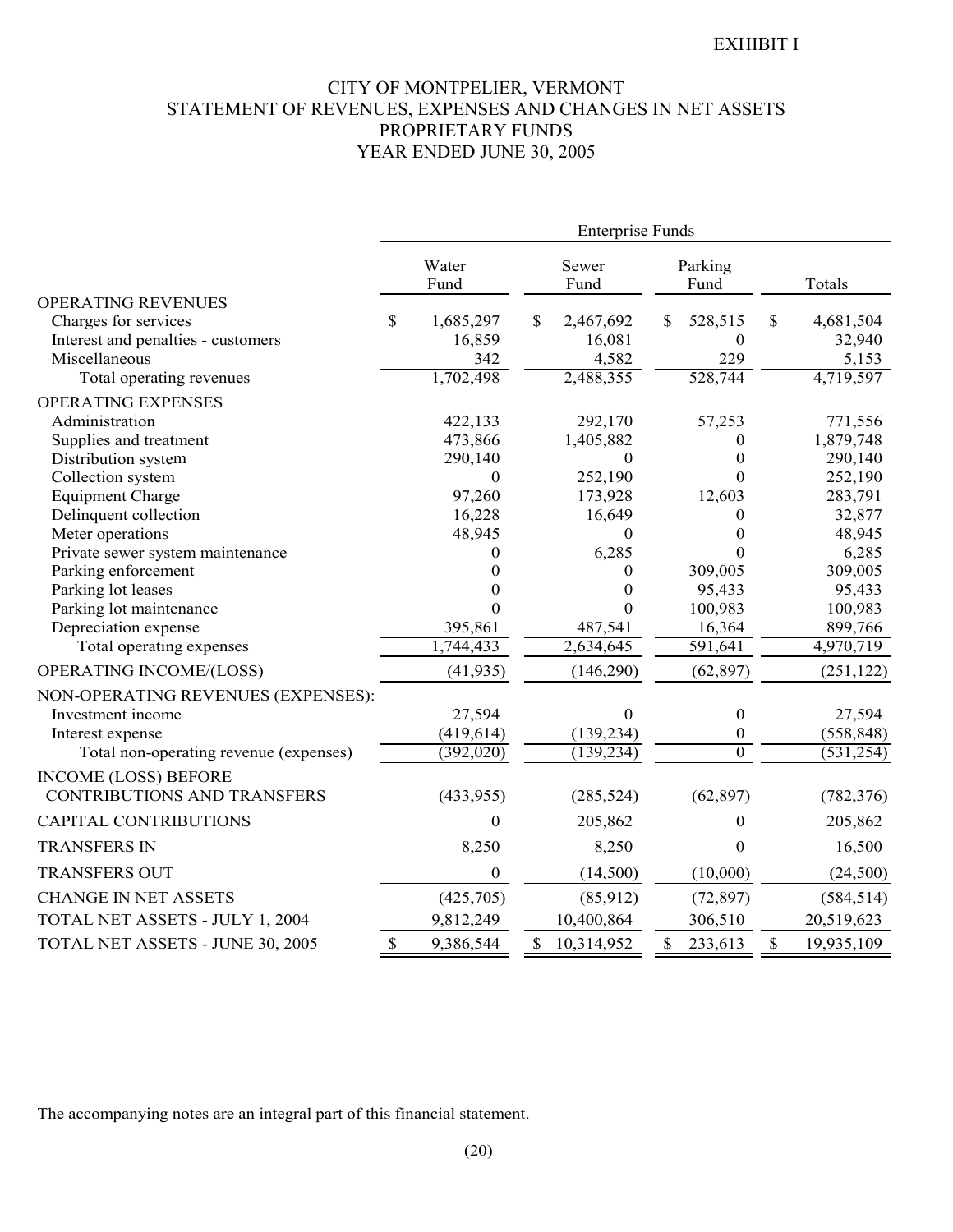## CITY OF MONTPELIER, VERMONT STATEMENT OF CASH FLOWS PROPRIETARY FUNDS YEAR ENDED JUNE 30, 2005

|                                                                    |    |                       |    | <b>Enterprise Funds</b> |    |                        |    |                       |
|--------------------------------------------------------------------|----|-----------------------|----|-------------------------|----|------------------------|----|-----------------------|
|                                                                    |    | Water<br>Fund         |    | Sewer<br>Fund           |    | Parking<br>Fund        |    | Totals                |
| CASH FLOWS FROM (TO) OPERATING ACTIVITIES:                         |    |                       |    |                         |    |                        |    |                       |
| Cash received from customers                                       | S  | 1,737,659             | S. | 2,557,184               | S. | 501,902                | S. | 4,796,745             |
| Cash payments to suppliers for goods and services                  |    | (451, 034)            |    | (972, 139)              |    | (213, 104)             |    | (1,636,277)           |
| Cash payments to employees<br>Cash payments for interfund services |    | (573, 650)            |    | (771, 057)              |    | (308, 620)             |    | (1,653,327)           |
| Net cash from (to) operating activities                            |    | (327, 592)<br>385,383 |    | (382, 588)<br>431,400   |    | (69, 856)<br>(89, 678) |    | (780, 036)<br>727,105 |
| CASH FLOWS FROM (TO)                                               |    |                       |    |                         |    |                        |    |                       |
| NON-CAPITAL FINANCING ACTIVITIES:                                  |    |                       |    |                         |    |                        |    |                       |
| Transfers to other funds                                           |    | $\mathbf{0}$          |    | (14,500)                |    | (10,000)               |    | (24,500)              |
| Transfers from other funds                                         |    | 8,250                 |    | 8,250                   |    | $\mathbf{0}$           |    | 16,500                |
| Interfund loans                                                    |    | 634,809               |    | (338, 455)              |    | 104,917                |    | 401,271               |
| Net cash from/(to) non-capital financing activities                |    | 643,059               |    | (344, 705)              |    | 94,917                 |    | 393,271               |
| CASH FLOWS FROM (TO) CAPITAL AND RELATED                           |    |                       |    |                         |    |                        |    |                       |
| <b>FINANCING ACTIVITIES:</b>                                       |    |                       |    |                         |    |                        |    |                       |
| Principal paid on capital debt                                     |    | (4,315,991)           |    | (292, 433)              |    | 0<br>$\Omega$          |    | (4,608,424)           |
| Proceeds from capital debt<br>Purchases of capital assets          |    | 5,550,000             |    | 1,665,528               |    |                        |    | 7,215,528             |
|                                                                    |    | (1,761,688)           |    | (535,093)               |    | (5,239)                |    | (2,302,020)           |
| Capital contributions<br>Decrease (increase) in grant receivables  |    | 0<br>14,129           |    | 205,862<br>113,260      |    | 0<br>$\mathbf{0}$      |    | 205,862<br>127,389    |
| Increase (decrease) in construction payable                        |    | 64,934                |    | (104, 840)              |    | $\boldsymbol{0}$       |    | (39,906)              |
| Increase (decrease) in accrued interest                            |    | 15,409                |    | 10,182                  |    | $\mathbf{0}$           |    | 25,591                |
| Interest paid on capital debt                                      |    | (419, 614)            |    | (139, 234)              |    | $\mathbf{0}$           |    | (558, 848)            |
| Net cash from (to) financing activities                            |    | (852, 821)            |    | 923,232                 |    | (5,239)                |    | 65,172                |
| CASH FLOWS FROM (TO) INVESTING ACTIVITIES:                         |    |                       |    |                         |    |                        |    |                       |
| Investment income                                                  |    | 27,594                |    | $\bf{0}$                |    | $\boldsymbol{0}$       |    | 27,594                |
| Payments received on notes                                         |    | 0                     |    | 5,320                   |    | $\bf{0}$               |    | 5,320                 |
| Net cash from (to) investing activities                            |    | 27,594                |    | 5,320                   |    | $\overline{0}$         |    | 32,914                |
| NET INCREASE IN CASH                                               |    | 203,215               |    | 1,015,247               |    | $\mathbf{0}$           |    | 1,218,462             |
| CASH AND CASH EQUIVALENTS - JULY 1, 2004                           |    | 509,100               |    | 0                       |    | 50                     |    | 509,150               |
| CASH AND CASH EQUIVALENTS - JUNE 30, 2005                          | S. | 712,315               | S  | 1,015,247               | \$ | 50                     | \$ | 1,727,612             |
| RECONCILIATION OF OPERATING INCOME                                 |    |                       |    |                         |    |                        |    |                       |
| TO NET CASH FROM OPERATING ACTIVITIES:                             |    |                       |    |                         |    |                        |    |                       |
| Operating income/(loss)                                            | -S | (41, 935)             | \$ | (146,290)               | S  | (62, 897)              | \$ | (251, 122)            |
| Adjustments to reconcile operating income to net                   |    |                       |    |                         |    |                        |    |                       |
| cash from operating activities:                                    |    |                       |    |                         |    |                        |    |                       |
| Depreciation                                                       |    | 395,861               |    | 487,541                 |    | 16,364                 |    | 899,766               |
| (Increase) decrease in:<br>Accounts receivable                     |    | 34,265                |    | 49,332                  |    | $\bf{0}$               |    | 83,597                |
| Other receivable                                                   |    | 896                   |    | 19,497                  |    | 1,808                  |    |                       |
| Inventory                                                          |    | (6,000)               |    | (1,937)                 |    | $\mathbf{0}$           |    | 22,201<br>(7,937)     |
| Prepaid expense                                                    |    | $\theta$              |    | $\mathbf{0}$            |    | (3,096)                |    | (3,096)               |
| Increase (decrease) in:                                            |    |                       |    |                         |    |                        |    |                       |
| Accounts payable                                                   |    | (1,440)               |    | 17,243                  |    | (18, 539)              |    | (2,736)               |
| Accrued payroll, vacations and related accounts                    |    | 3,736                 |    | 6,014                   |    | 5,332                  |    | 15,082                |
| Deferred revenue                                                   |    | 0                     |    | 0                       |    | (28, 650)              |    | (28, 650)             |
| Total adjustments                                                  |    | 427,318               |    | 577,690                 |    | (26, 781)              |    | 978,227               |
| Net cash from (to) operating activities                            | \$ | 385,383               | \$ | 431,400                 | \$ | (89, 678)              | \$ | 727,105               |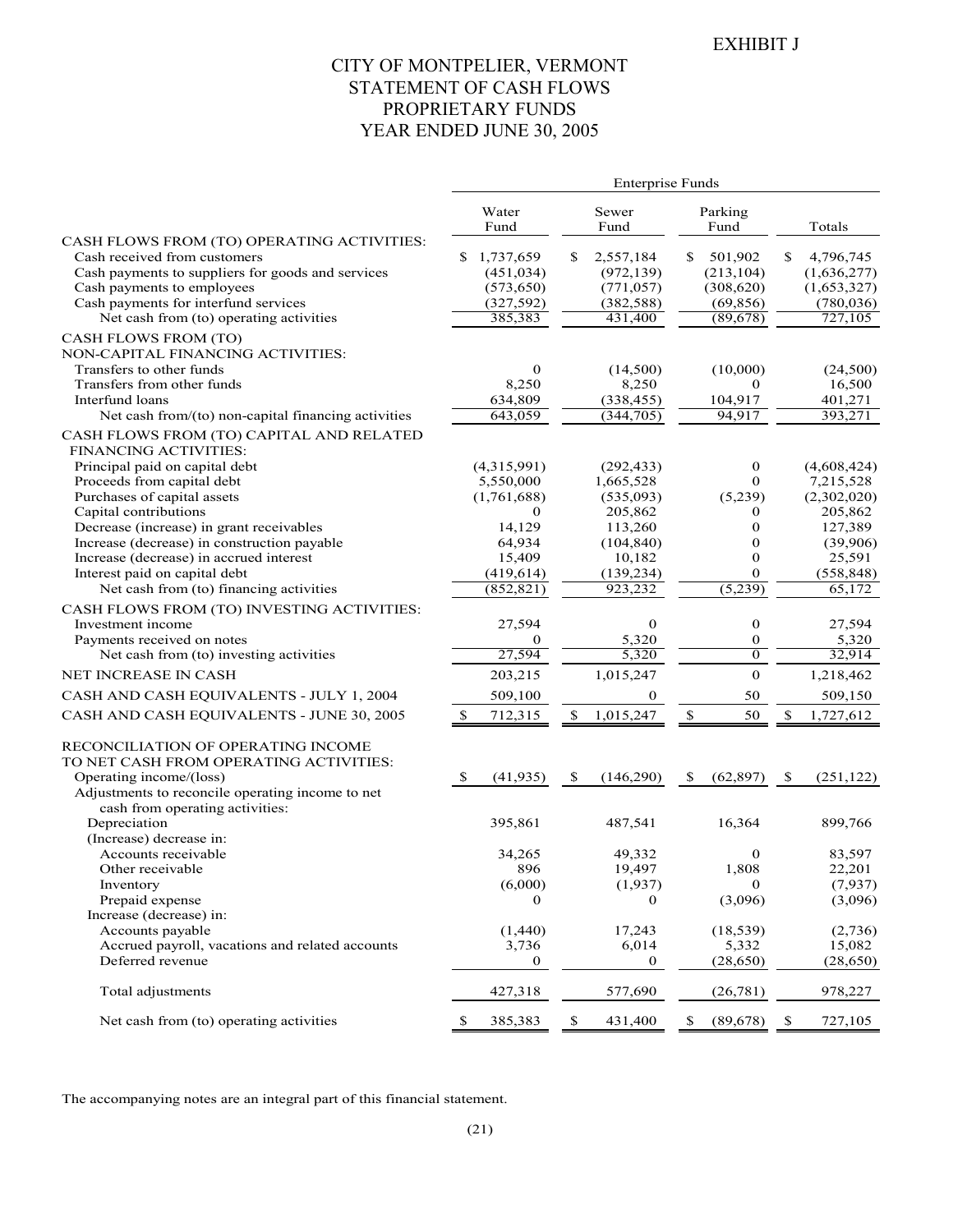# EXHBIIT K

## CITY OF MONTPELIER, VERMONT

# STATEMENT OF FIDUCIARY NET ASSETS

# JUNE 30, 2005

|                                                                               | Agency<br>Funds              |
|-------------------------------------------------------------------------------|------------------------------|
| <b>ASSETS</b><br>Other receivable<br>Due from other funds<br>Prepaid expenses | \$<br>550<br>87,274<br>3,434 |
| Total assets                                                                  | 91,258                       |
| <b>LIABILITIES AND NET ASSETS</b>                                             |                              |
| LIABILITIES                                                                   |                              |
| Due to Fire District                                                          | \$<br>14,067                 |
| Due to the Downtown Program                                                   | 60,131                       |
| Due to Barre Street Playground                                                | 17,060                       |
| <b>Total liabilities</b>                                                      | 91,258                       |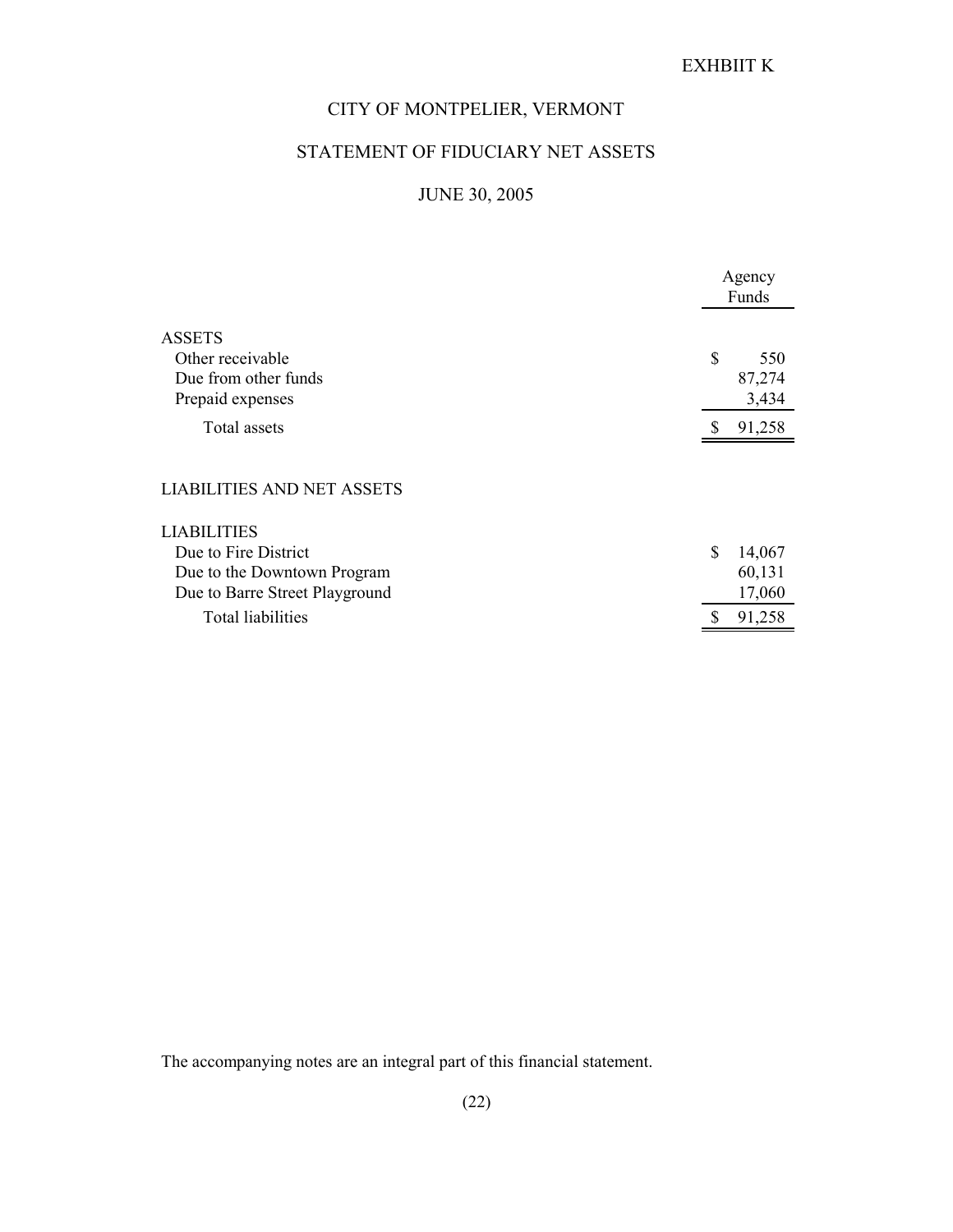The City of Montpelier, Vermont (City) was chartered on March 5, 1895 and operates under a Council-Manager form of government. The City provides the following services as authorized by its charter: public safety (police and fire), highways and streets, sanitation, health and social services, culture and recreation, public improvements, planning and zoning, water, wastewater treatment and general administrative services.

## **NOTE 1 - SUMMARY OF SIGNIFICANT ACCOUNTING POLICIES**

The City's financial statements are prepared in accordance with generally accepted accounting principles (GAAP). The Governmental Accounting Standards Board (GASB) is responsible for establishing GAAP for state and local governments through its pronouncements Governments are also required to follow the pronouncements of the Financial Accounting Standards Board (FASB) issued through November 30, 1989 (when applicable) that do not conflict with or contradict GASB pronouncements. Although the City has the option to apply FASB pronouncements issued after that date to its business-type activities and enterprise funds, the City has chosen not to do so. The more significant accounting policies established in GAAP and used by the City are discussed below.

## *Reporting Entity*

The City's basic financial statements include the accounts of all City operations. The criteria for including organizations as component units within the City's reporting entity, as set forth in Section 2100 of GASB's Codification of Governmental Accounting and Financial Reporting Standards, and GASB 14 as amended by GASB 39 include whether:

- the organization is legally separate (can sue and be sued in its own name), or
- the City holds the corporate powers of the organization, or
- the City appoints a voting majority of the organization's board, or
- the City is able to impose its will on the organization, or
- the organization has the potential to impose a financial benefit/burden on the City, or
- there is fiscal dependency by the organization on the City, or
- the nature and significance of the relationship of the other entity with the primary government are such that the exclusion would cause the reporting entity's financial statements to be misleading or incomplete.

Based on the aforementioned criteria, the City has one component unit, The Green Mountain Cemetery Commission. Although legally separate, the commission is blended as a governmental non major fund into the primary government. Separate financial statements for the commission are not issued.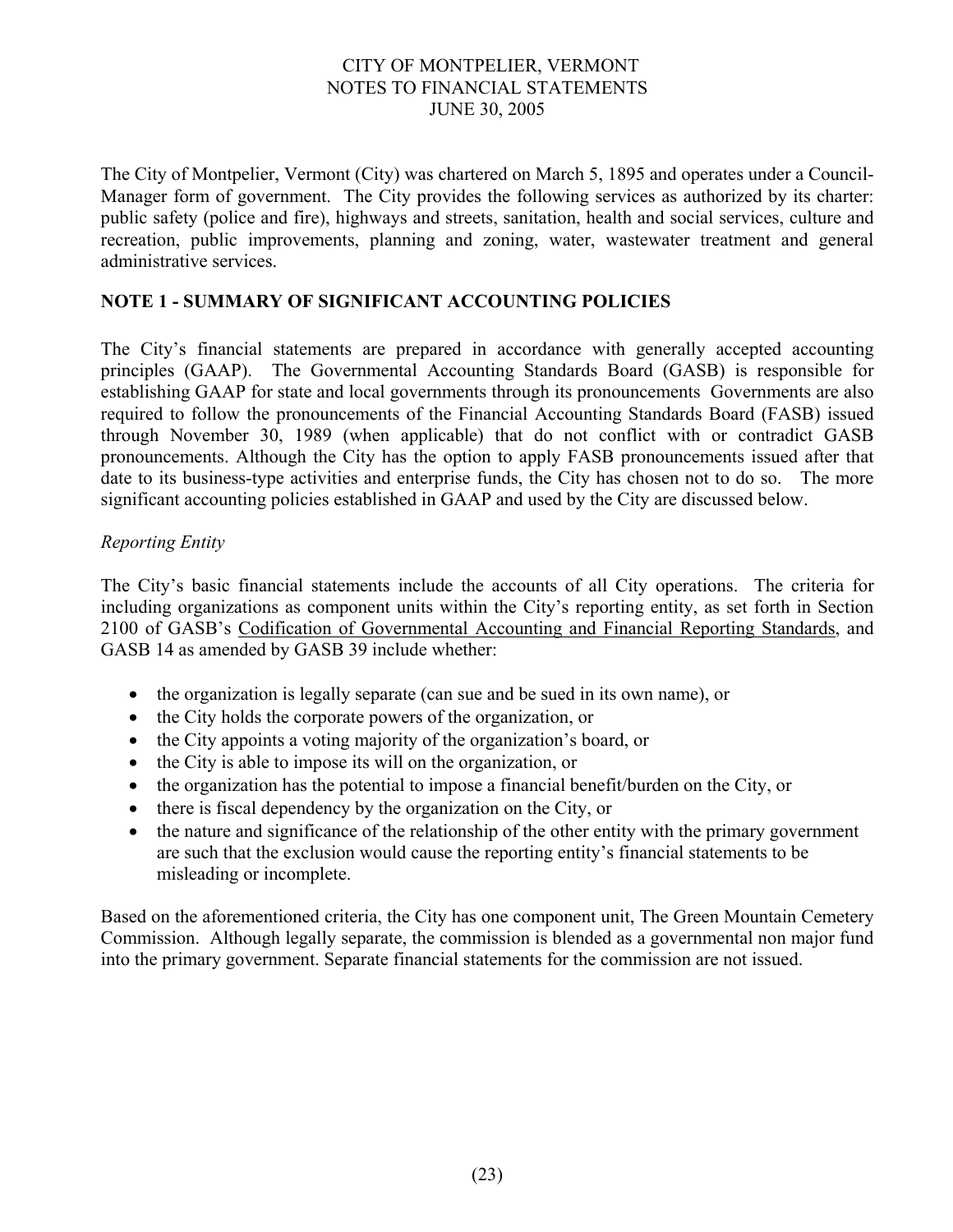## **NOTE 1 - SUMMARY OF SIGNIFICANT ACCOUNTING POLICIES (Continued)**

#### *Basic Financial Statements – Government-Wide Statements*

The City's basic financial statements include both government-wide (reporting the City as a whole) and fund financial statements (reporting the City's major funds). The government-wide financial statements categorize primary activities as either governmental or business type. The City's police and fire protection, parks, library and recreation, public works, and general administrative services are classified as governmental activities. The City's water, sewer and parking services are classified as business-type activities.

In the government-wide Statement of Net Assets, both the governmental and business-type activities columns (a) are presented on a consolidated basis by column, (b) and are reported on a full accrual, economic resource basis, which recognizes all long-term assets and receivables as well as long-term debt and obligations. The City's net assets are reported in three parts – invested in capital assets, net of related debt; restricted net assets; and unrestricted net assets. The City first utilizes restricted resources to finance qualifying activities for which both restricted and unrestricted resources are available.

The government-wide Statement of Activities reports both the gross and net cost of each of the City's governmental functions and business-type activities. The functions are also supported by general government revenue (property taxes and other local revenue). The Statement of Activities reduces gross expenses (including depreciation) by related program revenue, including operating and capital grants. Program revenue must be directly associated with the governmental function or a businesstype activity. Operating grants include operating-specific and discretionary (either operating or capital) grants while the capital grants column reflects capital-specific grants.

The net costs (by governmental function or business-type activity) are normally covered by general revenue (property taxes, interest income, etc.).

This government-wide focus is more on the sustainability of the City as an entity and the change in the City's net assets resulting from the current year's activities.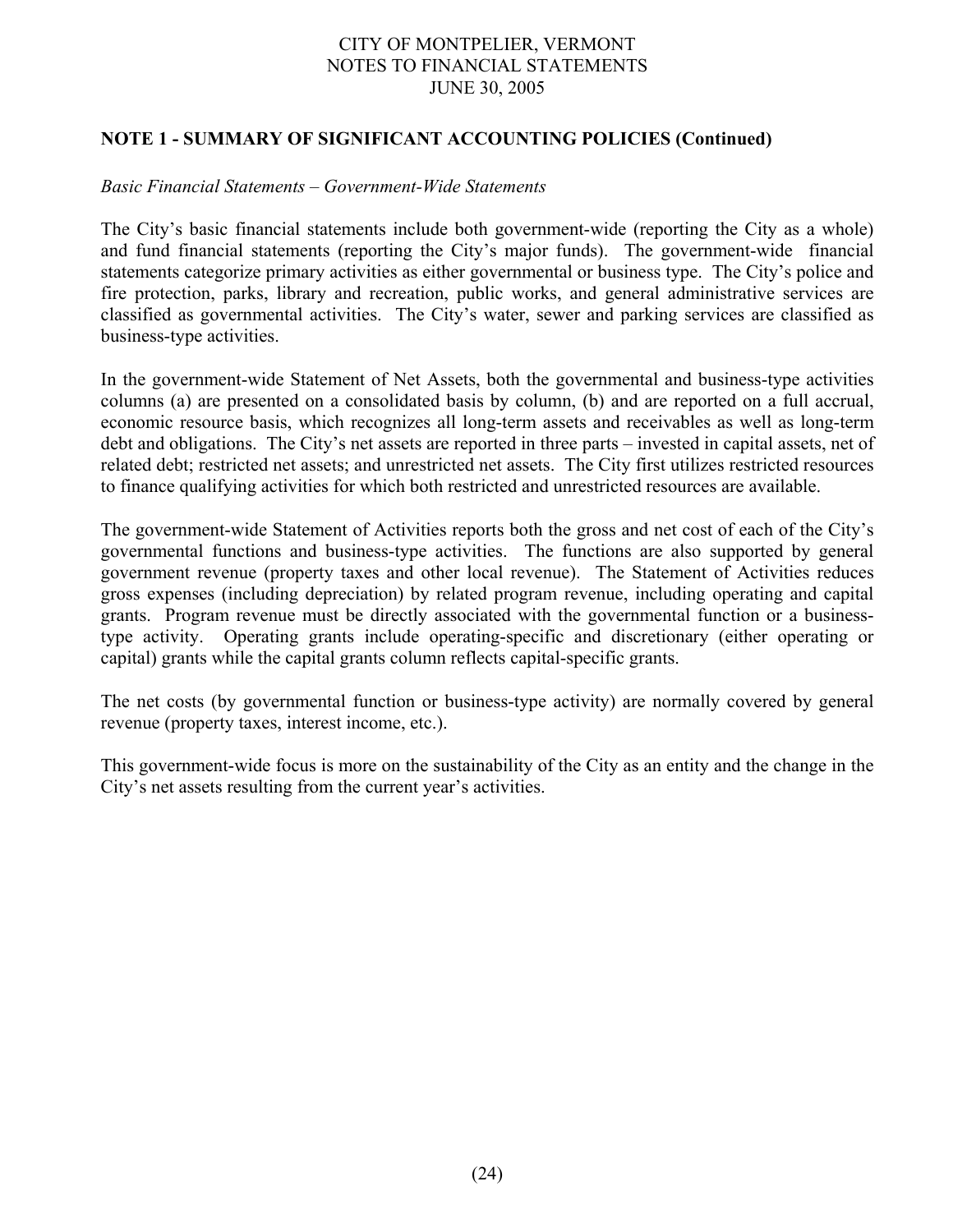## **NOTE 1 - SUMMARY OF SIGNIFICANT ACCOUNTING POLICIES (Continued)**

#### *Basic Financial Statements – Fund Financial Statements*

The financial transactions of the City are reported in individual funds in the fund financial statements. Each fund is accounted for by providing a separate set of self-balancing accounts that comprises its assets, liabilities, reserves, fund equity, revenue and expenditures/expenses. The various funds are reported by major funds within the financial statements.

The emphasis in fund financial statements is on the major funds in either the governmental or businesstype activities categories. GASBS No. 34 sets forth minimum criteria (percentage of the assets, liabilities, revenues or expenditures/expenses of either fund category or the governmental and enterprise combined) for the determination of major funds. The General Fund, Community Development Fund, Capital Projects Fund, Water Fund, Sewer Fund and Parking Fund are shown as major funds. All other funds are nonmajor and are combined in a single column in the fund financial statements.

The City reports on the following major governmental funds;

General fund is the main operating fund of the City. It is used to account for all financial resources except those required to be accounted for in another fund.

Community Development Fund is used to account for the Community Development grant and loan programs throughout the City.

Capital projects funds are used to account for financial resources to be used for the acquisition or construction of major capital facilities (other than those financed by businesstype/proprietary funds).

#### Proprietary Funds

The focus of proprietary fund measurement is upon determination of operating income, changes in net assets, financial position, and cash flows. Operating revenues and expenses generally result from providing services and producing and delivering goods in connection with a proprietary fund's principal ongoing operations. All revenues and expenses not meeting this definition are reported as nonoperating revenues and expenses. The generally accepted accounting principles applicable are those similar to businesses in the private sector. The following is a description of the major proprietary funds of the City:

Water Fund – This fund accounts for the operations of the Water Department

Sewer Fund – This Fund accounts for the operations of the Sewer Department.

Parking Fund – This fund accounts for the operations of parking activities.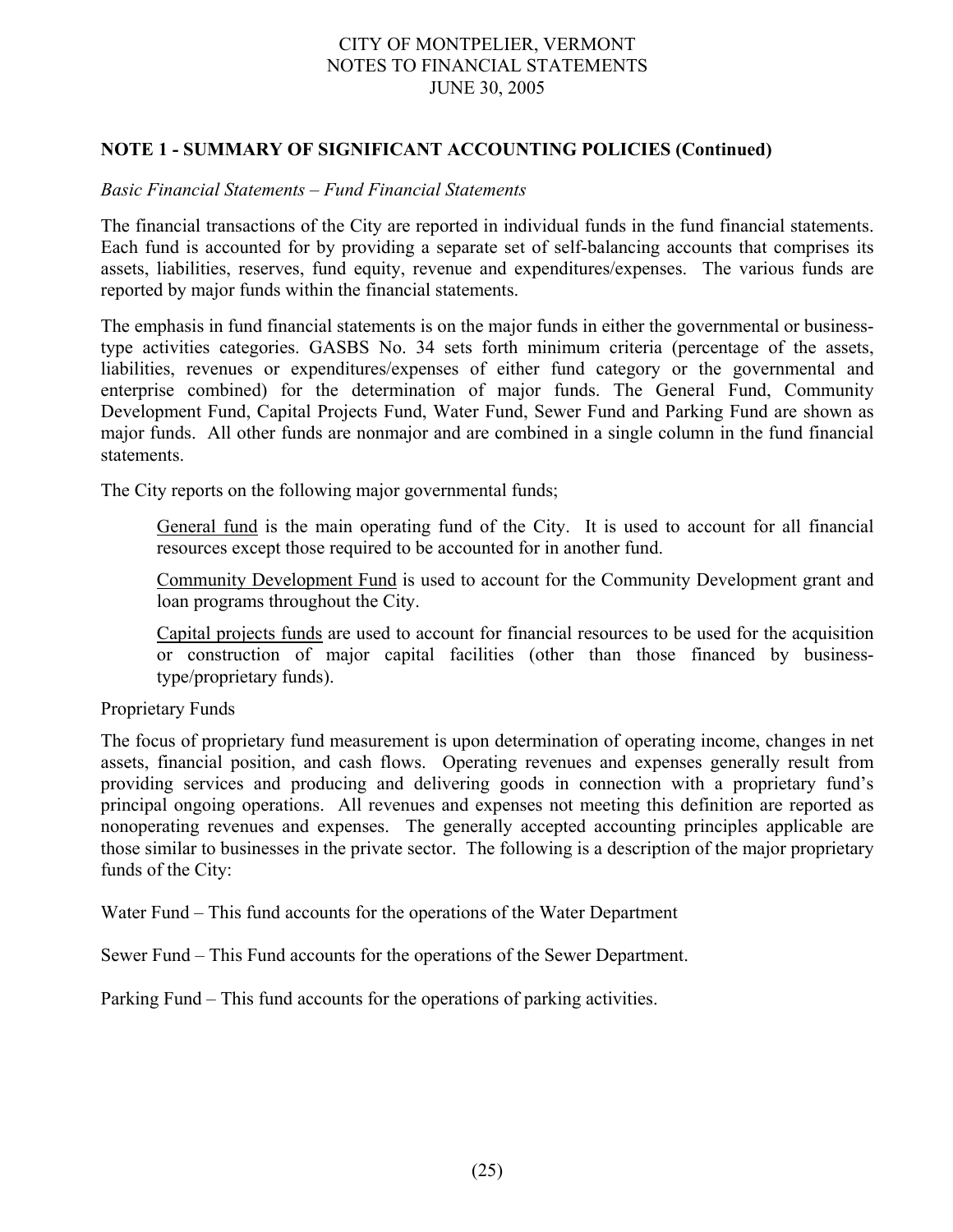## **NOTE 1 - SUMMARY OF SIGNIFICANT ACCOUNTING POLICIES (Continued)**

Additionally, the City reports the following:

## Agency Funds

Agency Funds are used to report assets held in a trustee or agency capacity for others and therefore are not available to support City programs. The reporting focus is on net assets and changes in net assets and are reported using accounting principles similar to proprietary funds.

The City's fiduciary funds are presented in the fiduciary fund financial statements. Since by definition these assets are being held for the benefit of a third party (other local governments, private parties, etc.) and cannot be used to address activities or obligations of the government, these funds are not incorporated into the government-wide statements.

## *Measurement Focus*

The accounting and financial reporting applied to a fund is determined by its measurement focus. Government-wide and proprietary fund financial statements are reported using the economic resources measurement focus. This means that all assets and liabilities associated with the operation of these funds (whether current or noncurrent) are included on the balance sheet (or statement of net assets). Fund equity (i.e. net total assets) is segregated into investment in capital assets, net of related debt: restricted net assets; and unrestricted net assets. Operating statements present increases (i.e. revenues) and decreases (i.e., expenses) in net total assets.

#### *Basis of Accounting*

Basis of accounting refers to the point at which revenue or expenditures/expenses are recognized in the accounts and reported in the financial statements. It relates to the timing of the measurements made regardless of the measurement focus applied.

#### Accrual

Both governmental and business-type activities in the government-wide financial statements and the proprietary and fiduciary fund financial statements are presented on the accrual basis of accounting. Revenue is recognized when transactions occur and expenses are recognized when transactions are incurred.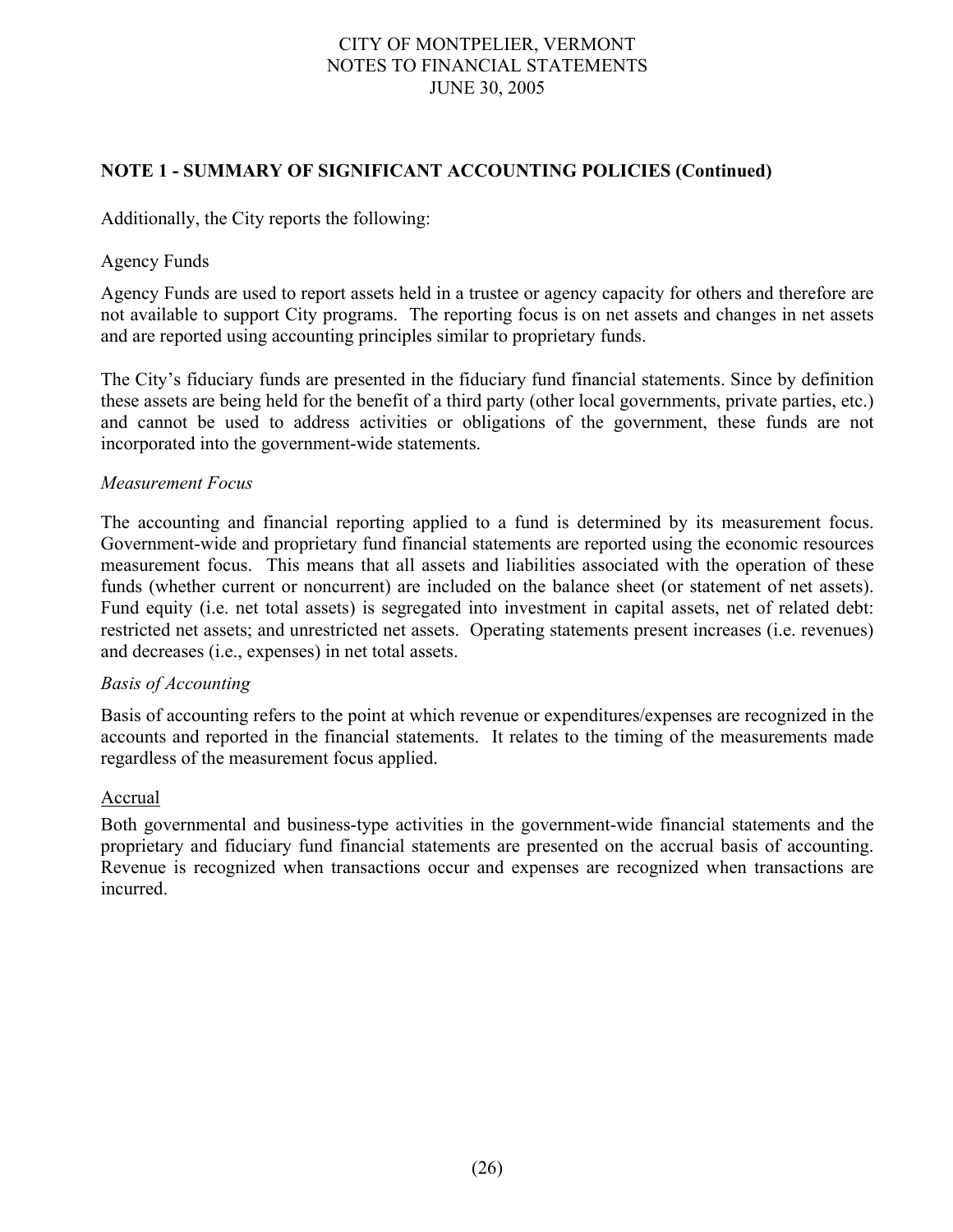#### **NOTE 1 - SUMMARY OF SIGNIFICANT ACCOUNTING POLICIES (Continued)**

#### Modified Accrual

The governmental funds financial statements are presented on the modified accrual basis of accounting. Under the modified accrual basis of accounting, revenue is recorded when susceptible to accrual; i.e., both measurable and available. "Available" means collectible within the current period or 60 days for property taxes and related items and within six months for all other revenues. Expenditures are generally recognized under the modified accrual basis of accounting when the related liability is incurred. The exception to this general rule is that principal and interest on general obligation long-term debt, if any, is recognized when due.

#### *Cash and Cash Equivalents*

The City has defined cash and cash equivalents to include cash on hand, demand deposits, and cash with fiscal agents. Additionally, each fund's equity in the City's investment pool is treated as a cash equivalent because the funds can deposit or effectively withdraw cash at any time without prior notice or penalty.

#### *Budgets and Budgetary Accounting*

During January of each year, the City Manager submits to the City Council a proposed operating budget for the fiscal year commencing the following July 1. The operating budget includes proposed expenditures and the means of financing them. Public hearings are then conducted to obtain taxpayer comments.

Annually, on the first Tuesday in March, the voters authorize a specific sum of budgeted tax appropriation for the support of all City departments, grants, schools, recreation and senior citizens. Subsequent to the City's Annual Meeting and before the beginning of the fiscal year on July 1, the City Council finalizes the budget for City departments.

The City Manager is authorized to transfer budgeted amounts between departments within any fund; however, any revisions that alter the total expenditures of any fund must be approved by the City Council. The City budgets operating transfers between the Proprietary Funds and the General Fund as expenses in the Proprietary Funds and as operating transfers in the General Fund.

#### *Investments*

Investments are stated at fair value, (quoted market price of the best available estimate).

#### *Inventories*

Inventories are valued at the lower of cost (first-in, first-out) or market. Inventories in the General and Proprietary Funds consist of expendable supplies held for consumption. Reported inventories in the General Fund are equally offset by a fund balance reserve which indicates that they do not constitute "available spendable resources" even though they are a component of net current assets.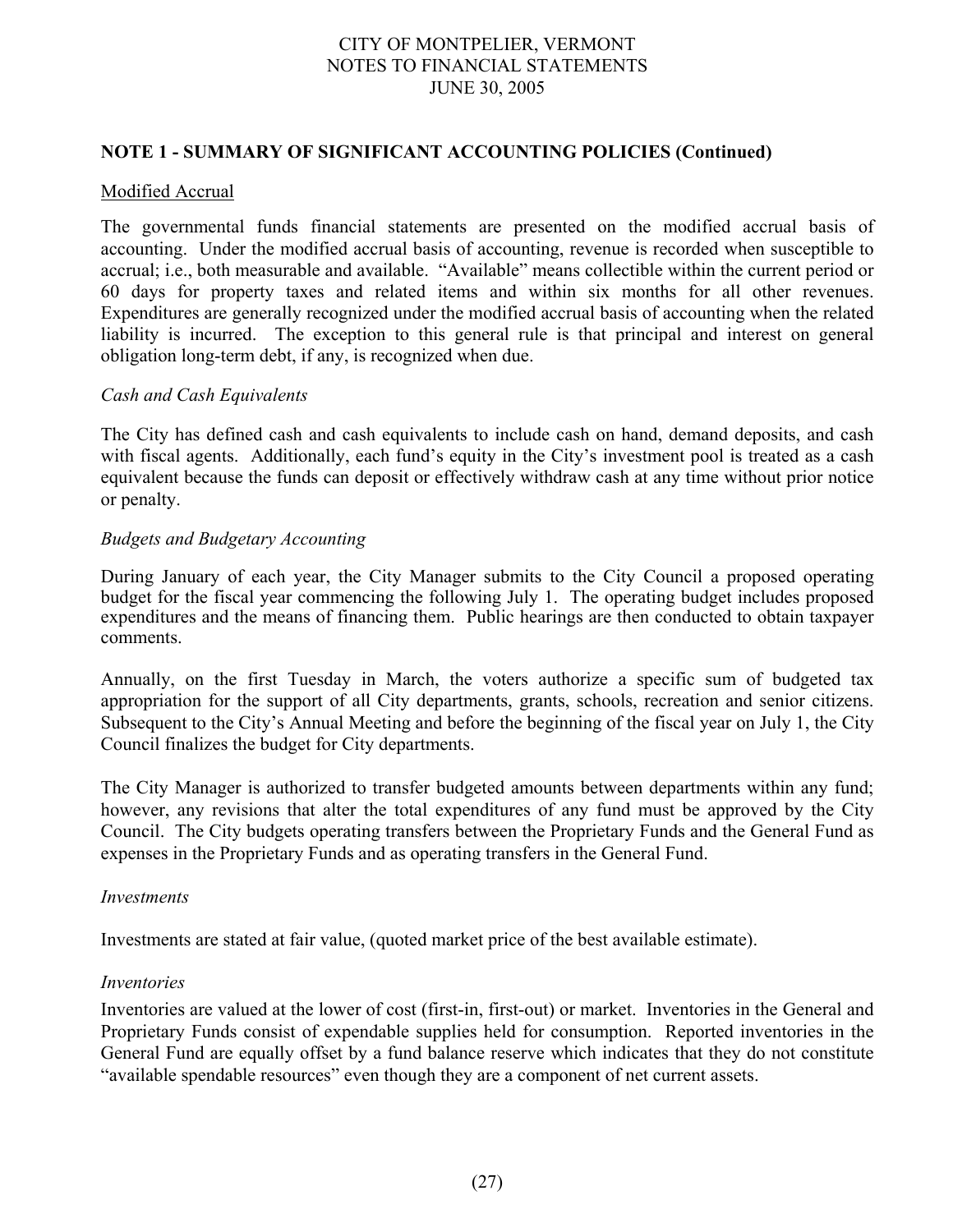## **NOTE 1 - SUMMARY OF SIGNIFICANT ACCOUNTING POLICIES (Continued)**

#### *Capital Assets*

Capital assets purchased or acquired with an original cost of \$5,000 or more are reported at historical cost or estimated historical cost. Contributed assets are reported at fair value as of the date received. Additions, improvements and other capital outlays that significantly extend the useful life of an asset are capitalized. Other costs incurred for repairs and maintenance are expensed as incurred. Depreciation has been provided over the estimated useful lives using the straight-line method. The estimated useful lives are as follows:

| <b>Buildings</b>        | $40-100$ years |
|-------------------------|----------------|
| Building improvements   | $20-75$ years  |
| Land improvements       | $15-20$ years  |
| Machinery and equipment | 5-20 years     |
| Parking installations   | 15 years       |
| Infrastructure          | 25 years       |

GASB No. 34 requires the City to report and depreciate new infrastructure assets prospectively starting July 1, 2004. Infrastructure assets include roads, bridges, underground pipe (other than related to utilities), traffic signals, etc.

#### *Accrued Compensated Absences*

Fund Financial Statements - Vested or accumulated vacation leave that has matured is reported as an expenditure and a fund liability of the governmental fund that will pay it. Amounts of vested or accumulated vacation leave that are not expected to be liquidated with expendable available financial resources are not reported as a liability in the fund financial statements and no expenditure is reported for these accounts. Unused sick days may be accumulated to use in the following year, but sick days are not accrued since they are not paid when the employee terminates employment.

Government-Wide Financial Statements – All vested or accumulated vacation leave is reported as a liability and an expense on the government-wide financial statements. Sick days are not accrued since they are not paid when the employee terminates employment.

#### *Deferred Revenue*

Deferred revenue consists of the following:

General Fund - Delinquent taxes not collected within sixty (60) days after year end and grant revenue not spent in the 2004-2005 fiscal year. Community Development Fund – Long-term receivables. Other Governmental Funds – Grant revenue not spent in the 2004-2005 fiscal year.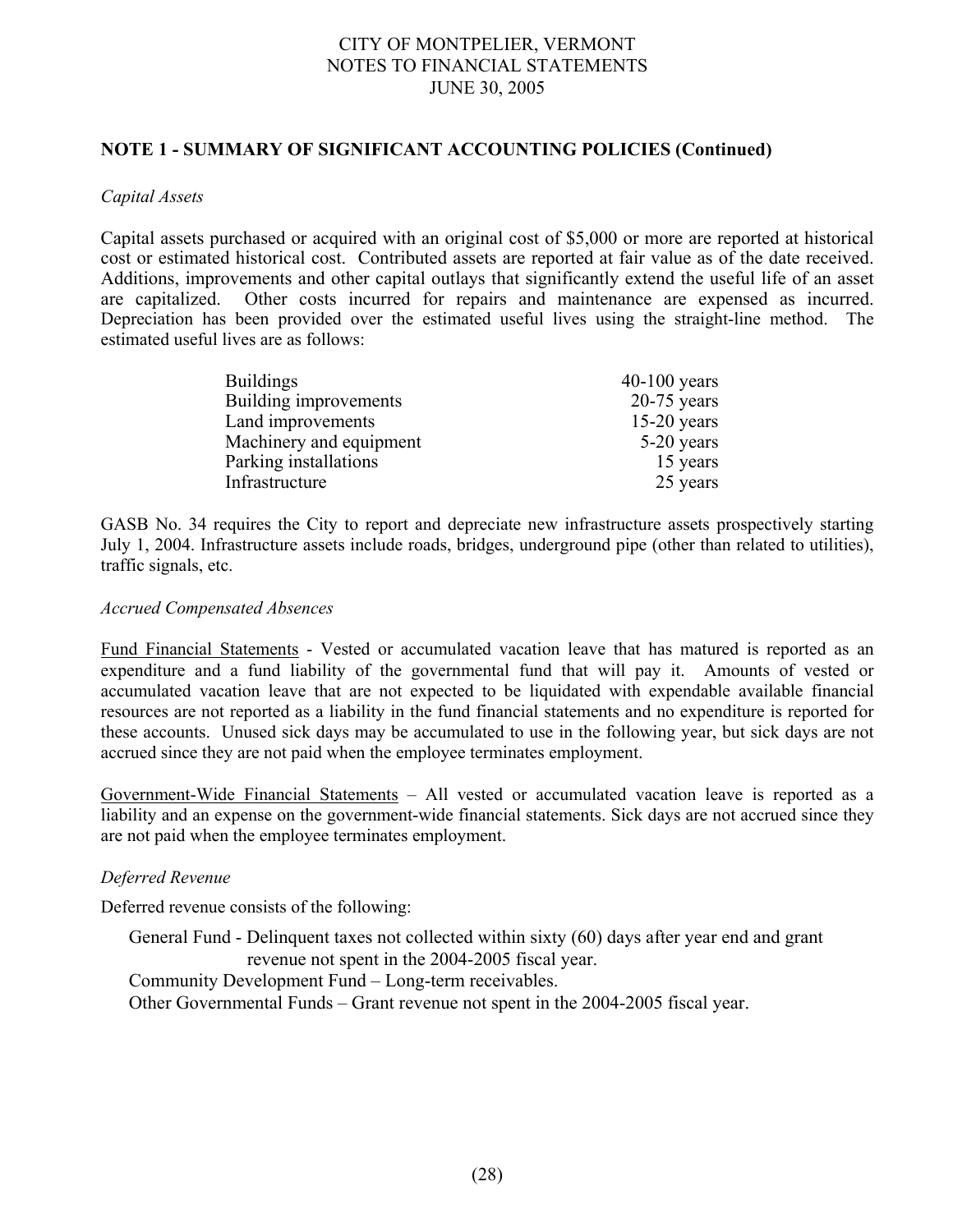## **NOTE 1 - SUMMARY OF SIGNIFICANT ACCOUNTING POLICIES (Continued)**

#### *Net Assets*

Net Assets represent the difference between assets and liabilities in the statement of net assets. Net assets invested in capital assets are reduced by the outstanding balances of any borrowing used for the acquisition, construction or improvement of those assets. Net assets are reported as restricted when there are legal limitations imposed by their external creditors, grantors or laws or regulations of other governments.

#### *Fund Balances*

Equity is classified in the following categories:

**Reserved** - Indicates the portion of fund equity that has been legally segregated or encumbered for specific future uses or not available for appropriation.

**Unreserved** - Indicates the portion of fund equity that is available for appropriation and expenditure in future periods.

#### *Capitalized Interest*

The City capitalizes net interest costs and interest earned as part of the cost of constructing various Enterprise Fund projects when material. The City expensed all interest costs in the fiscal year ended June 30, 2005.

#### *Interfund Activities*

Interfund activity is reported as either loans, services provided, reimbursements or transfers. Loans are reported as interfund receivables and payables as appropriate and are subject to elimination upon consolidation. Services provided, deemed to be at market or near market rates, are treated as revenue and expenditures. Reimbursements occur when one fund incurs a cost, charges the appropriate benefiting fund and reduces its related cost as a reimbursement. All other interfund activities are treated as transfers. Transfers between governmental or proprietary funds are netted as part of the reconciliation to the government-wide financial statements.

#### *Use of Estimates*

The preparation of financial statements in conformity with U.S. generally accepted accounting principles requires management to make estimates and assumptions that affect certain reported amounts and disclosures. Accordingly, actual results could differ from those estimates.

#### **NOTE 2 – DEPOSITS AND INVESTMENTS**

The Treasurer is authorized to invest excess deposits and investments according to policies set by the City Council.

#### *Deposits*

*Custodial Credit Risk – Deposits*. Custodial credit risk is the risk that in the event of a bank failure, the City's deposits may not be returned to it. The City does not have a deposit policy for custodial credit risk. As of June 30, 2005, \$630,843 of the government's bank balance of \$3,332,721 was exposed to custodial credit risk as follows:

Uninsured and uncollateralized \$ 630,843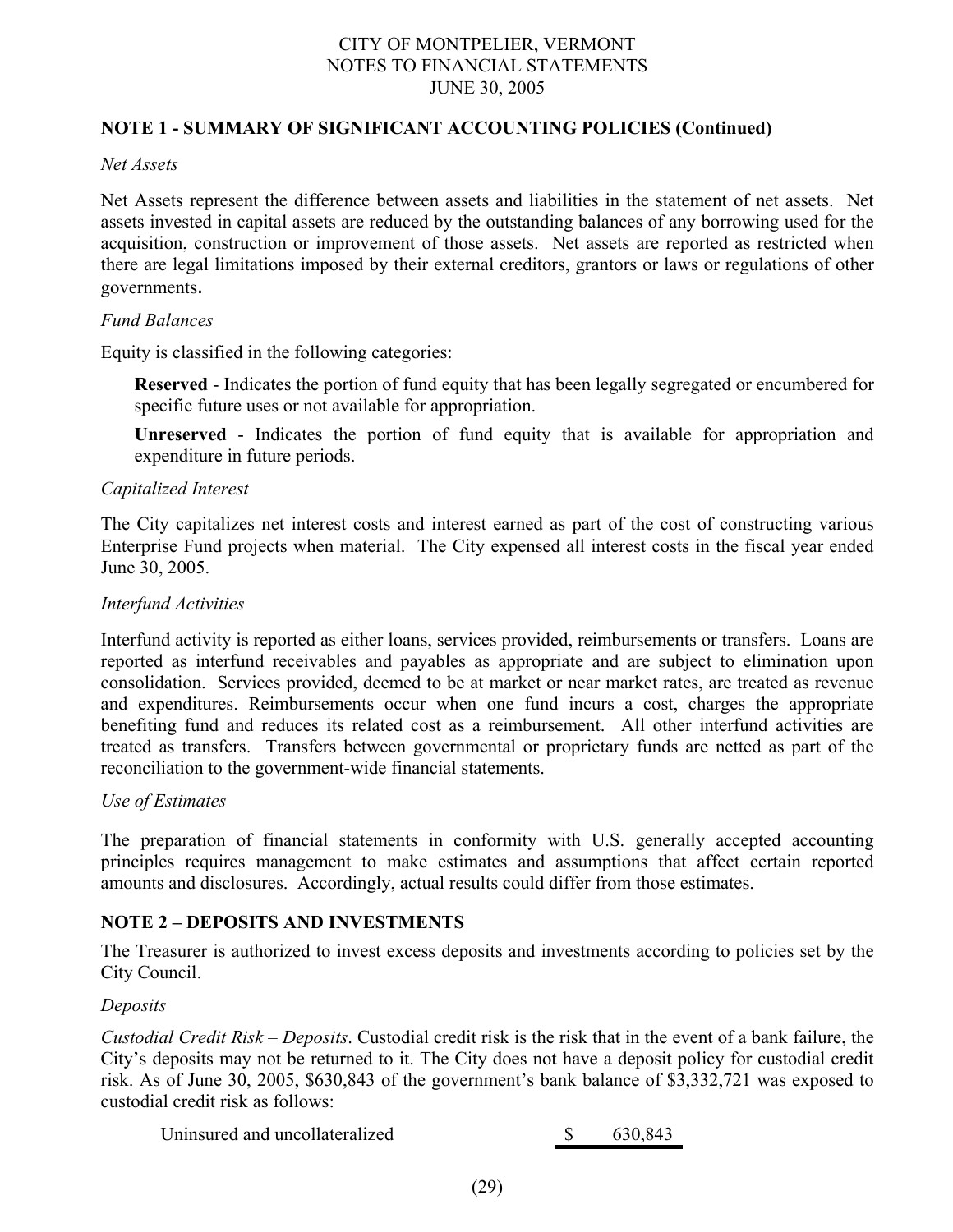## **NOTE 2 – DEPOSITS AND INVESTMENTS**

*Investments*

Investments at June 30, 2005 are as follows:

| Investment Type: |           |
|------------------|-----------|
| Mutual Funds     | \$634,273 |
| Common Stock     | 1,192     |
|                  | \$635,465 |

*Credit Risk – Investments.* The City has an investment policy that limits its investment choices to policies set by the City Council.

Investment income is comprised of the following components for the year ended June 30, 2005:

|                              |           | Interest $\&$ |       | Unrealized |         |
|------------------------------|-----------|---------------|-------|------------|---------|
|                              | Dividends |               | Gains |            | Total   |
| General Fund                 |           | 21,514        | S     |            | 21,514  |
| <b>Community Development</b> |           | 11,700        |       |            | 11,700  |
| Other governmental           |           | 34,483        |       | 8,058      | 42,541  |
| <b>Enterprise Funds</b>      |           | 27,594        |       |            | 27,594  |
| Total                        |           | 95,291        |       | 8,058      | 103,349 |

## **NOTE 3 – RECEIVABLES AND ALLOWANCES FOR UNCOLLECTIBLE ACCOUNTS**

Receivables are shown net of any allowance for uncollectible accounts. The balances for June 30, 2005, are as follows:

|                                  | Total |             | Uncollectible |    | <b>Net</b>  |
|----------------------------------|-------|-------------|---------------|----|-------------|
|                                  |       | Receivables | Allowance     |    | Receivables |
| General Fund:                    |       |             |               |    |             |
| Taxes receivable                 | \$    | 127,307     | \$<br>7,400   | \$ | 119,907     |
| Ambulance receivables            |       | 384,497     | 339,000       |    | 45,497      |
| <b>Total General Fund</b>        |       | 511,804     | 346,400       |    | 165,404     |
| <b>Enterprise Funds:</b>         |       |             |               |    |             |
| Water Fund (Billed and unbilled) |       | 497,858     | 3,200         |    | 494,658     |
| Sewer Fund (Billed and unbilled) |       | 381,713     | 3,800         |    | 377,913     |
| <b>Total Enterprise Funds</b>    |       | 879,571     | 7,000         |    | 872,571     |
| Total                            |       | 1,391,375   | 353,400       |    | \$1,037,975 |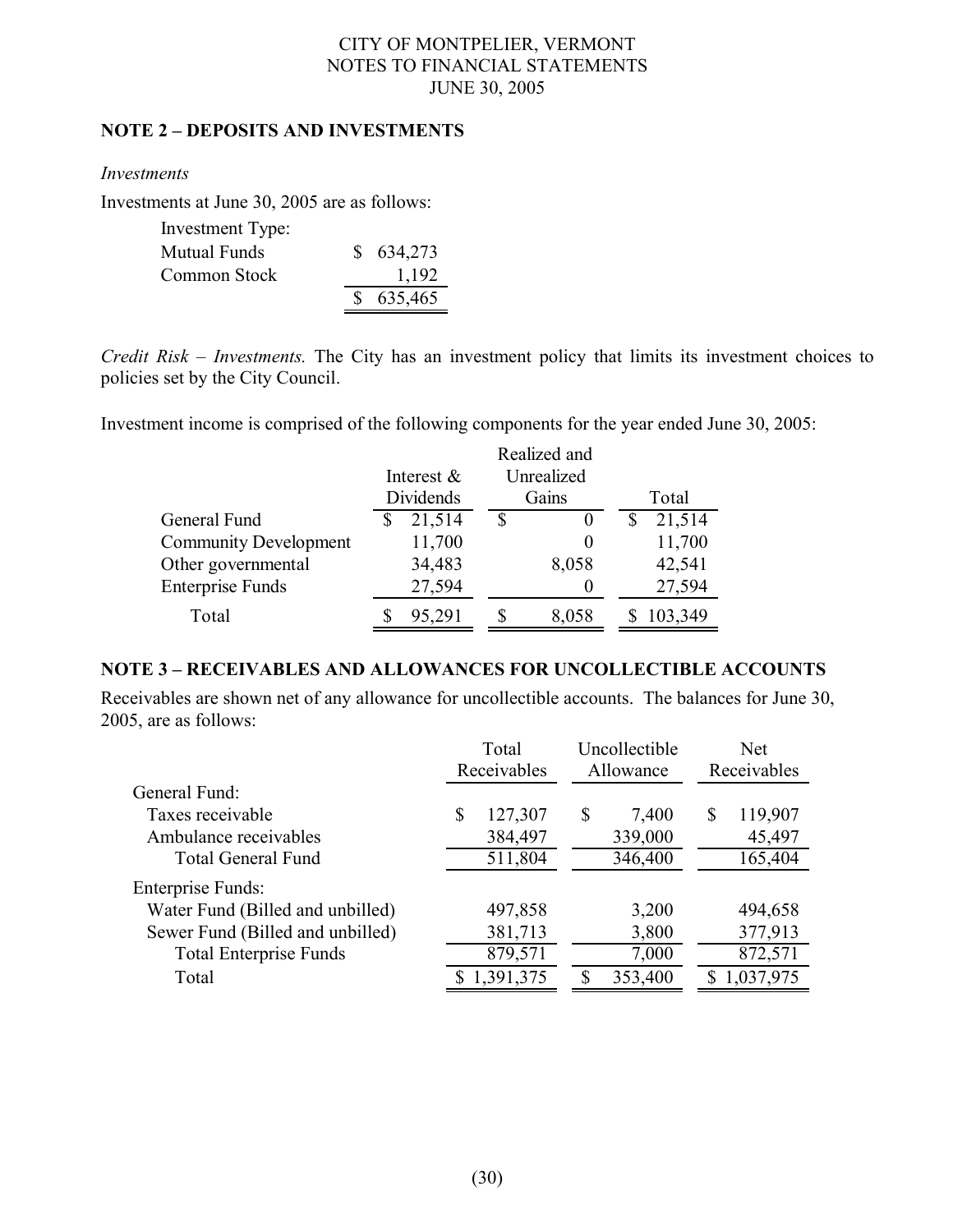## **NOTE 4 – INTERFUND RECEIVABLES AND PAYABLES**

The City has combined some of the cash resources of its governmental and proprietary fund types for accounting and reporting purposes, that portion of the pooled cash balance is reported in the specific fund as an interfund balance. Interfund balances at June 30, 2005 are as follows:

|                                    | Interfund        | Interfund       |  |  |
|------------------------------------|------------------|-----------------|--|--|
|                                    | Receivables      | Payables        |  |  |
| Governmental Funds<br>General Fund |                  |                 |  |  |
|                                    | 599,550<br>S     | \$<br>432,274   |  |  |
| <b>Community Development Fund</b>  | $\boldsymbol{0}$ | 113,615         |  |  |
| Capital Projects Fund              | 796,829          | 0               |  |  |
| Other governmental funds           |                  |                 |  |  |
| Justice Fund                       | 16,645           | $\theta$        |  |  |
| Green Mount Cemetery               | 10,091           | $\theta$        |  |  |
| Montpelier Park Commission         | 29,985           | $\Omega$        |  |  |
| Police grants                      | 29,277           | $\mathbf{0}$    |  |  |
| Montpelier Events Fund             | 25,978           | $\theta$        |  |  |
| Cemetery Trust - Expendable        | 0                | 292,084         |  |  |
| Cemetery Trust - Non expendable    | 294,213          | $\theta$        |  |  |
| Montpelier Foundation              | $\boldsymbol{0}$ | $\theta$        |  |  |
| Total other governmental funds     | 406,189          | 292,084         |  |  |
| Total governmental funds           | 1,802,568        | 837,973         |  |  |
| <b>Enterprise Funds</b>            |                  |                 |  |  |
| Water                              | 345,000          | 1,515,764       |  |  |
| Sewer                              | 195,699          | $\Omega$        |  |  |
| Parking                            | $\theta$         | 76,804          |  |  |
| <b>Total Enterprise Funds</b>      | 540,699          | 1,592,568       |  |  |
| <b>Agency Funds</b>                | 87,274           | $\theta$        |  |  |
| Total                              | 2,430,541<br>\$  | \$<br>2,430,541 |  |  |

A loan of \$365,000 was made to the General Fund from the Water Fund in fiscal year 2003. \$20,000 principal is due annually from December 2004 to December 2013 and \$15,000 is due annually from December 2014 to December 2020, plus interest at 3.653%. The balance on June 30, 2005 was \$345,000.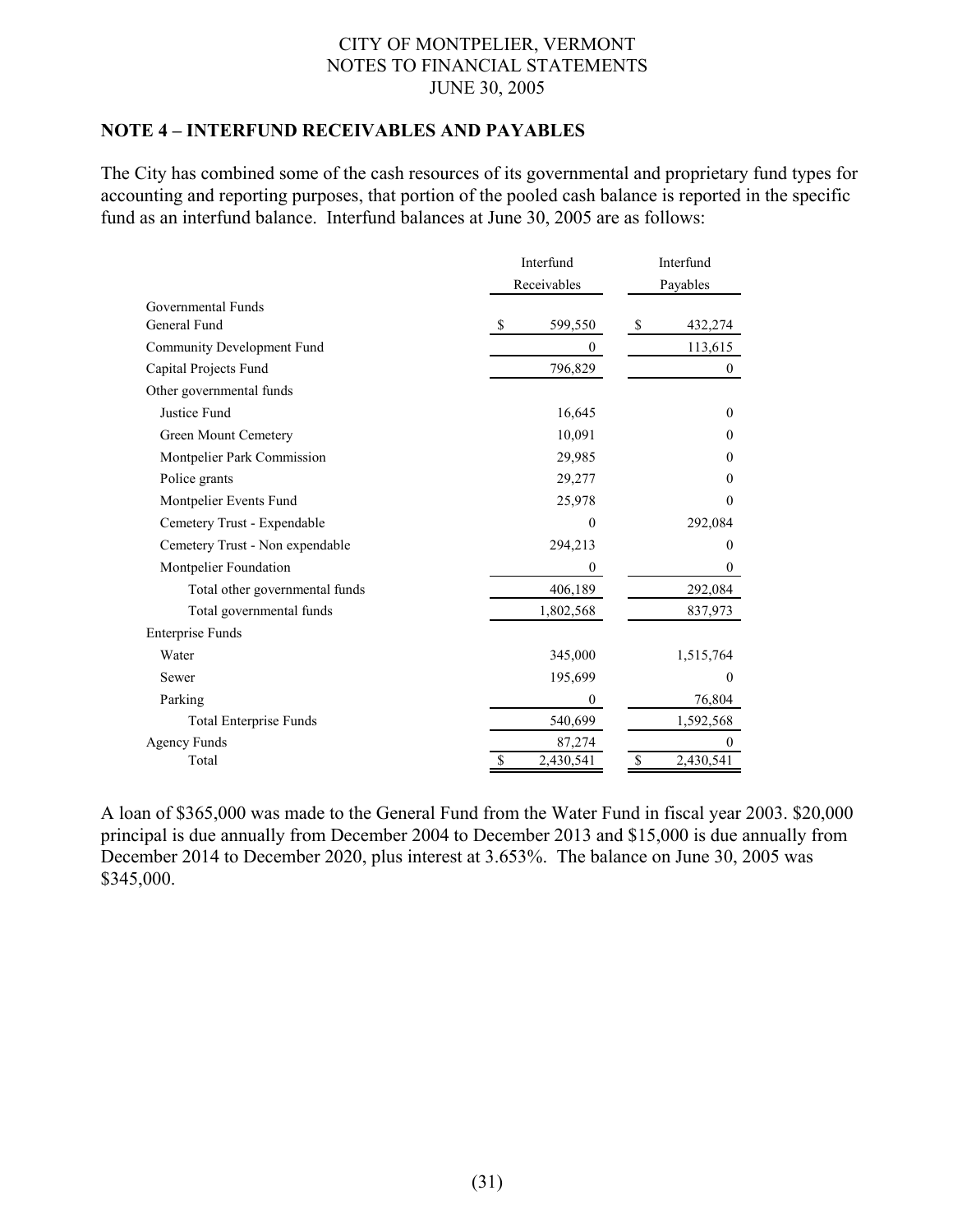## **NOTE 5 - INTERFUND TRANSFERS**

|        |                                        |          |   |                          |    | <b>Transfer from</b> |   |          |      |         |              |
|--------|----------------------------------------|----------|---|--------------------------|----|----------------------|---|----------|------|---------|--------------|
|        |                                        |          |   | Community                |    | Other                |   |          |      |         |              |
|        |                                        | General  |   | Development Governmental |    |                      |   | Sewer    |      | Parking | Totals       |
|        |                                        | Fund     |   | Fund                     |    | Funds                |   | Fund     | Fund |         |              |
|        | General Fund                           | $\theta$ | S | 15,750                   | -S | $_{0}$               | S | 14,500   | S    | O       | \$<br>30,250 |
|        | $\left  \right $ Capital Projects Fund | 429,113  |   | 0                        |    | 0                    |   | $\theta$ |      | 0       | 429,113      |
|        | Other Governmental                     |          |   |                          |    |                      |   |          |      |         |              |
| ansfer | Funds                                  | 196,744  |   | 0                        |    | 66,319               |   | 0        |      | 10,000  | 273,063      |
|        | $\Xi$ Water Fund                       | 8,250    |   | 0                        |    |                      |   | 0        |      | 0       | 8,250        |
|        | Sewer Fund                             | 8,250    |   |                          |    |                      |   |          |      |         | 8,250        |
|        | Totals                                 | 642,357  |   | 15,750                   |    | 66,319               |   | 14,500   |      | 10,000  | 748,926      |

Interfund transfers for the year ended June 30, 2005 are as follows:

Transfers are used to move revenues from the fund that statute or budget requires to collect them to the fund that statute or budget requires to expend them and use unrestricted revenues collected in the General Fund to finance various programs accounted for in other funds in accordance with budgetary authorizations.

The General Fund made transfers to the Capital Projects Fund of \$429,113 to fund certain projects occurring during fiscal year 2005 according to budgetary authorizations. The General Fund made transfers of \$196,744 to Other Governmental Funds, \$188,725 of this amount was according to budgetary authorizations, \$8,019 was a one time transfer to the Justice Fund. The transfers to the Water and Sewer Fund of \$8,250 was made due to a sale of equipment.

The Community Development Fund transfer of \$15,750 and the Sewer Fund transfer of \$14,500 to the General Fund were done according to budgetary authorizations.

The Parking Fund transfer of \$10,000 was done according to budgetary authorizations.

# **NOTE 6 – COMMUNITY DEVELOPMENT LOANS**

There are approximately 80 loans to residents, businesses, and non-profit organizations that were funded with various community development grants and loans. The largest outstanding balance is approximately \$600,000 and there are two other loans with balances over \$100,000. The terms of the loans vary depending on the type of the loan allowed per the grant agreements. Interest rates vary between 0% and 8%. The total balances of these loans are \$1,716,178 with an allowance for uncollectible loans of \$28,741 leaving a net balance of \$1,687,437.

## **NOTE 7 – LOANS RECEIVABLE**

## *General Fund*

A loan of \$443,000 was made to Connor Brothers with monthly payments of \$2,889 beginning January 1, 2001 through October 1, 2015 with one final principal payment on November 1, 2015 of \$35,000, interest at 2.7%. The balance of the loan on June 30, 2005 was \$341,528.

## *Sewer Fund*

A loan of \$100,321 was made to the Town of Berlin with quarterly payments beginning in 1982 and ending in 2009, ranging from \$3,000 to \$1,400, with a variable interest rate from 7.6 to 7.5%. The balance of the loan on June 30, 2005 was \$21,299.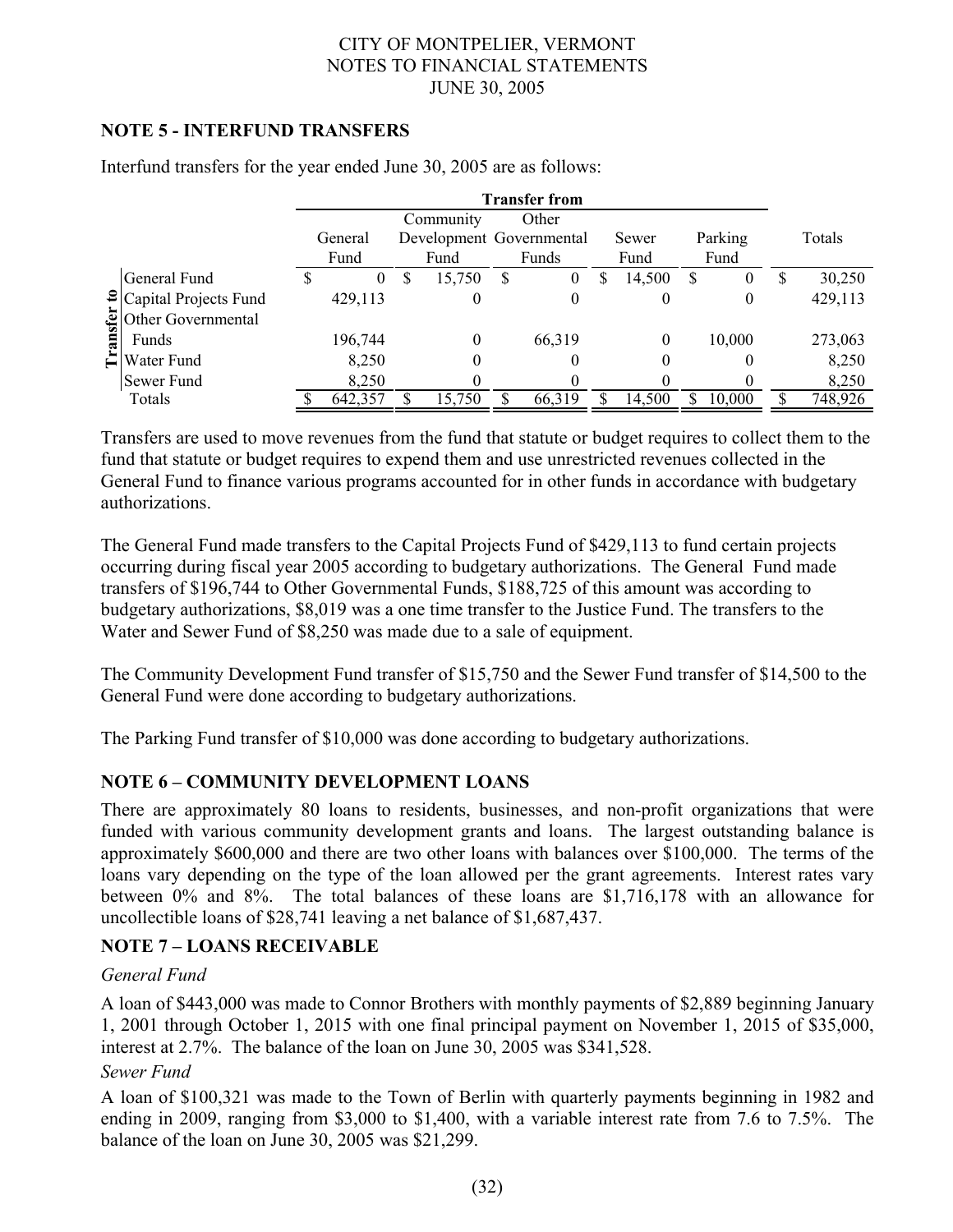## **NOTE 8 – CAPITAL ASSETS**

Capital asset activity for the year ended June 30, 2005, was as follows:

|                                      | June 30, 2004 |               | Additions                |                  | Disposals                |                  | Depreciation             |                  | June 30, 2005    |
|--------------------------------------|---------------|---------------|--------------------------|------------------|--------------------------|------------------|--------------------------|------------------|------------------|
| <b>Governmental Activities</b>       |               |               |                          |                  |                          |                  |                          |                  |                  |
| Capital assets not depreciated:      |               |               |                          |                  |                          |                  |                          |                  |                  |
| Construction in progress             | \$            | 149,385       | \$                       | 990,404          | \$                       | $\boldsymbol{0}$ | \$                       | $\boldsymbol{0}$ | \$<br>1,139,789  |
| Land                                 |               | 591,550       |                          | $\mathbf{0}$     |                          | 0                |                          | $\boldsymbol{0}$ | 591,550          |
| Total capital assets not depreciated |               | 740,935       |                          | 990,404          |                          | $\boldsymbol{0}$ |                          | $\mathbf{0}$     | 1,731,339        |
| Depreciable capital assets:          |               |               |                          |                  |                          |                  |                          |                  |                  |
| Buildings and improvements           |               | 5,151,563     |                          | 15,846           |                          | $\theta$         |                          | $\mathbf{0}$     | 5,167,409        |
| Equipment and vehicles               |               | 4,114,983     |                          | 463,438          |                          | (335, 350)       |                          | $\boldsymbol{0}$ | 4,243,071        |
| Infrastructure                       |               | 504,601       |                          | 100,710          |                          | 0                |                          | $\boldsymbol{0}$ | 605,311          |
| Total depreciable capital assets     |               | 9,771,147     |                          | 579,994          |                          | (335, 350)       |                          | $\mathbf{0}$     | 10,015,791       |
| Accumulated depreciation:            |               |               |                          |                  |                          |                  |                          |                  |                  |
| Buildings and improvements           |               | 1,192,904     |                          | $\theta$         |                          | $\theta$         |                          | 85,716           | 1,278,620        |
| Equipment and vehicles               |               | 1,928,526     |                          | $\boldsymbol{0}$ |                          | (302, 580)       |                          | 345,080          | 1,971,026        |
| Infrastructure                       |               | 11,463        |                          | $\boldsymbol{0}$ |                          | $\mathbf{0}$     |                          | 23,772           | 35,235           |
| Total accumulated depreciation       |               | 3,132,893     |                          | $\mathbf{0}$     |                          | (302, 580)       |                          | 454,568          | 3,284,881        |
| Depreciable capital assets, net      |               | 6,638,254     |                          | 579,994          |                          | (32,770)         |                          | (454, 568)       | 6,730,910        |
| Capital assets, net                  | S             | 7,379,189     | \$                       | 1,570,398        | \$                       | (32,770)         | \$                       | (454, 568)       | \$<br>8,462,249  |
|                                      |               | June 30, 2004 |                          | Additions        |                          | Disposals        |                          | Depreciation     | June 30, 2005    |
| <b>Business-type Activities</b>      |               |               |                          |                  |                          |                  |                          |                  |                  |
| Capital assets not depreciated:      |               |               |                          |                  |                          |                  |                          |                  |                  |
| Construction in progress             | \$            | 1,127,577     | \$                       | 585,734          | \$                       | $\mathbf{0}$     | \$                       | $\mathbf{0}$     | \$<br>1,713,311  |
| Land                                 |               | 250,672       |                          | $\mathbf{0}$     |                          | $\boldsymbol{0}$ |                          | $\boldsymbol{0}$ | 250,672          |
| Total capital assets not depreciated |               | 1,378,249     |                          | 585,734          |                          | $\boldsymbol{0}$ |                          | $\boldsymbol{0}$ | 1,963,983        |
| Depreciable capital assets:          |               |               |                          |                  |                          |                  |                          |                  |                  |
| <b>Buildings</b>                     |               | 21,267,243    |                          | $\boldsymbol{0}$ |                          | $\boldsymbol{0}$ |                          | $\boldsymbol{0}$ | 21,267,243       |
| Improvements                         |               | 23,678,915    |                          | 1,604,976        |                          | 0                |                          | $\boldsymbol{0}$ | 25,283,891       |
| Equipment and vehicles               |               | 961,661       |                          | 111,310          |                          | $\overline{0}$   |                          | $\overline{0}$   | 1,072,971        |
| Total depreciable capital assets     |               | 45,907,819    |                          | 1,716,286        |                          | $\overline{0}$   |                          | $\overline{0}$   | 47,624,105       |
| Accumulated depreciation:            |               |               |                          |                  |                          |                  |                          |                  |                  |
| <b>Buildings</b>                     |               | 1,864,845     |                          | $\boldsymbol{0}$ |                          | $\boldsymbol{0}$ |                          | 411,329          | 2,276,174        |
| Improvements                         |               | 9,449,890     |                          | $\boldsymbol{0}$ |                          | $\boldsymbol{0}$ |                          | 432,465          | 9,882,355        |
| Equipment and vehicles               |               | 464,638       |                          | $\boldsymbol{0}$ |                          | $\boldsymbol{0}$ |                          | 55,972           | 520,610          |
| Total accumulated depreciation       |               | 11,779,373    |                          | $\boldsymbol{0}$ |                          | $\boldsymbol{0}$ |                          | 899,766          | 12,679,139       |
| Depreciable capital assets, net      |               | 34,128,446    |                          | 1,716,286        |                          | $\boldsymbol{0}$ |                          | (899, 766)       | 34,944,966       |
| Capital assets, net                  | $\mathbf S$   | 35,506,695    | $\overline{\mathcal{S}}$ | 2,302,020        | $\overline{\mathcal{S}}$ | $\boldsymbol{0}$ | $\overline{\mathcal{S}}$ | (899,766)        | \$<br>36,908,949 |

Depreciation expense was charged to functions as follows: Governmental activities:

| Sovernmental activities.                            |               |
|-----------------------------------------------------|---------------|
| General government                                  | \$<br>161,619 |
| Public safety                                       | 135,639       |
| Highway and streets                                 | 149,967       |
| Cemetery                                            | 7,343         |
| Total governmental activities depreciation expense  | 454,568       |
| Business-type activities:                           |               |
| Water                                               | \$<br>395,861 |
| Sewer                                               | 487,541       |
| Parking                                             | 16,364        |
| Total business-type activities depreciation expense | 899,766       |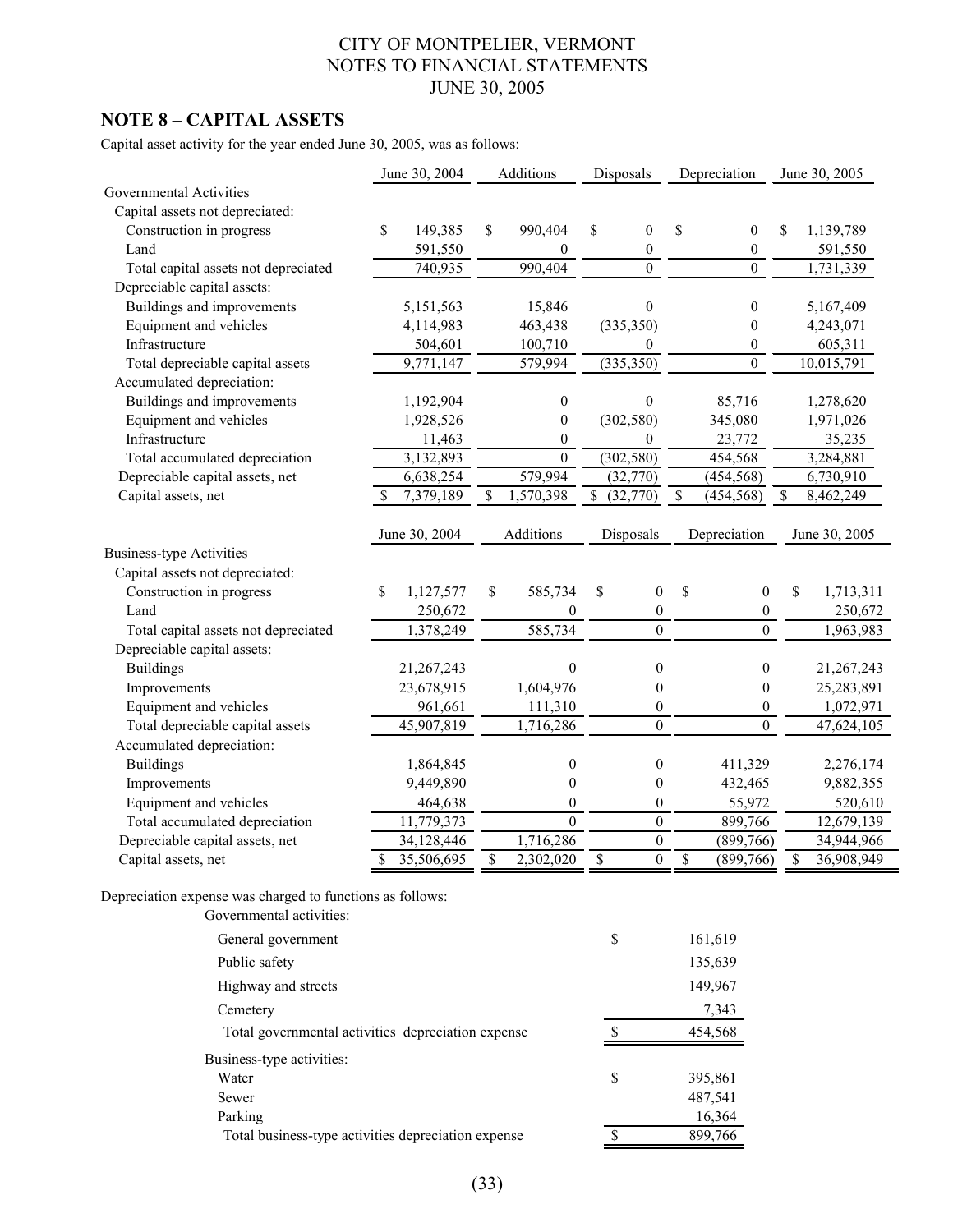## **NOTE 9 – LONG TERM LIABILITIES**

The following is a summary of changes of long-term liabilities for the year ended June 30, 2005:

|                                                                                                                                                                                         | Total |                                                 |   | Governmental<br>Activities                  | Business-type<br>Activities |                                               |  |
|-----------------------------------------------------------------------------------------------------------------------------------------------------------------------------------------|-------|-------------------------------------------------|---|---------------------------------------------|-----------------------------|-----------------------------------------------|--|
| Long-term liabilitities at July 1, 2004 (Restated)<br>New bonds and notes issued<br>Increase/Decrease in accrued vacation payable<br>Bonds and notes retired and capital lease payments |       | 20,544,366<br>8,065,528<br>8,376<br>(5,035,158) | S | 4,856,761<br>850,000<br>8,061<br>(426, 734) | S                           | 15,687,605<br>7,215,528<br>315<br>(4,608,424) |  |
| Long-term liabilities payable at June 30, 2005<br>Due within one year<br>Due after one year                                                                                             |       | 23,583,112<br>1,187,285<br>22,395,827           |   | 5,288,088<br>428,805<br>4,859,283           |                             | 18,295,024<br>758,480<br>17,536,544           |  |

The beginning balance of the Governmental Activities long-term liabilities has been increased by \$115,349. An ambulance loan of \$85,989 and two police car loans totaling \$29,360 were added that were previously not included in the long-term liabilities.

The City has authorized, but unissued long-term debt at June 30, 2005 as follows:

| Purpose                       | Authorized |   | Amount    |  |  |  |
|-------------------------------|------------|---|-----------|--|--|--|
| CSO Separation                | March 1999 | S | 163,992   |  |  |  |
| <b>WWTP</b> Improvement Plant | March 1995 |   | 81,956    |  |  |  |
| <b>Transportation Center</b>  | March 2002 |   | 800,000   |  |  |  |
| District Heating              | March 2003 |   | 250,000   |  |  |  |
| Total                         |            |   | 1,295,948 |  |  |  |

Maturities for long-term debt is as follows:

| Year End  | Governmental Activities |           |    |           |    | <b>Business-Type Activities</b> |           |            |   |           |                |              |
|-----------|-------------------------|-----------|----|-----------|----|---------------------------------|-----------|------------|---|-----------|----------------|--------------|
| June 30,  |                         | Principal |    | Interest  |    | Total                           | Principal |            |   | Interest  |                | Total        |
| 2006      | \$                      | 428,805   | \$ | 238,915   | \$ | 667,720                         | \$        | 758,480    | S | 527,395   | $\mathbb{S}^-$ | 1,285,875    |
| 2007      |                         | 415,078   |    | 219,332   |    | 634,410                         |           | 946,011    |   | 507,862   |                | 1,453,873    |
| 2008      |                         | 402,094   |    | 200,311   |    | 602,405                         |           | 966,184    |   | 483,021   |                | 1,449,205    |
| 2009      |                         | 365,000   |    | 181,781   |    | 546,781                         |           | 856,372    |   | 460,725   |                | 1,317,097    |
| 2010      |                         | 345,000   |    | 164,941   |    | 509,941                         |           | 858,840    |   | 441,961   |                | 1,300,801    |
| 2011-2015 |                         | 1,555,000 |    | 589,833   |    | 2,144,833                       |           | 4,559,650  |   | 1,941,313 |                | 6,500,963    |
| 2016-2020 |                         | 1,185,000 |    | 228,429   |    | 1,413,429                       |           | 4,861,636  |   | 1,213,610 |                | 6,075,246    |
| 2021-2025 |                         | 340,000   |    | 29,914    |    | 369,914                         |           | 4,152,976  |   | 420,885   |                | 4,573,861    |
| 2026-2030 |                         | $\theta$  |    | 0         |    | $\theta$                        |           | 175,000    |   | 41,737    |                | 216,737      |
| 2031-2035 |                         | 0         |    | 0         |    | 0                               |           | 70,000     |   | 3,710     |                | 73,710       |
| Total     |                         | 5,035,977 | S  | 1,853,456 | S  | 6,889,433                       |           | 18,205,149 | S | 6,042,219 |                | \$24,247,368 |

Debt, other than Community Development Agency revenue debt, is backed by the full faith and credit of the taxing authority of the City of Montpelier, Vermont.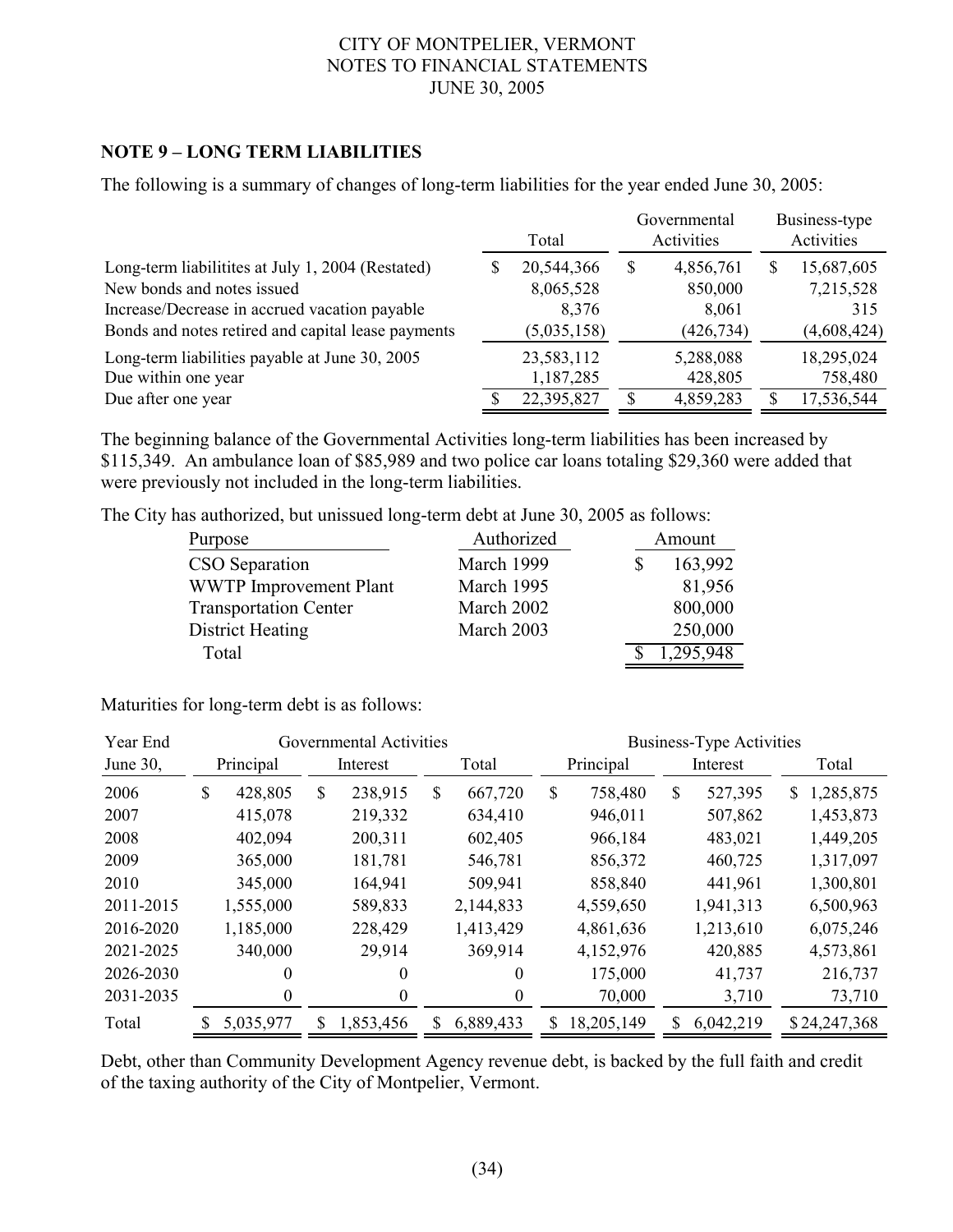# **NOTE 9 - LONG TERM LIABILITIES (Continued)**

Long-term debt includes the following:

## Governmental Activities

| Berlin Street reconstruction bond, various interest rates (6.6 - 7.0%),<br>to Vermont Municipal Bond Bank, refunded by the Vermont<br>Municipal Bond Bank August 2, 1995 from 1991 Series 1<br>to 1995 Series 1 and 2, principal payable in annual<br>installments of \$10,000 to December 1, 2005, and \$5,000<br>from December 1, 2006 to December 1, 2011. | \$<br>40,000 |
|---------------------------------------------------------------------------------------------------------------------------------------------------------------------------------------------------------------------------------------------------------------------------------------------------------------------------------------------------------------|--------------|
| Gould Hill Road improvement bond, various interest rates (3.8 - 5.4%),<br>to Vermont Municipal Bond Bank, \$41,700 principal due annually<br>from December 1, 1994 to December 1, 2008, and \$24,500<br>principal due December 1, 2009.                                                                                                                       | 191,300      |
| Bridge Improvement bond, various interest rates $(3.8 - 5.4\%)$ ,<br>to Vermont Municipal Bond Bank, \$3,300 principal due<br>annually from December 1, 1994 to December 1, 2008, and<br>\$500 principal due December 1, 2009.                                                                                                                                | 13,700       |
| Retaining walls bond, net interest rate 5.676%, to Vermont<br>Municipal Bond Bank, \$5,000 principal payments<br>due annually from December 1, 1997 to December 1, 2016.                                                                                                                                                                                      | 60,000       |
| Fire Station improvement bond, net interest rate 5.029%,<br>to Vermont Municipal Bond Bank, \$40,000 principal<br>payments due annually from December 1, 1998 to<br>December 1, 2007, \$35,000 due annually from December 1,<br>2008 to December 1, 2017.                                                                                                     | 470,000      |
| Bridge Improvement bond, net interest rate 5.033%, to Vermont<br>Municipal Bond Bank, \$35,000 principal payments due<br>annually from December 1, 1998 to December 1, 2013,<br>\$30,000 from December 1, 2014 to December 1, 2017.                                                                                                                           | 435,000      |
| Fire Truck bond, net interest at 4.08%, \$30,000 principal<br>payments due annually December 1, 1999 to December 1, 2002,<br>\$25,000 from December 1, 2003 to December 1, 2013.                                                                                                                                                                              | 225,000      |
| Retaining wall bond, net interest at 4.789%,<br>\$50,000 principal payments due annually December 1, 1999<br>to December 1, 2003, \$45,000 from December 1, 2004<br>to December 1, 2018.                                                                                                                                                                      | 630,000      |
|                                                                                                                                                                                                                                                                                                                                                               |              |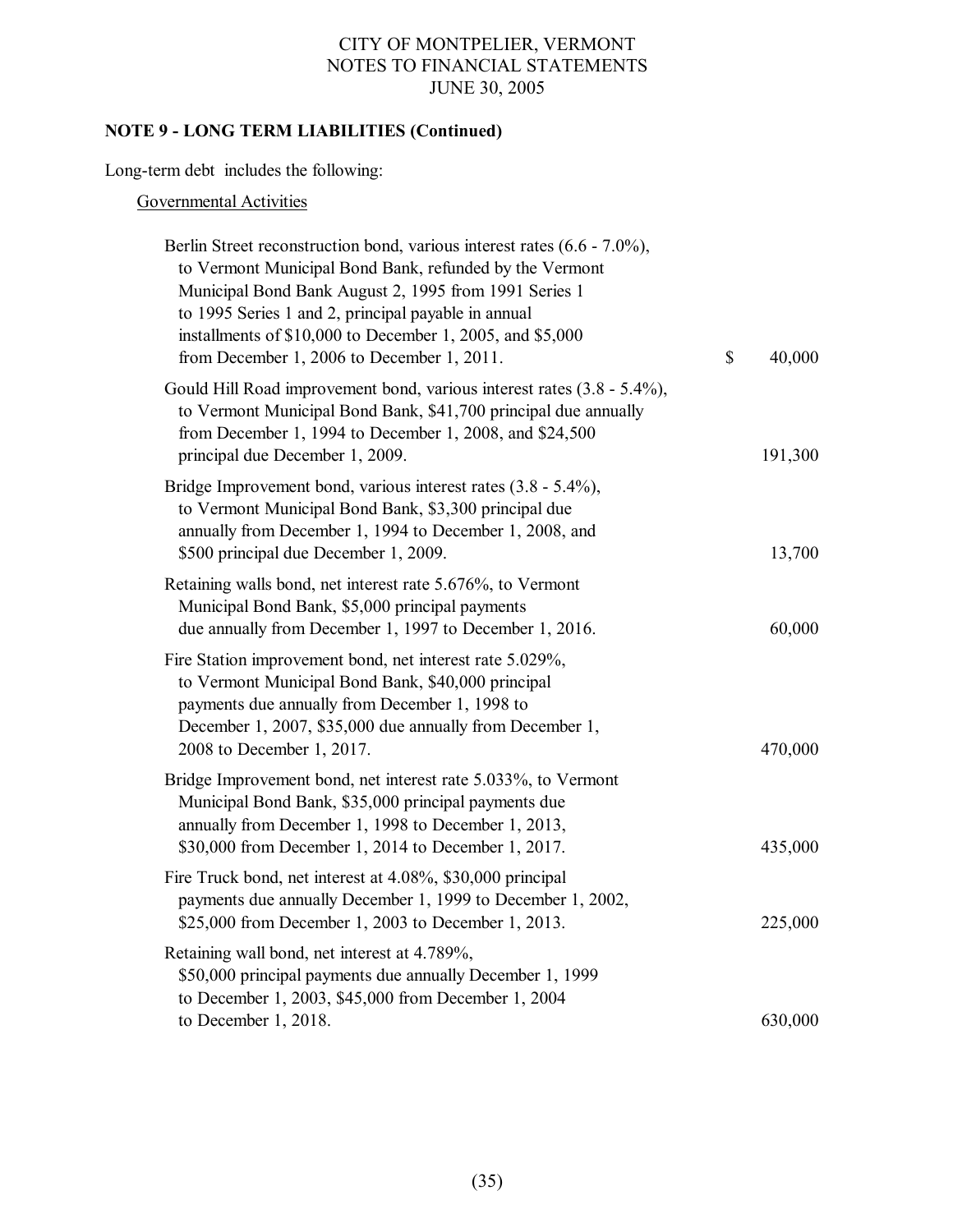# **NOTE 9 – LONG TERM LIABILITIES (Continued)**

| Library bond, various interest rates $(4.344 - 5.644\%)$ ,<br>to Vermont Municipal Bond Bank, \$30,000 principal due<br>annually from December 1, 2001 to December 1, 2020.                                                                                                                                                                                             | 480,000              |
|-------------------------------------------------------------------------------------------------------------------------------------------------------------------------------------------------------------------------------------------------------------------------------------------------------------------------------------------------------------------------|----------------------|
| Bike path, Lighting project bond, interest at 4.67%,<br>to Vermont Municipal Bond Bank, \$25,000 principal due<br>annually, due in December 2021.                                                                                                                                                                                                                       | 340,000              |
| Montpelier Police Station, various interest rates (4.344 - 5.644%),<br>to Vermont Municipal Bond Bank, \$75,000 principal due<br>annually from December 1, 2001 to December 1, 2020.                                                                                                                                                                                    | 1,170,000            |
| Public Works Facilities Improvements Bonds payable, various<br>interest rates $(6.8 - 7.6\%)$ , \$15,000 principal payable annually<br>to December 1, 2006, \$10,000 due December 1, 2007 to<br>Vermont Municipal Bond Bank.                                                                                                                                            | 40,000               |
| Northfield Savings Bank, interest at 3.5%, \$622 payable<br>monthly, due August 2007. Secured by vehicle.                                                                                                                                                                                                                                                               | 15,998               |
| General Motors Acceptance Corporation, interest at 5.4%,<br>two annual payments of \$10,167, due July 2005. Secured by vehicle.                                                                                                                                                                                                                                         | 9,647                |
| Kislak National Bank, interest at 5.05%, annual payments of<br>\$25,000 due from July 2001 through July 2007. Secured by ambulance.                                                                                                                                                                                                                                     | 65,332               |
| City Hall Improvement bond, various interest rates (1.87 - 5.09%),<br>to Vermont Municipal Bond Bank, \$45,000 principal due annually from<br>December 1, 2005 to December 1, 2014 and \$40,000 principal                                                                                                                                                               |                      |
| due from December 1, 2015 to December 1, 2024.<br>Total governmental activities bonds and notes payable                                                                                                                                                                                                                                                                 | 850,000<br>5,035,977 |
| Accrued vacation payable                                                                                                                                                                                                                                                                                                                                                | 252,111              |
| Total governmental activities long-term liabilities                                                                                                                                                                                                                                                                                                                     | 5,288,088            |
| <b>Business-type Activities</b>                                                                                                                                                                                                                                                                                                                                         |                      |
| <b>Water Fund</b><br>Water supply system improvement bond, various interest rates<br>(6.8 - 7.6%), to Vermont Municipal Bond Bank, principal<br>payable in annual installments of \$80,000 increasing to<br>\$120,000 until December 1, 2007.                                                                                                                           | 345,000              |
| Water filtration system bonds issued July 10, 1991 to Vermont<br>Municipal Bond Bank, refunded by the Vermont Municipal<br>Bond Bank August 2, 1995, from 1991 Series 1 to 1995<br>Series 1 and 2, net interest rate of 7.14%, interest payable<br>June 1 and December 1, and principal payable in various<br>annual installments increasing from \$25,000 to \$195,000 |                      |
| until December 1, 2021.                                                                                                                                                                                                                                                                                                                                                 | 2,065,000            |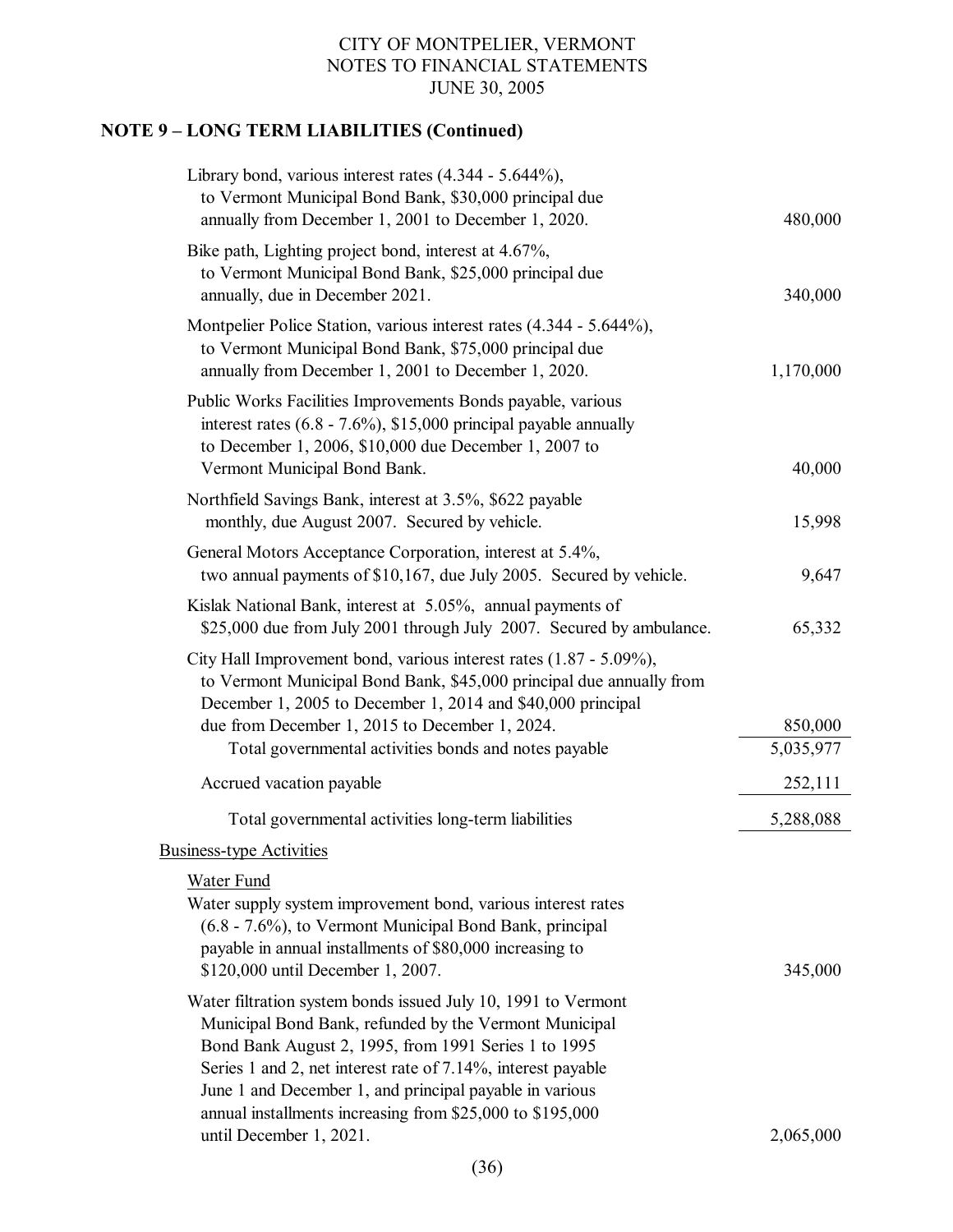# **NOTE 9 – LONG TERM LIABILITIES (Continued)**

| Vermont water system improvement bond refinanced<br>July 2004 through the Vermont Bond Bank, interest<br>rates $(1.87 - 5.09\%)$ , payable June 1 and December 1,<br>and principal payable in various annual installments increasing<br>from \$145,000 to \$310,000 until December 1, 2024.                      | 4,150,000              |
|------------------------------------------------------------------------------------------------------------------------------------------------------------------------------------------------------------------------------------------------------------------------------------------------------------------|------------------------|
| Westside connector bond issued July 2004 through the<br>Vermont Municipal Bond Bank, interest rates (1.87 - 5.09%),<br>payable June 1 and December 1, and principal payable in<br>various annual installments increasing from \$50,000 to<br>\$105,000 until December 1, 2024.<br>Total Water Fund bonds payable | 1,400,000<br>7,960,000 |
| Sewer Fund                                                                                                                                                                                                                                                                                                       |                        |
| Water pollution control facility - bond payable, various<br>interest rates $(6.8 - 7.6\%)$ , average annual principal of \$12,000<br>until December 1, 2008 to Vermont Municipal Bond Bank.                                                                                                                      | 49,057                 |
| Sewer system improvement bond, zero interest rate,<br>average annual principal of \$21,500 until December 1,<br>2016 to Vermont Municipal Bond Bank.                                                                                                                                                             | 264,589                |
| Sewer system improvement bond, zero interest rate, average<br>annual principal of \$38,856 until December 1, 2017 to<br>Vermont Municipal Bond Bank.                                                                                                                                                             | 505,122                |
| Sewer system improvement bond, net interest rate 5.676%,<br>annual principal of \$30,000 until December 1, 2016<br>to Vermont Municipal Bond Bank.                                                                                                                                                               | 360,000                |
| Sewer system improvement bond, zero interest rate, annual<br>principal of \$14,156 until December 2018 to Vermont<br>Municipal Bond Bank.                                                                                                                                                                        | 198,187                |
| Ultraviolet disinfection system bond issued July 2004 through<br>the Vermont Municipal bond Bank, interest rates $(1.87 - 5.09\%)$ ,<br>payable June 1 and December 1, and principal payable in<br>various annual installments increasing from \$55,000 to<br>to \$105,000 until December 1, 2024.               | 1,480,000              |
| Sewer system improvement bond, zero interest rate, annual<br>principal of \$35,497 until June 2019 to<br>Vermont Municipal Bond Bank.                                                                                                                                                                            | 532,455                |
| Water treatment improvement bond, zero interest rate,<br>annual principal of \$25,740 from October 2005 until<br>January 2024 to Vermont Municipal Bond Bank,                                                                                                                                                    | 3,400,251              |
|                                                                                                                                                                                                                                                                                                                  |                        |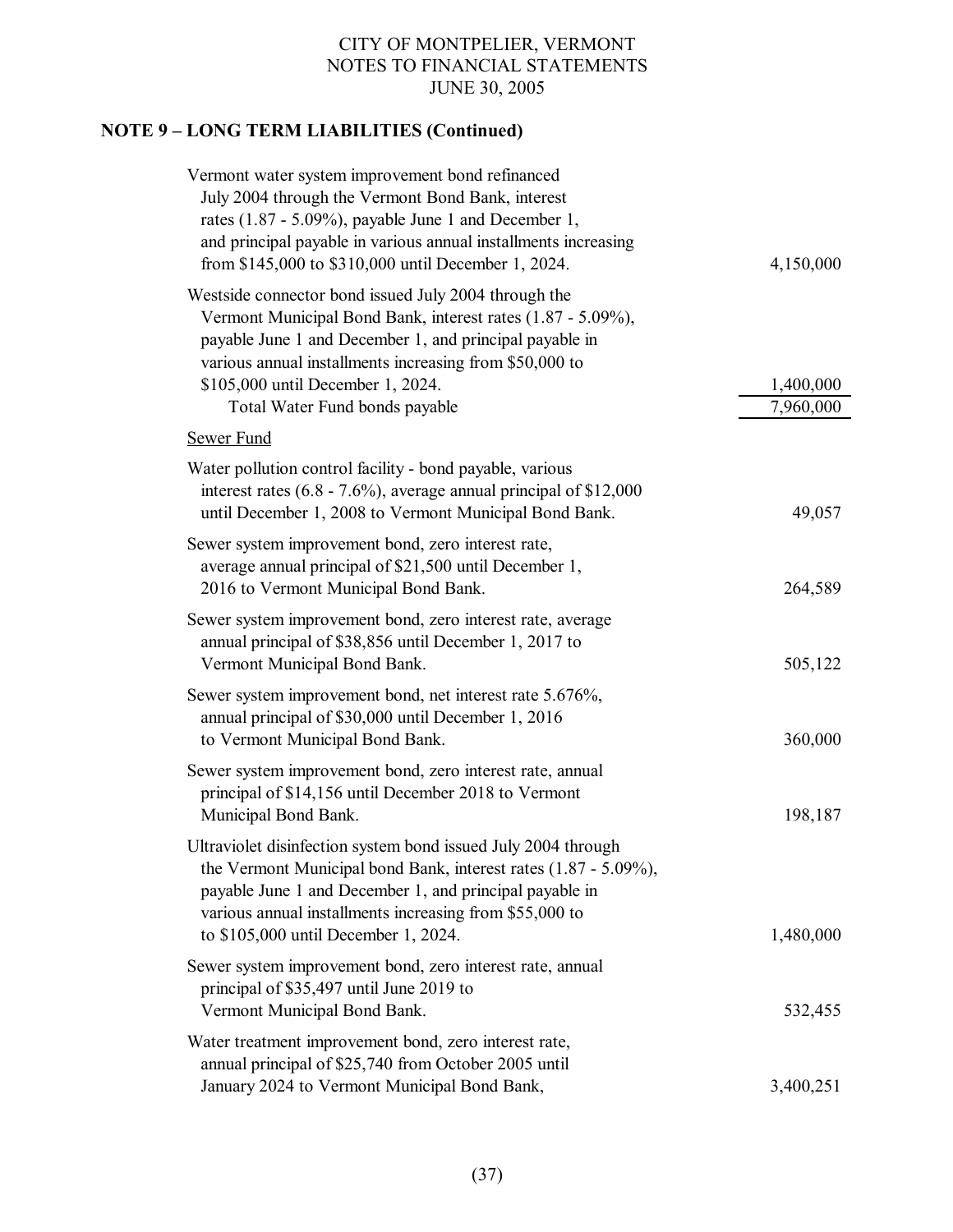# **NOTE 9 – LONG TERM LIABILITIES (Continued)**

| Water treatment improvement bond, zero interest rate,<br>annual principal of \$13,255 from January 2003 to<br>January 2022 to Vermont Municipal Bond Bank.         | 225,332      |
|--------------------------------------------------------------------------------------------------------------------------------------------------------------------|--------------|
| Sewer system improvement bond, zero interest rate,<br>annual principal of \$26,294 from January 2003 to<br>January 2022 to Vermont Municipal Bond Bank,            | 446,998      |
| Water treatment improvement bond, zero interest rate,<br>annual principal of \$37,751 starting in fiscal year 2004<br>for 20 years to Vermont Municipal Bond Bank, | 619,200      |
| Water treatment improvement bond, zero interest rate,<br>annual principal of \$29,178 starting in fiscal year 2004<br>for 20 years to Vermont Municipal Bond Bank, | 495,221      |
| Water treatment improvement bond, zero interest rate,<br>annual principal of \$25,785 starting in fiscal year 2006<br>for 20 years to Vermont Municipal Bond Bank, | 648,737      |
| Local share CSO bond, 4.96% interest rate,<br>annual principal of \$40,000 until 2020 then annual<br>payments of \$35,000 until 2030 plus interest to              |              |
| Vermont Municipal Bond Bank.                                                                                                                                       | 1,020,000    |
| Total Sewer Fund bonds payable                                                                                                                                     | 10,245,149   |
| <b>Total Proprietary Funds bonds payable</b>                                                                                                                       | \$18,205,149 |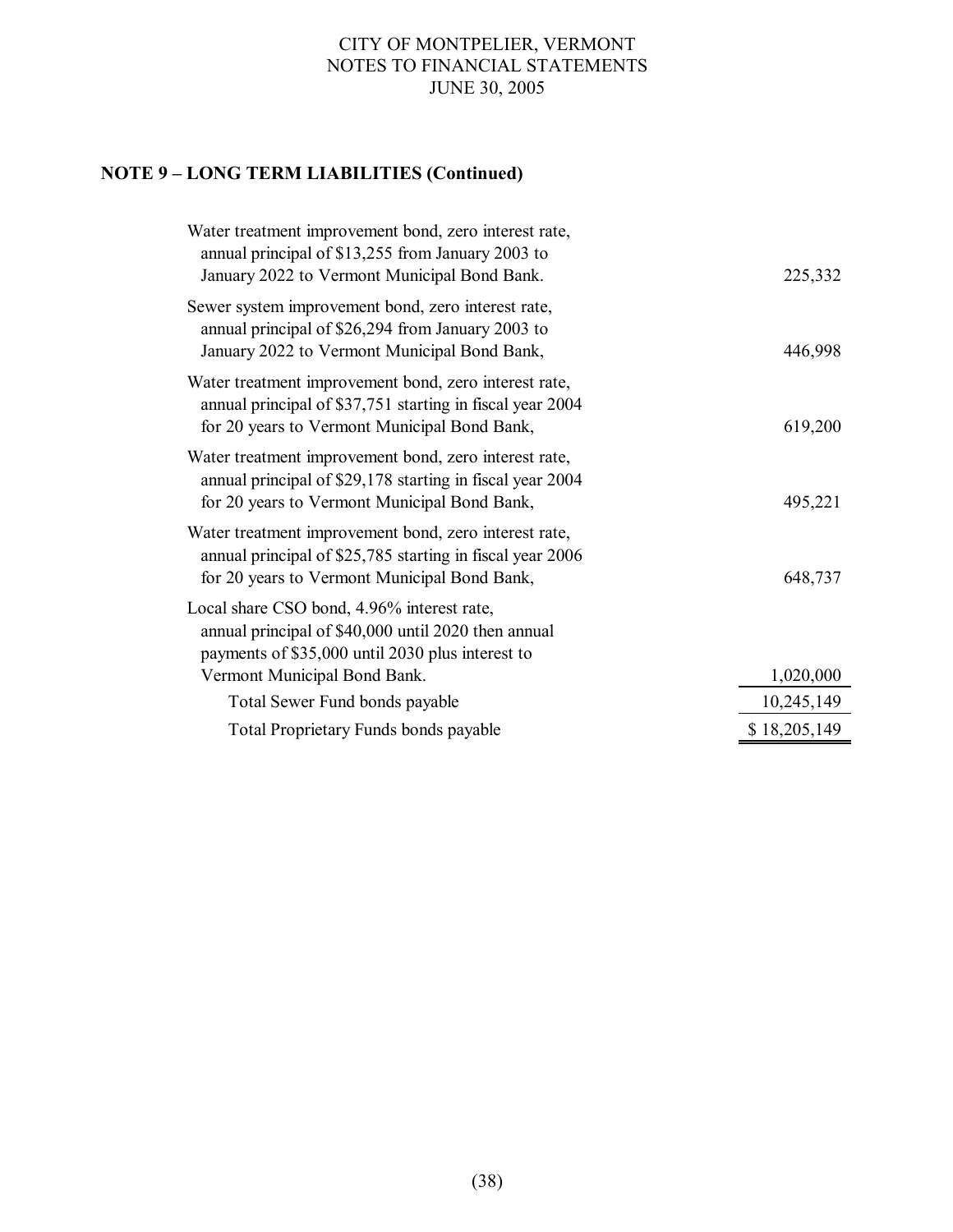# **NOTE 10 – FUND BALANCE RESERVES**

The changes in reserved fund balances are as follows:

|                                   |               | Balance<br>July 1, 2004   |                           | Increase<br>(Decrease) | Balance<br>June 30, 2005  |              |  |
|-----------------------------------|---------------|---------------------------|---------------------------|------------------------|---------------------------|--------------|--|
| Reserved:                         |               |                           |                           |                        |                           |              |  |
| Major Funds                       |               |                           |                           |                        |                           |              |  |
| General Fund                      |               |                           |                           |                        |                           |              |  |
| Inventories                       | $\mathcal{S}$ | 81,603                    | \$                        | 1,920                  | \$                        | 83,523       |  |
| Prepaid expenses                  |               | 14,055                    |                           | (2,779)                |                           | 11,276       |  |
| Fiscal year 2006 expenditures     |               | 103,594                   |                           | $\theta$               |                           | 103,594      |  |
| Act 60 reappraisal                |               | 33,172                    |                           | 1,286                  |                           | 34,458       |  |
| Records restoration               |               | 34,224                    |                           | (2,769)                |                           | 31,455       |  |
| Armory note receivable            |               | 366,736                   |                           | (25,208)               |                           | 341,528      |  |
| Park impact fees                  |               | 26,324                    |                           | (3,500)                |                           | 22,824       |  |
| Parks wetland                     |               | 140                       |                           | 0                      |                           | 140          |  |
| Ambulance                         |               | 36,484                    |                           | (12, 120)              |                           | 24,364       |  |
| City Hall Plaza                   |               | 1,944<br>$\boldsymbol{0}$ |                           | $\theta$<br>100        |                           | 1,944<br>100 |  |
| Drug seizure<br>Civil air patrol  |               | 6,905                     |                           | $\overline{0}$         |                           | 6,905        |  |
| Total general fund reserved       | \$            | 705,181                   | $\boldsymbol{\mathsf{S}}$ | (43,070)               | \$                        | 662,111      |  |
| <b>Community Development Fund</b> |               |                           |                           |                        |                           |              |  |
|                                   |               |                           |                           |                        |                           |              |  |
| <b>Community Development</b>      | \$            | 557,008                   | \$                        | 44,431                 | \$                        | 601,439      |  |
| Comm. Dev. - program expenditures |               | 13,941                    |                           | 3,760                  |                           | 17,701       |  |
| Total community development       | \$            | 570,949                   | $\boldsymbol{\mathsf{S}}$ | 48,191                 | \$                        | 619,140      |  |
| Capital Projects Fund             |               |                           |                           |                        |                           |              |  |
| <b>Traffic Impact</b>             |               | 19,227                    |                           | (434)                  |                           | 18,793       |  |
| <b>Capital Grants</b>             |               | 169,205                   |                           | 181,321                |                           | 350,526      |  |
| Total community development       | Ъ,            | 188,432                   | $\mathcal{S}$             | 180,887                | S                         | 369,319      |  |
| Parking Fund:                     |               |                           |                           |                        |                           |              |  |
| <b>Impact Fees</b>                |               | 59,738                    |                           | (18,518)               |                           | 41,220       |  |
| Nonmajor Funds:                   |               |                           |                           |                        |                           |              |  |
| Arts and Events                   |               | 4,880                     |                           | $\boldsymbol{0}$       |                           | 4,880        |  |
| Conservaton Fund                  |               | 41,293                    |                           | 745                    |                           | 42,038       |  |
| <b>Montpelier Foundation</b>      |               | 76,635                    |                           | 8,750                  |                           | 85,385       |  |
| George Blanchard Trust            |               | 62,640                    |                           | 558                    |                           | 63,198       |  |
| Cemetery Trust - Non expendable   |               | 314,220                   |                           | 2,900                  |                           | 317,120      |  |
| <b>Hubbard Park Trust</b>         |               | 14,620                    |                           | $\theta$               |                           | 14,620       |  |
| Cemetery Trust - Expendable       |               | 282,929                   |                           | 11,284                 |                           | 294,213      |  |
|                                   |               |                           |                           |                        |                           |              |  |
| <b>Total Nonmajor Funds</b>       | S             | 797,217                   | $\boldsymbol{\mathsf{S}}$ | 24,237                 | $\boldsymbol{\mathsf{S}}$ | 821,454      |  |
| <b>Total Reserved Funds</b>       |               | \$2,321,517               | \$                        | 191,727                |                           | \$2,513,244  |  |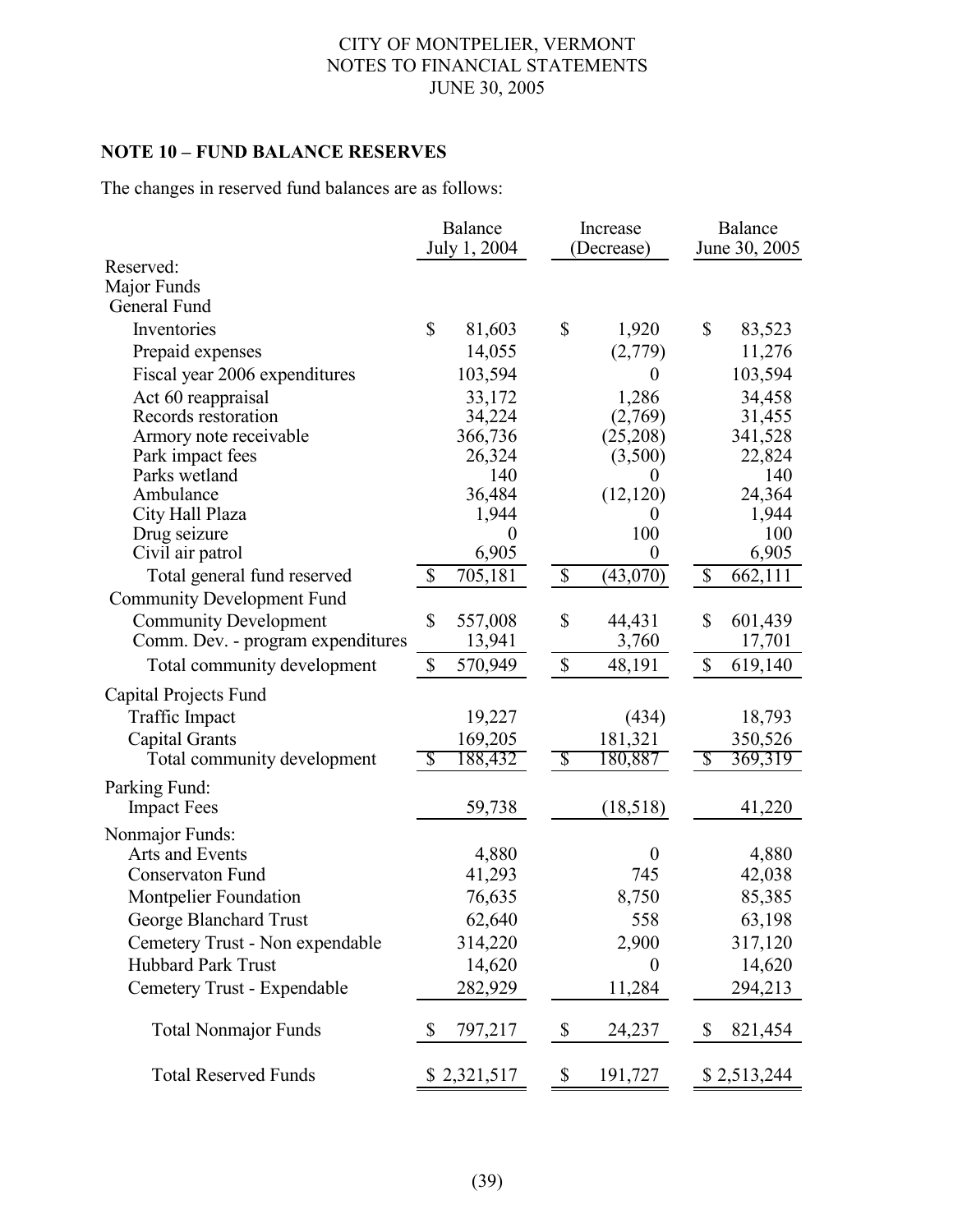## **NOTE 11 – FUND BALANCE DESIGNATIONS**

The changes in designated fund balances are as follows:

|                                              |              | Balance<br>July 1, 2004 |                           | Increase<br>(Decrease) |                          | <b>Balance</b><br>June 30, 2005 |  |  |
|----------------------------------------------|--------------|-------------------------|---------------------------|------------------------|--------------------------|---------------------------------|--|--|
| Designated:<br>Major Funds                   |              |                         |                           |                        |                          |                                 |  |  |
| General Fund                                 |              |                         |                           |                        |                          |                                 |  |  |
| Conservation commission                      | $\mathbf S$  | 1,814                   | \$                        | 2,250                  | $\mathbb{S}$             | 4,064                           |  |  |
| Fire revenue                                 |              | 21,964                  |                           | (2, 474)               |                          | 19,490                          |  |  |
| Computer equipment                           |              | 15,000                  |                           | (7, 742)               |                          | 7,258                           |  |  |
| Tree Board                                   |              | 18,383                  |                           | (3,533)                |                          | 14,850                          |  |  |
| Equipment reserve                            |              | 115,251                 |                           | (98,960)               |                          | 16,291                          |  |  |
| Zoning plan<br>Accounting                    |              | 112,000<br>18,000       |                           | (112,000)<br>(18,000)  |                          | $\theta$<br>$\boldsymbol{0}$    |  |  |
| Parking Fund                                 |              | 88,980                  |                           | 43,253                 |                          | 132,233                         |  |  |
| Computer                                     |              | 26,780                  |                           | (26,780)               |                          | $\boldsymbol{0}$                |  |  |
|                                              |              |                         |                           |                        |                          |                                 |  |  |
| <b>Total General Fund</b>                    | \$           | 418,172                 | $\boldsymbol{\mathsf{S}}$ | (223,986)              | $\$$                     | 194,186                         |  |  |
| Water Fund                                   |              |                         |                           |                        |                          |                                 |  |  |
| Designated for future improvements           | \$           | 145,090                 | \$                        | (144, 958)             | \$                       | 132                             |  |  |
| Designated for fiscal year 2005 expenditures |              | 248,035                 |                           | (248, 035)             |                          | $\boldsymbol{0}$                |  |  |
| <b>Total Designated Water Fund</b>           | \$           | 393,125                 | $\overline{\mathbb{S}}$   | (392, 993)             | $\overline{\mathbb{S}}$  | 132                             |  |  |
| Sewer Fund                                   |              |                         |                           |                        |                          |                                 |  |  |
| Designated for future improvements           | \$           | 150,000                 | \$                        | (30, 856)              | \$                       | 119,144                         |  |  |
| Designated for vactor replacement            |              | 75,000                  |                           | 14,500                 |                          | 89,500                          |  |  |
| <b>Total Designated Sewer Fund</b>           | $\mathbb{S}$ | 225,000                 | $\overline{\mathcal{S}}$  | (16, 356)              | $\overline{\mathcal{S}}$ | 208,644                         |  |  |
| <b>Total Major Funds</b>                     |              | 1,036,297               |                           | (633, 335)             |                          | 402,962                         |  |  |
| Nonmajor Funds:                              |              |                         |                           |                        |                          |                                 |  |  |
| Special Revenue Funds                        |              |                         |                           |                        |                          |                                 |  |  |
| Cemetery                                     | \$           | 13,131                  | \$                        | (1, 337)               | \$                       | 11,794                          |  |  |
| Park Commission                              |              | 17,895                  |                           | 7,704                  |                          | 25,599                          |  |  |
| Arts and Events funds                        |              | 13,214                  |                           | 7,258                  |                          | 20,472                          |  |  |
| Total designated special revenue funds       |              | 44,240                  |                           | 13,625                 |                          | 57,865                          |  |  |
| Capital Project Funds                        |              |                         |                           |                        |                          |                                 |  |  |
| Designated for future projects               |              | 242,064                 |                           | 104,625                |                          | 346,689                         |  |  |
| Total designated capital projects            |              | 242,064                 |                           | 104,625                |                          | 346,689                         |  |  |
| <b>Total Nonmajor Funds</b>                  |              | 286,304                 |                           | 118,250                |                          | 404,554                         |  |  |
| <b>Total Designated Funds</b>                |              | 1,322,601               |                           | (515,085)              |                          | 807,516                         |  |  |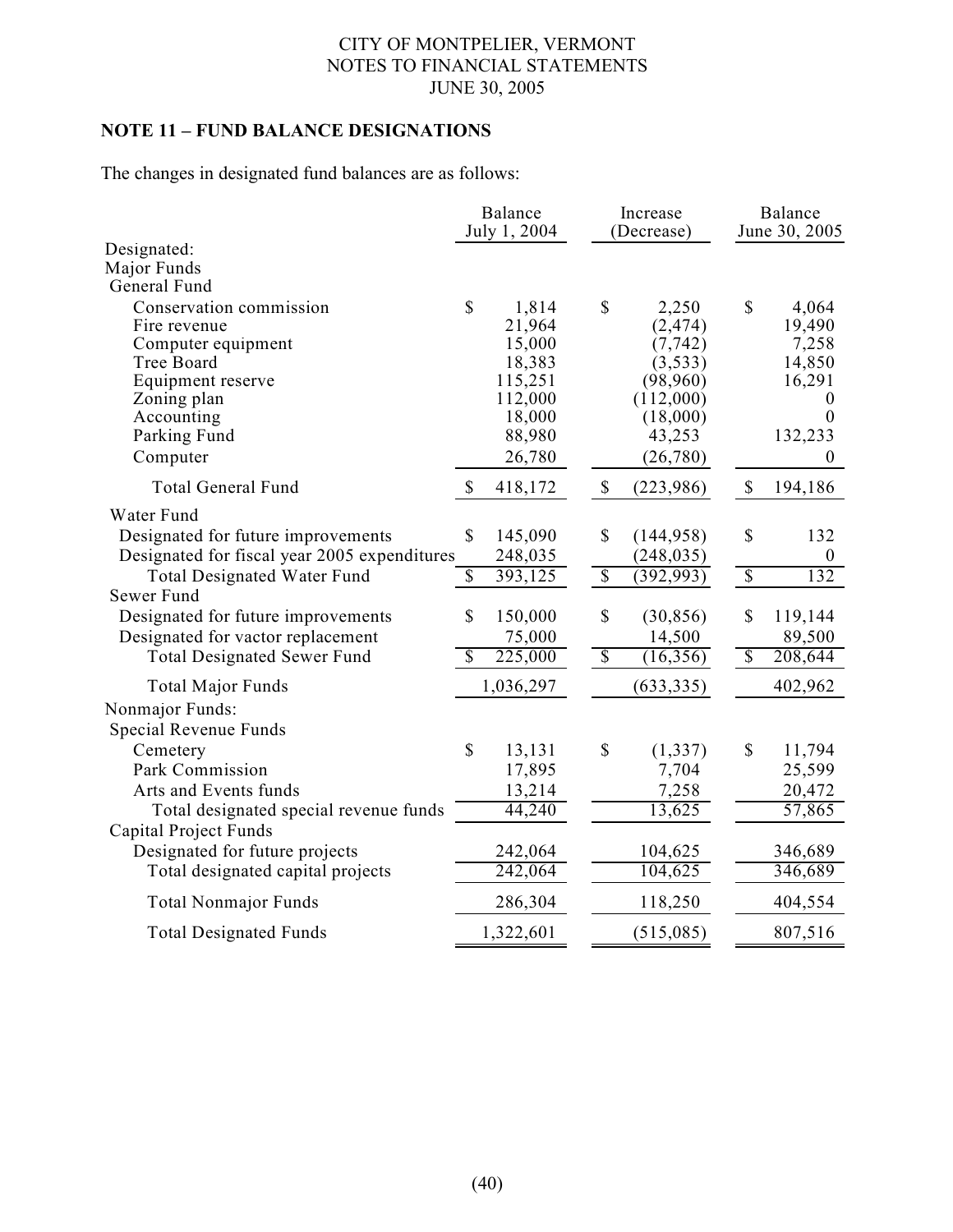## **NOTE 12 – CONTINGENT LIABILITIES**

The City participates in a number of federally assisted grant programs. These programs are subject to program compliance audits by the grantors or their representatives. The audits of these programs for or including the year ended June 30, 2005, have not yet been conducted. Accordingly, the City's compliance with applicable grant requirements will be established at some future date. The amount, if any, of expenditures which may be disallowed by the granting agencies cannot be determined at this time, although the City expects such amounts, if any, to be immaterial.

The City is a defendant in a lawsuit pending in the Washington County Superior Court. The case presents claims by various unions representing City employees that the City has under funded the employees' retirement funds. The City is not covered under insurance in this matter and the City has calculated that if it is found exclusively liable, its potential exposure for payments since January 1, 2003 may be around \$90,000 and its potential exposure for the pre January 1, 2003 funded buy-in may be around \$900,000. The Court has invited the parties to file cross-motions for summary judgment. The City is unable to determine the likelihood that they will not prevail in this case.

## **NOTE 13 – PROPERTY TAXES**

Property taxes attach as an enforceable lien on property as of April 1. Taxes are levied on June 15 and are payable in four installments on August 15, November 15*,* February 15 and May 15. The City bills and collects its own property taxes and also taxes for the School System, Cemetery and Recreation Department. City property tax revenues are recognized when levied to the extent they result in current receivables. The tax rate for fiscal year 2004-2005 was as follows:

|                                      |              | Residential | Non residential |  |  |
|--------------------------------------|--------------|-------------|-----------------|--|--|
| City, cemetery $\&$ outside agencies | <sup>S</sup> | 1.0300      | 1.0300          |  |  |
| <b>State Education Tax</b>           |              | 1.4079      | 1.5013          |  |  |
| Water / Sewer benefit charge         |              | 0.1000      | 0.1000          |  |  |
| Senior citizens/recreation           |              | 0.1100      | 0.1100          |  |  |
| Total                                |              | 2.6479      | 2.7413          |  |  |

#### **NOTE 14 – PENSION PLAN**

On January 1, 2003 the City joined Vermont Municipal Employees' Retirement System (VMERS). All eligible employees of the City are enrolled for coverage by the (VMERS) immediately upon employment. VMERS has a defined benefit plan that the City participates in as follows: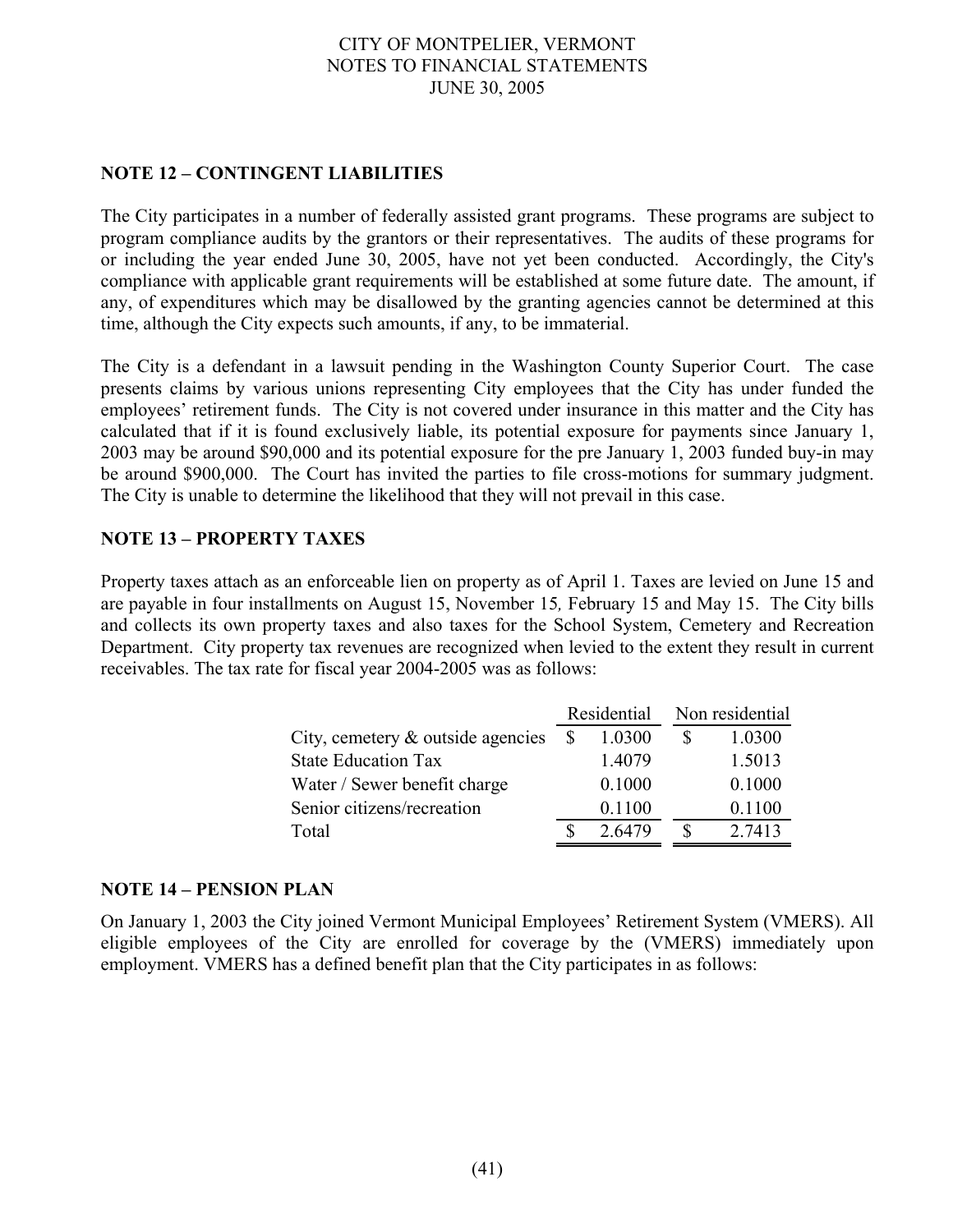## **NOTE 15 – PENSION PLAN (Continued)**

## Defined Benefit Plan

VMERS defined benefit plan is a cost sharing multiple-employer public employees' retirement system. Vermont State statutes provide the authority under which benefit provisions and the obligation to contribute are established. The City and the employees make required contributions to the System based upon a valuation report prepared by the System's actuary.

There are four levels of contributions and benefits in the System called Group A, Group B, Group C and Group D. The City participates only in Group B and Group C. For Group B employee contributions are 4.5% of gross pay and employer contributions are 5% of gross pay and for Group C employee contributions are 9% of gross pay and employer contributions are 6% of gross pay.

Of the City's total payroll of \$4,845,835, \$3,992,247 was covered under the VMERS defined benefit plan. The total employer contribution to this plan was \$230,806 for fiscal year 2005, \$226,184 for fiscal year 2004 and \$107,649 for fiscal year 2003.

The State of Vermont issues an audited Financial Report that includes financial statements and required disclosures. This report may be obtained by writing the State Auditor of Accounts, 132 State Street, Montpelier, VT 05602.

## **NOTE 16 – DEFERRED COMPENSATION PLANS**

The City offers its employees a deferred compensation plan created in accordance with Internal Revenue Code Section 457. The plan, available to all City employees, permits them to defer a portion of their salary until future years. The deferred compensation is not available to employees until termination, retirement, death or unforeseeable emergency. The City does not contribute any funds to this plan.

## **NOTE 17 – COMMITMENTS**

Prior Service Purchase Agreement with VMERS – The City switched pension plans to the Vermont Municipal Employees' Retirement System (VMERS) starting January 1, 2003. Upon the conversion, actuaries determined the amount of funds necessary to catch up the City employees to other people within the retirement system. The catch up amount of \$3,349,501 will be paid to VMERS as an additional contribution made yearly, based on a 30 year amortization period, 8% interest and a 5.6% yearly increase. Such payments will be adjusted for any changes in the actuarial assumptions under the plan. During fiscal year 2004, a lump sum payment of \$581,569 was made and the amount of the liability was recalculated to be \$2,815,576 on January 1, 2003. The yearly installment for fiscal year 2005 was \$145,502. The balance as of June 30, 2005 was \$2,989,777.

Parking Lot Leases – The City leases four different parking lots around Montpelier for approximately \$90,000 a year. All are cancelable by the City. The City is responsible for the repair maintenance and upkeep of the parking lots.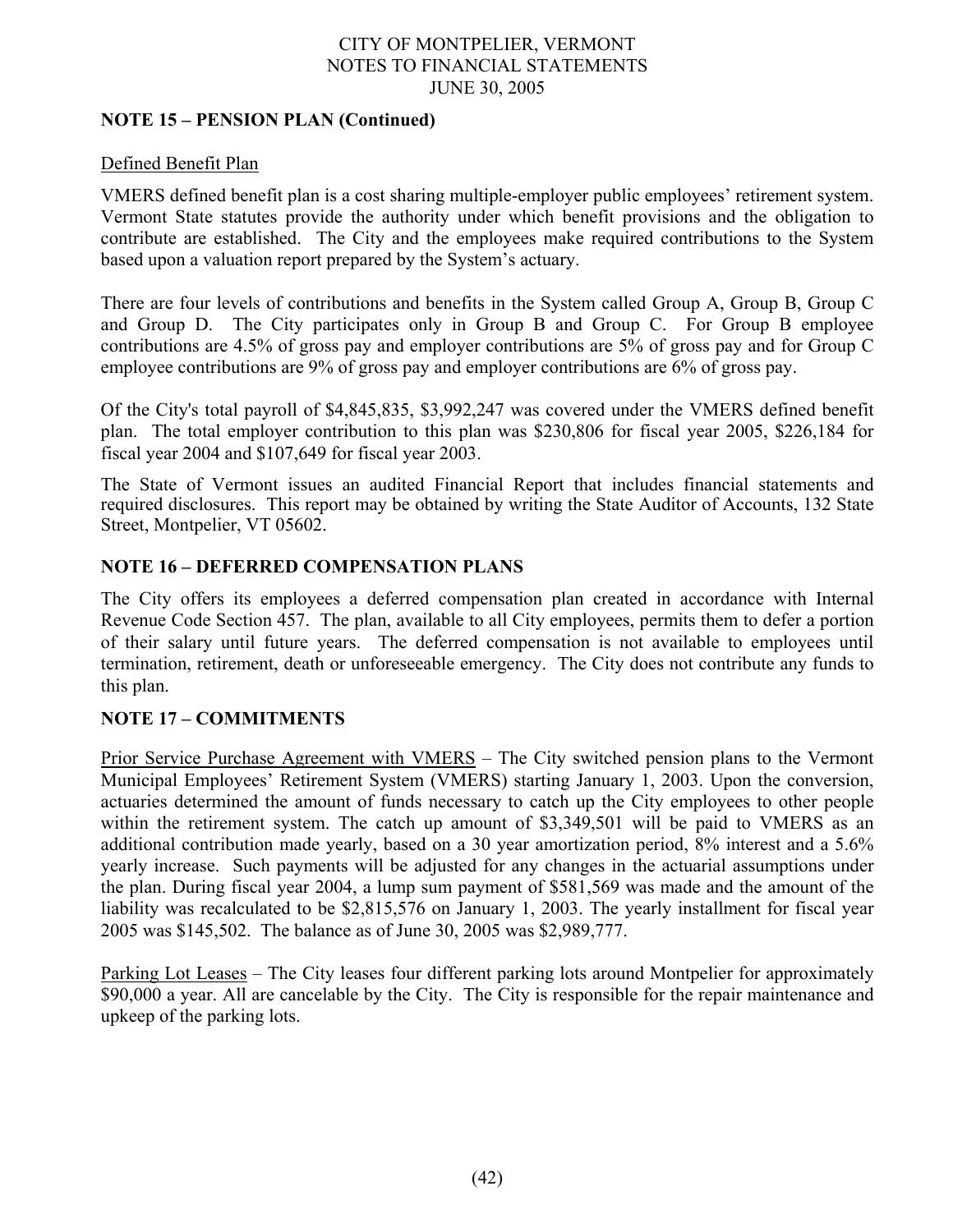## **NOTE 17 – COMMITMENTS (Continued)**

Montpelier Fire District – The City and the Montpelier Fire District have an interlocal agreement that requires the City to pay \$36,000 annually out of the Water Department revenues to the District. These payments entitle the City to integrate the improvements in the City's public water supply system and receive benefits of the improvements. This agreement shall remain in effect for as long as the District has outstanding unpaid bonds issued to finance construction of the improvements.

#### Green Mountain Community Baseball, Inc.

On April 27, 2005, the City guaranteed a \$160,000 note between the Green Mountain Community Baseball, Inc. and Northfield Savings Bank. The note is unsecured and is backed by the full faith and credit of the taxing authority of the City of Montpelier, Vermont by the Guaranty of Indebtedness. The loan will be amortized over ten years with \$16,000 annual principal payments plus interest.

#### Montpelier Community Internet Cooperative

On January 20, 2005, the City guaranteed a \$62,820 note between the Montpelier Community Internet Cooperative and the Vermont Economic Development Authority. The note is unsecured and is backed by the full faith and credit of the taxing authority of the City of Montpelier, Vermont by the Guaranty of Indebtedness. The loan is due and payable in four years, including all principal, and interest.

#### **NOTE 18 – RISK MANAGEMENT**

The City of Montpelier is exposed to various risks of loss related to torts; theft of, damage to, and destruction of assets; errors and omissions; injuries to employees; and natural disasters. The City of Montpelier maintains insurance coverage through the Vermont League of Cities and towns Property and Casualty Intermunicipal Fund, Inc. covering each of those risks of loss. Management believes such coverage is sufficient to preclude any significant uninsured losses to the City of Montpelier. Settled claims have not exceeded this coverage in any of the past three fiscal years. The Town must remain a member for a minimum of one year and may withdraw from the Fund after that time by giving sixty days notice. Fund underwriting and ratesetting policies have been established after consultation with actuaries. Fund members are subject to a supplemental assessment in the event of deficiencies. If the assets of the Fund were to be exhausted, members would be responsible for the Fund's liabilities.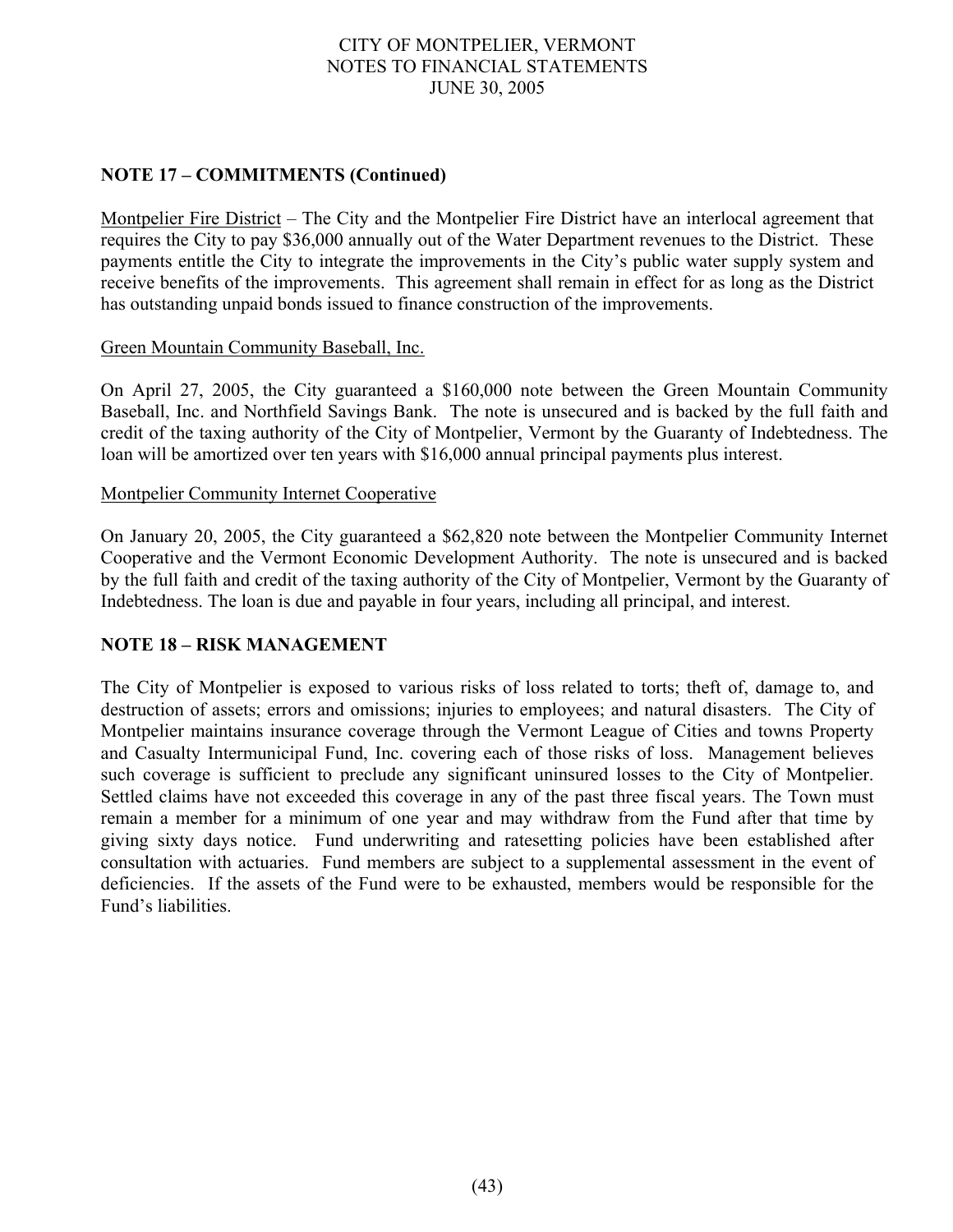## **NOTE 19 – RESTATED FUND BALANCE/NET ASSETS**

The Other Governmental Funds Fund Balance as of July 1, 2004 was increased by \$282,929 due to a reclassification of Private Purpose Trust funds as Permanent Funds.

The Governmental Activities Net Assets as of July 1, 2004 was increased by \$167,580 from \$7,262,982 to \$7,430,562 to reflect long term liabilities of \$115,349 that were not originally recorded as of June 30, 2004 and to reflect a reclassification of \$282,929 from the Private Purpose Trust.

## **NOTE 20 – EXCESS OF EXPENDITURES OVER APPROPRIATIONS**

For the year ended June 30, 2005, expenditures exceeded appropriations in the General Fund by \$378,646. The excess expenditures were funded by excess revenues and available fund balance.

## **NOTE 21 – BUDGETED DEFICIT**

The City elected to budget expenditures in excess of revenues by \$128,858 in the General Fund in order to reduce the prior year's surplus. This is reflected as a budgeted deficiency of revenues over expenditures in Exhibit G.

## **NOTE 22 – SUBSEQUENT EVENTS**

On July 27, 2005, the City obtained a tax anticipation note up to \$1,000,000 from Community National Bank, interest at 2.89%. On July 28, 2005 the City borrowed \$500,000 and paid the amount back on August 13, 2005 plus \$871 of interest.

On August 30, 2005, the City refinanced two General Fund bonds for an accumulated savings of \$2,955 over the life of the loans, refinanced one Water Fund bond for an accumulated savings of \$348,090 over the life of the loan and refinanced one Sewer Fund bond for an accumulated savings of \$10,970 over the life of the loan.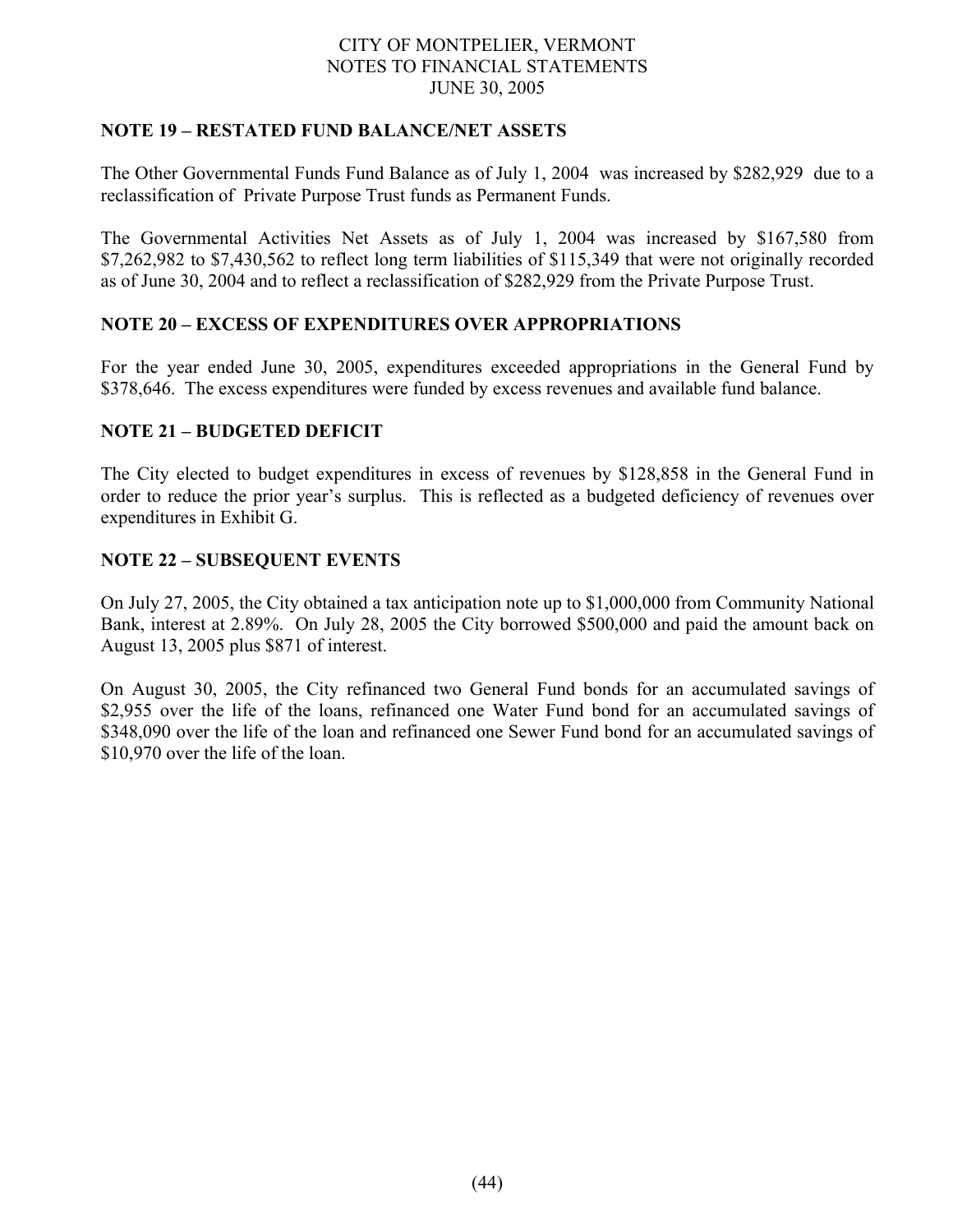## CITY OF MONTPELIER, VERMONT SCHEDULE OF REVENUES AND OTHER FINANCING SOURCES – BUDGET AND ACTUAL – GENERAL FUND YEAR ENDED JUNE 30, 2005

|                                     | Original         |                 | Variance      |
|-------------------------------------|------------------|-----------------|---------------|
|                                     | and Final        |                 | Favorable     |
|                                     | <b>Budget</b>    | Actual          | (Unfavorable) |
| <b>REVENUES</b>                     |                  |                 |               |
| Property taxes:                     |                  |                 |               |
| Taxes                               | \$5,304,258      | \$<br>5,342,505 | \$<br>38,247  |
| Payment in lieu of taxes            | 409,034          | 413,328         | 4,294         |
| Interest and penalties              | 70,000           | 59,026          | (10, 974)     |
| State administration allowance      | $\theta$         | 9,008           | 9,008         |
| Total property taxes                | 5,783,292        | 5,823,867       | 40,575        |
| Permits and licenses:               |                  |                 |               |
| Business permits and licenses       | 8,000            | 9,485           | 1,485         |
| Nonbusiness permits and licenses    |                  |                 |               |
| Dog licenses                        | 2,600            | 2,285           | (315)         |
| Building permits                    | 63,000           | 18,319          | (44, 681)     |
| Miscellaneous other                 | $\boldsymbol{0}$ | 13,500          | 13,500        |
| Total permits and licenses          | 73,600           | 43,589          | (30, 011)     |
| Intergovernmental revenues          |                  |                 |               |
| Federal grants                      |                  |                 |               |
| Police                              | $\boldsymbol{0}$ | 23,371          | 23,371        |
| Fire                                | 0                | 59,263          | 59,263        |
| Schools-Resource Officer            | 50,953           | 52,598          | 1,645         |
| State funds                         |                  |                 |               |
| Highway aid                         | 205,000          | 213,770         | 8,770         |
| Payment - statutory                 | 184,000          | 184,000         | $\theta$      |
| Act 60 reappraisal                  | $\boldsymbol{0}$ | 20,342          | 20,342        |
| Total intergovernmental revenues    | 439,953          | 553,344         | 113,391       |
| Fees and charges for services       |                  |                 |               |
| General Government fees             |                  |                 |               |
| Recording documents                 | 50,000           | 52,347          | 2,347         |
| Records restoration fee             | 5,000            | 8,934           | 3,934         |
| Planning dept fees                  | 11,000           | 9,152           | (1,848)       |
| Sale of GIS materials               | $\theta$         | 137             | 137           |
| Photocopy machine                   | 300              | 355             | 55            |
| Clerk & Treasurer fees              | 17,600           | 10,889          | (6,711)       |
| Public Safety service fees          |                  |                 |               |
| Police Department                   | 18,025           | 17,342          | (683)         |
| Outside police/fire service         | 4,500            | 6,109           | 1,609         |
| Fire Department misc fees           | 300              | 662             | 362           |
| Police Department misc fees         | 5,000            | 7,270           | 2,270         |
| Ambulance services                  | 303,529          | 289,999         | (13, 530)     |
| Public Works service fees           |                  |                 |               |
| Stump dump fees                     | 750              | 1,787           | 1,037         |
| Miscellaneous public works          | 10,000           | 32,479          | 22,479        |
| Support services                    | 2,000            | 1,000           | (1,000)       |
| CPR course fees                     | 400              | 1,393           | 993           |
| Interdepartmental Charges           | 836,433          | 840,536         | 4,103         |
| Total fees and charges for services | 1,264,837        | 1,280,391       | 15,554        |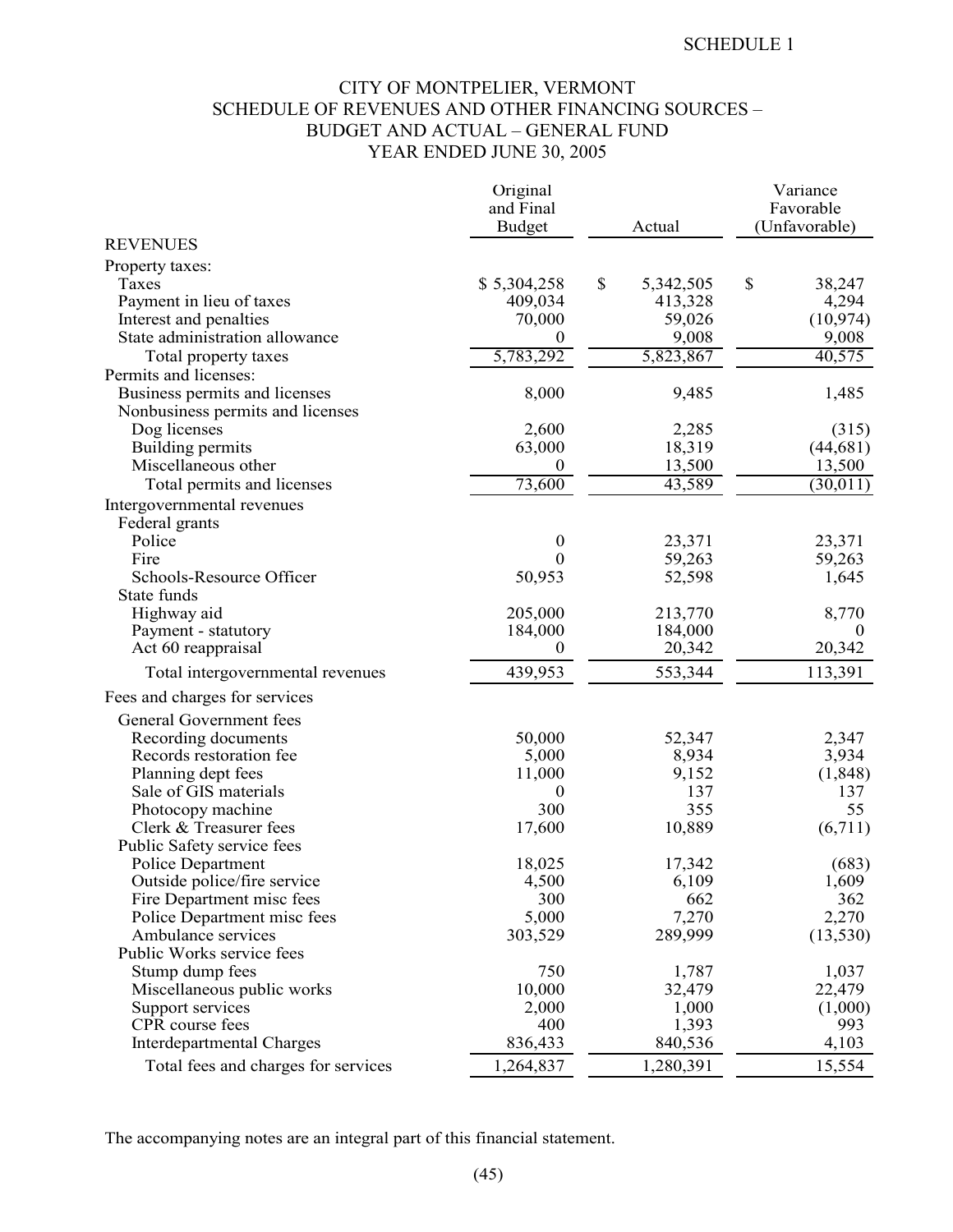## CITY OF MONTPELIER, VERMONT SCHEDULE OF REVENUES AND OTHER FINANCING SOURCES – BUDGET AND ACTUAL – GENERAL FUND YEAR ENDED JUNE 30, 2005

| Rents and commissions                      |                  |                 |         |                  |
|--------------------------------------------|------------------|-----------------|---------|------------------|
| Memorial room rentals                      | $\boldsymbol{0}$ |                 | 1,489   | 1,489            |
| Total rents and commissions                | $\boldsymbol{0}$ |                 | 1,489   | 1,489            |
| Fines and forfeitures                      |                  |                 |         |                  |
| Police fines and forfeitures               | 50,000           |                 | 24,251  | (25, 749)        |
| Total fines and forfeitures                | 50,000           |                 | 24,251  | (25, 749)        |
| <b>Equipment Revenues</b>                  |                  |                 |         |                  |
| Fuel sales                                 | 33,000           |                 | 42,529  | 9,529            |
| Equipment rental                           | 12,000           |                 | 19,020  | 7,020            |
| Miscellaneous equipment revenue            | 5,000            |                 | 8,961   | 3,961            |
| Total equipment revenues                   | 50,000           |                 | 70,510  | 20,510           |
| Interest and miscellaneous income          |                  |                 |         |                  |
| Investment income                          | 30,000           |                 | 21,514  | (8,486)          |
| Other income                               | 12,000           |                 | 2,600   | (9,400)          |
| Capital Fire mutual aid                    | 45,484           |                 | 45,480  | (4)              |
| Insurance reimbursements                   | 0                |                 | 31,375  | 31,375           |
| Miscellaneous reimbursements               | 4,060            |                 | 7,532   | 3,472            |
| Sale of equipment                          | $\boldsymbol{0}$ |                 | 34,100  | 34,100           |
| Connor note receivable interest income     | 9,402            |                 | 9,459   | 57               |
| Total interest and miscellaneous income    | 100,946          |                 | 152,060 | 51,114           |
| Total revenues                             | 7,762,628        | 7,949,501       |         | 186,873          |
| OTHER FINANCING SOURCES                    |                  |                 |         |                  |
| Operating transfers in -                   |                  |                 |         |                  |
| <b>Transfer from Sewer Fund</b>            | 14,500           |                 | 14,500  | $\boldsymbol{0}$ |
| <b>Transfer from CDA</b>                   | 15,750           |                 | 15,750  | $\boldsymbol{0}$ |
| Total other financing sources              | 30,250           |                 | 30,250  | $\overline{0}$   |
| Total revenues and other financing sources | \$7,792,878      | \$<br>7,979,751 | \$      | 186,873          |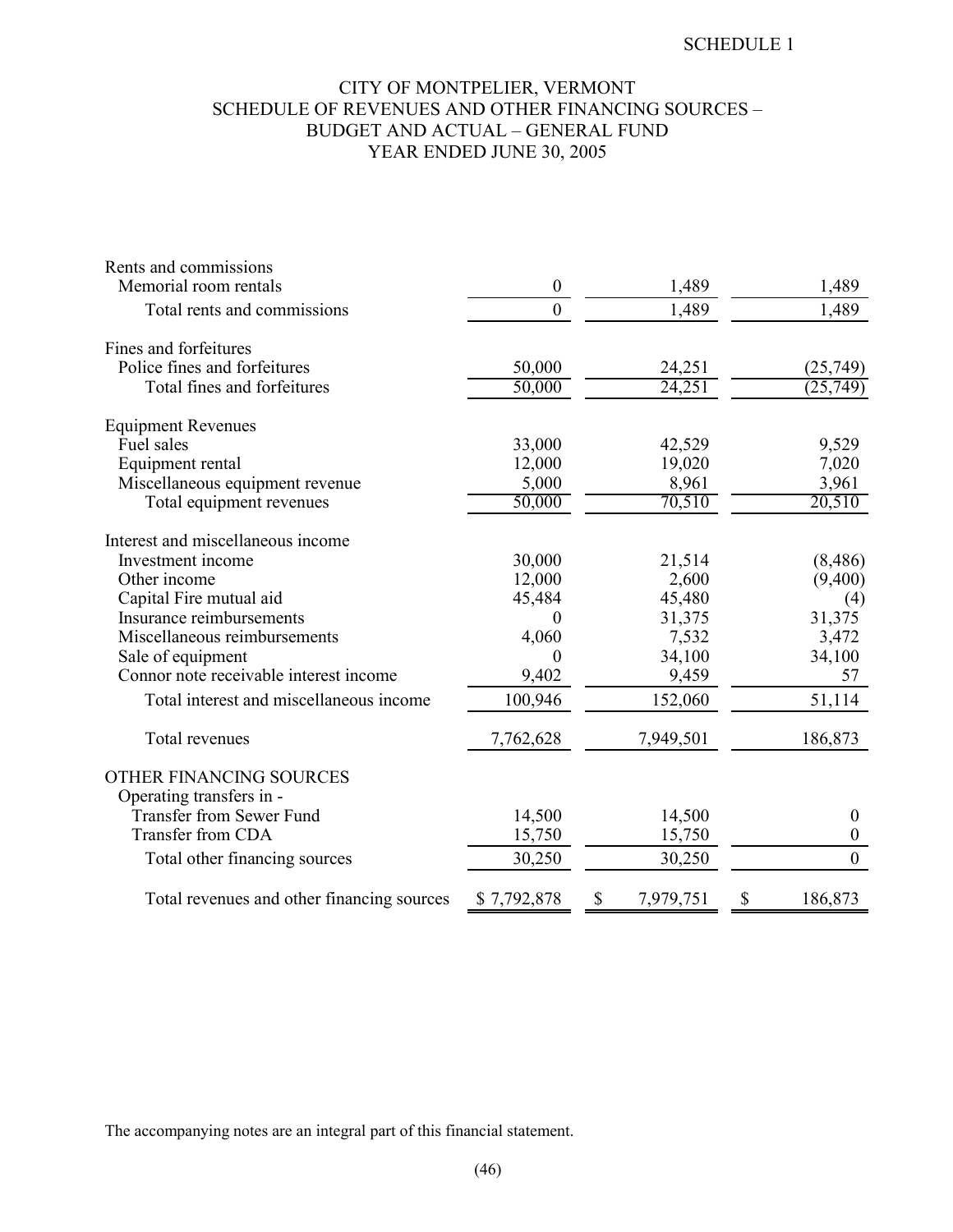## CITY OF MONTPELIER, VERMONT SCHEDULE OF EXPENDITURES AND OTHER FINANCING USES BUDGET AND ACTUAL – GENERAL FUND YEAR ENDED JUNE 30, 2005

|                                                                                | Original<br>and Final |               | Variance<br>Favorable |
|--------------------------------------------------------------------------------|-----------------------|---------------|-----------------------|
|                                                                                | <b>Budget</b>         | Actual        | (Unfavorable)         |
| <b>EXPENDITURES</b>                                                            |                       |               |                       |
| Department of Finance<br>General Government -<br>Finance                       | \$<br>225,331         | \$<br>244,284 | \$<br>(18,953)        |
| Technology services                                                            | 137,058               | 143,379       | (6,321)               |
| Total department of finance                                                    | 362,389               | 387,663       | (25, 274)             |
| Office of City Clerk/Treasurer<br>General Government -<br>City Clerk/Treasurer | 246,823               | 254,106       | (7,283)               |
| Office of Assessor<br>General Government -                                     |                       |               |                       |
| Property assessment                                                            | 83,948                | 103,110       | (19,162)              |
| City Hall maintenance                                                          | 129,034               | 163,156       | (34, 122)             |
| Total office of assessor                                                       | 212,982               | 266,266       | (53, 284)             |
| Department of Planning and Development<br>General Government -                 |                       |               |                       |
| Planning, zoning and development                                               | 383,794               | 350,251       | 33,543                |
| Police Department                                                              |                       |               |                       |
| Police administration                                                          | 1,205,855             | 1,155,536     | 50,319                |
| Resource grant                                                                 | 50,953                | 52,778        | (1, 825)              |
| Communications                                                                 | 320,015               | 325,909       | (5,894)               |
| Small equipment                                                                | 2,000                 | 3,524         | (1,524)               |
| Total police department                                                        | 1,578,823             | 1,537,747     | 41,076                |
| Fire Department                                                                |                       |               |                       |
| Fire - EMS                                                                     | 1,411,451             | 1,363,499     | 47,952                |
| Emergency management                                                           | 6,195                 | 6,528         | (333)                 |
| Total fire department                                                          | 1,417,646             | 1,370,027     | 47,619                |
| Department of Public Works<br>Highway and streets -                            |                       |               |                       |
| <b>Streets</b>                                                                 | 1,146,265             | 1,195,292     | (49, 027)             |
| Fleet operations                                                               | 392,147               | 446,868       | (54, 721)             |
| Building operations                                                            | 48,240                | 47,087        | 1,153                 |
| Health regulation/inspection                                                   | 8,498                 | 8,211         | 287                   |
| Total department of public works                                               | 1,595,150             | 1,697,458     | (102, 308)            |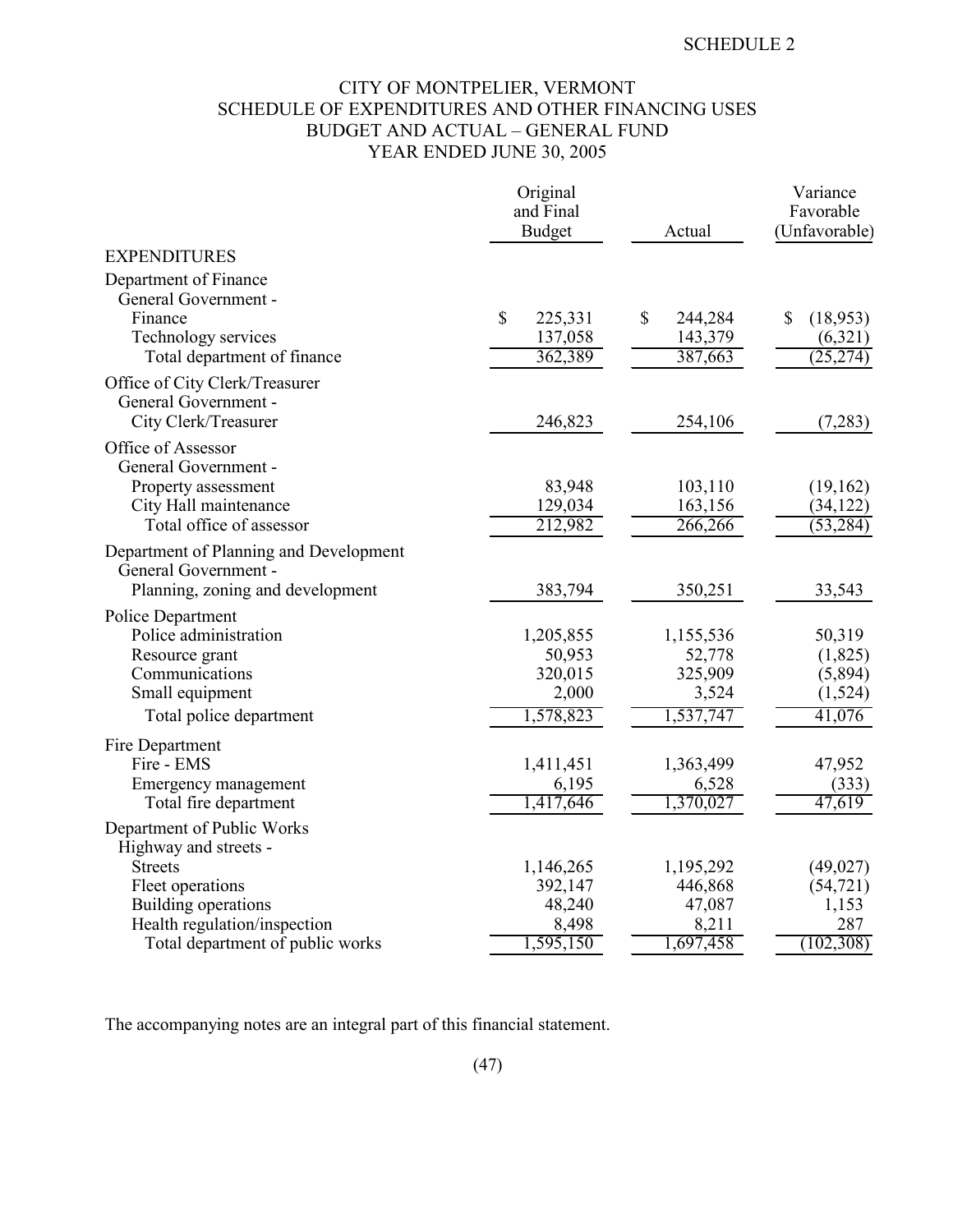## CITY OF MONTPELIER, VERMONT SCHEDULE OF EXPENDITURES AND OTHER FINANCING USES BUDGET AND ACTUAL – GENERAL FUND YEAR ENDED JUNE 30, 2005

| Non-departmental                            |                  |                 |                |
|---------------------------------------------|------------------|-----------------|----------------|
| General Government -                        |                  |                 |                |
| City Council                                | 30,993           | 28,681          | 2,312          |
| City Manager                                | 250,680          | 266,004         | (15, 324)      |
| County tax                                  | 55,000           | 51,475          | 3,525          |
| Reappraisal expenses                        | $\overline{0}$   | 16,254          | (16, 254)      |
| Solid waste district fee                    | 16,873           | 16,907          | (34)           |
| Green mountan transit                       | 20,000           | 20,000          | $\theta$       |
| Other expenses                              | 0                | 10,514          | (10, 514)      |
| Total general government                    | 373,546          | 409,835         | (36, 289)      |
| Culture and Recreation -                    |                  |                 |                |
| Wrightsville Beach                          | 3,616            | 3,616           | $\overline{0}$ |
| Tree management                             | 11,258           | 14,791          | (3,533)        |
| Outside agencies                            | 187,823          | 192,823         | (5,000)        |
| Inside agencies                             | 20,000           | 20,000          | $\theta$       |
| Barre street playround                      | 0                | 17,000          | (17,000)       |
| Conservation                                | 3,700            | 1,450           | 2,250          |
| Total culture and recreation                | 226,397          | 249,680         | (23, 283)      |
| Capital outlay -                            |                  |                 |                |
| Technology services                         | 0                | 37,512          | (37,512)       |
| Police equipment                            | $\boldsymbol{0}$ | 16,640          | (16, 640)      |
| Fire & EMS                                  | 0                | 79,813          | (79, 813)      |
| Equipment                                   | 224,990          | 323,950         | (98,960)       |
| Total capital outlay                        | 224,990          | 457,915         | (232, 925)     |
| Debt service -                              |                  |                 |                |
| Principal                                   | 430,202          | 420,371         | 9,831          |
| Interest                                    | 276,086          | 256,706         | 19,380         |
| Total debt service                          | 706,288          | 677,077         | 29,211         |
| Total expenditures                          | 7,328,828        | 7,658,025       | (329, 197)     |
| <b>OTHER FINANCING USES</b>                 |                  |                 |                |
| Transfer to Special Revenue Fund            | 15,050           | 23,069          | (8,019)        |
| <b>Transfer to Water Fund</b>               | 0                | 8,250           | (8,250)        |
| <b>Transfer to Sewer Fund</b>               | 0                | 8,250           | (8,250)        |
| <b>Transfer to Capital Projects</b>         | 404,183          | 429,113         | (24,930)       |
| <b>Transfer to Cemetery</b>                 | 86,350           | 86,350          | 0              |
| <b>Transfer to Parks</b>                    | 87,325           | 87,325          | $\overline{0}$ |
| Total other financing uses                  | 592,908          | 642,357         | (49, 449)      |
| Total expenditures and other financing uses | \$<br>7,921,736  | \$<br>8,300,382 | \$ (378,646)   |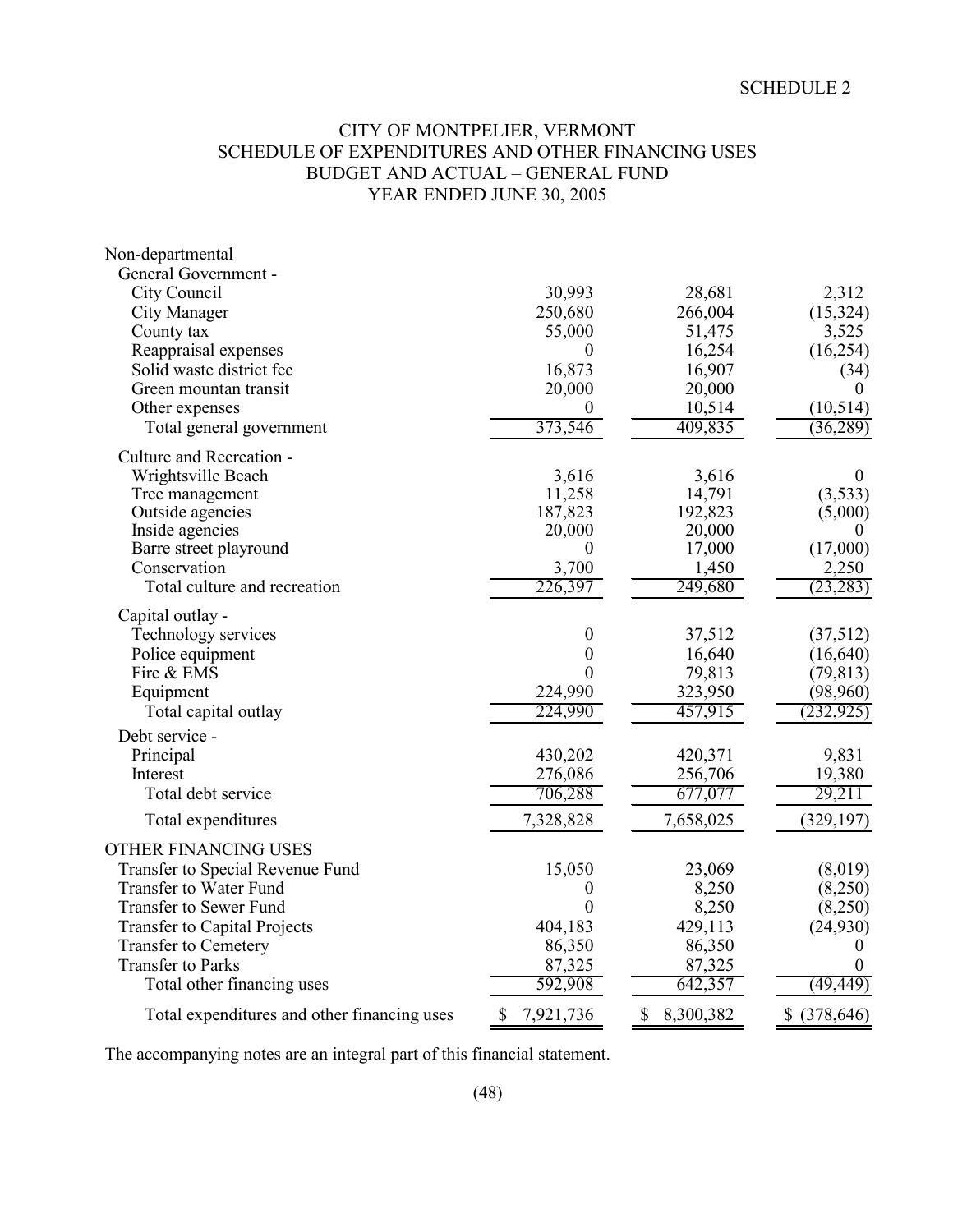## CITY OF MONTPELIER, VERMONT COMBINING BALANCE SHEET OTHER GOVERNMENTAL FUNDS JUNE 30, 2005

|                                                   | Special Revenue Funds |                |               |                |               |              |               |                  |              |          |              |                |               |              |              |                | Total        |                |              |              |              |                  |       |           |
|---------------------------------------------------|-----------------------|----------------|---------------|----------------|---------------|--------------|---------------|------------------|--------------|----------|--------------|----------------|---------------|--------------|--------------|----------------|--------------|----------------|--------------|--------------|--------------|------------------|-------|-----------|
|                                                   |                       | Green          |               | Montpelier     |               |              | Montpelier    |                  |              |          |              |                |               |              | George       | Non expendable |              |                | Hubbard      | Expendable   |              |                  | Other |           |
|                                                   |                       | Mount          |               | Park           |               | Police       |               | Justice<br>Event |              |          | Conservation |                | Montpelier    |              | Blanchard    |                | Cemetery     |                | Park         |              | Cemetery     | Governmental     |       |           |
|                                                   |                       | Cemetery       |               | Commission     |               | Grants       |               | Fund             |              | Fund     | Fund         |                | Foundation    |              |              | Trust          | Trust        |                | Trust        |              | Trust        |                  |       | Funds     |
| <b>ASSETS</b>                                     |                       |                |               |                |               |              |               |                  |              |          |              |                |               |              |              |                |              |                |              |              |              |                  |       |           |
| Cash                                              | \$                    | 1,591          | <sup>\$</sup> | $\overline{0}$ | $\mathcal{S}$ | $\theta$     | <sup>\$</sup> | $\Omega$         | -S           | $\Omega$ | -S           | 42,038         |               | 23,513       | S.           | 63,198         | <sup>S</sup> | 36,803         | S.           | 14,663       | -S           | $\mathbf{0}$     | - \$  | 181,806   |
| Investments                                       |                       | 1,192          |               | $\overline{0}$ |               | $\theta$     |               | $\theta$         |              | $\Omega$ |              | $\mathbf{0}$   |               | 61,872       |              | $\bf{0}$       |              | 572,401        |              | $\theta$     |              | $\mathbf{0}$     |       | 635,465   |
| Receivables                                       |                       |                |               |                |               |              |               |                  |              |          |              |                |               |              |              |                |              |                |              |              |              |                  |       |           |
| Federal grants                                    |                       | 7,378          |               | $\mathbf{0}$   |               | $\theta$     |               | $\overline{0}$   |              |          |              |                |               | $\mathbf{0}$ |              | $\Omega$       |              | $\theta$       |              | $\mathbf{0}$ |              | $\boldsymbol{0}$ |       | 7,378     |
| Other                                             |                       | $\overline{0}$ |               | 168            |               | $\Omega$     |               |                  |              |          |              |                |               | $\Omega$     |              |                |              |                |              | $\Omega$     |              |                  |       | 168       |
| Due from other funds                              |                       | 10,091         |               | 29,985         |               | 29,277       |               | 25,978           |              | 16,645   |              |                |               | $\Omega$     |              | $\Omega$       |              |                |              |              |              | 294,213          |       | 406,189   |
| Total assets                                      |                       | 20,252         | -S            | 30,153         | -S            | 29,277       | -S            | 25,978           | <sup>8</sup> | 16,645   | -S           | 42,038         | \$            | 85,385       | <sup>S</sup> | 63,198         | -S           | 609,204        | -S           | 14,663       |              | \$294,213        |       | 1,231,006 |
| <b>LIABILITIES AND FUND BALANCES</b>              |                       |                |               |                |               |              |               |                  |              |          |              |                |               |              |              |                |              |                |              |              |              |                  |       |           |
| <b>LIABILITIES</b>                                |                       |                |               |                |               |              |               |                  |              |          |              |                |               |              |              |                |              |                |              |              |              |                  |       |           |
| Accounts payable<br>Accrued payroll, vacation and | $\mathbb{S}$          | 7,426          | <sup>S</sup>  | 4,025          | - \$          | 3,592        | $\mathbf{s}$  | 626              | - \$         | 737      | $\mathbf{s}$ | $\overline{0}$ | <sup>\$</sup> | $\theta$     | $\mathbf{s}$ | $\overline{0}$ | - \$         | $\overline{0}$ | <sup>S</sup> | 43           | <sup>S</sup> | $\overline{0}$   |       | 16,449    |
| related accounts payable                          |                       | 1,032          |               | 529            |               | $\theta$     |               | $\Omega$         |              | 3,391    |              | $\theta$       |               | $\theta$     |              | $\Omega$       |              | $\Omega$       |              | $\mathbf{0}$ |              | $\theta$         |       | 4,952     |
| Due to other funds                                |                       |                |               | $\Omega$       |               |              |               |                  |              |          |              |                |               | $\Omega$     |              |                |              | 292,084        |              |              |              | $\mathbf{0}$     |       | 292,084   |
| Deferred revenue                                  |                       |                |               |                |               | 25,685       |               |                  |              | 12,517   |              |                |               |              |              |                |              |                |              |              |              |                  |       | 38,202    |
| <b>Total liabilities</b>                          |                       | 8,458          |               | 4,554          |               | 29,277       |               | 626              |              | 16,645   |              |                |               | $\Omega$     |              | $\Omega$       |              | 292,084        |              | 43           |              | $\Omega$         |       | 351,687   |
|                                                   |                       |                |               |                |               |              |               |                  |              |          |              |                |               |              |              |                |              |                |              |              |              |                  |       |           |
| <b>FUND BALANCES</b><br>Reserved                  |                       | $\Omega$       |               | $\overline{0}$ |               | $\mathbf{0}$ |               | 4,880            |              | 0        |              | 42,038         |               | 85,385       |              | 63,198         |              | 317,120        |              | 14,620       |              | 294,213          |       | 821,454   |
| Unreserved                                        |                       | 11,794         |               | 25,599         |               | $\theta$     |               | 20,472           |              |          |              | $\theta$       |               | $\theta$     |              | $\Omega$       |              |                |              | $\theta$     |              | $\theta$         |       | 57,865    |
|                                                   |                       |                |               |                |               |              |               |                  |              |          |              |                |               |              |              |                |              |                |              |              |              |                  |       |           |
| Total fund balances                               |                       | 11,794         |               | 25,599         |               | $\Omega$     |               | 25,352           |              | O        |              | 42,038         |               | 85,385       |              | 63,198         |              | 317,120        |              | 14,620       |              | 294,213          |       | 879,319   |
| Total liabilities and fund balances               | -S                    | 20,252         | - S           | 30,153         | Ъ             | 29,277       | -S            | 25,978           |              | 16,645   | -S           | 42,038         | -S            | 85,385       | S.           | 63,198         | S            | 609,204        | -S           | 14,663       |              | \$294,213        | - 5   | 1,231,006 |